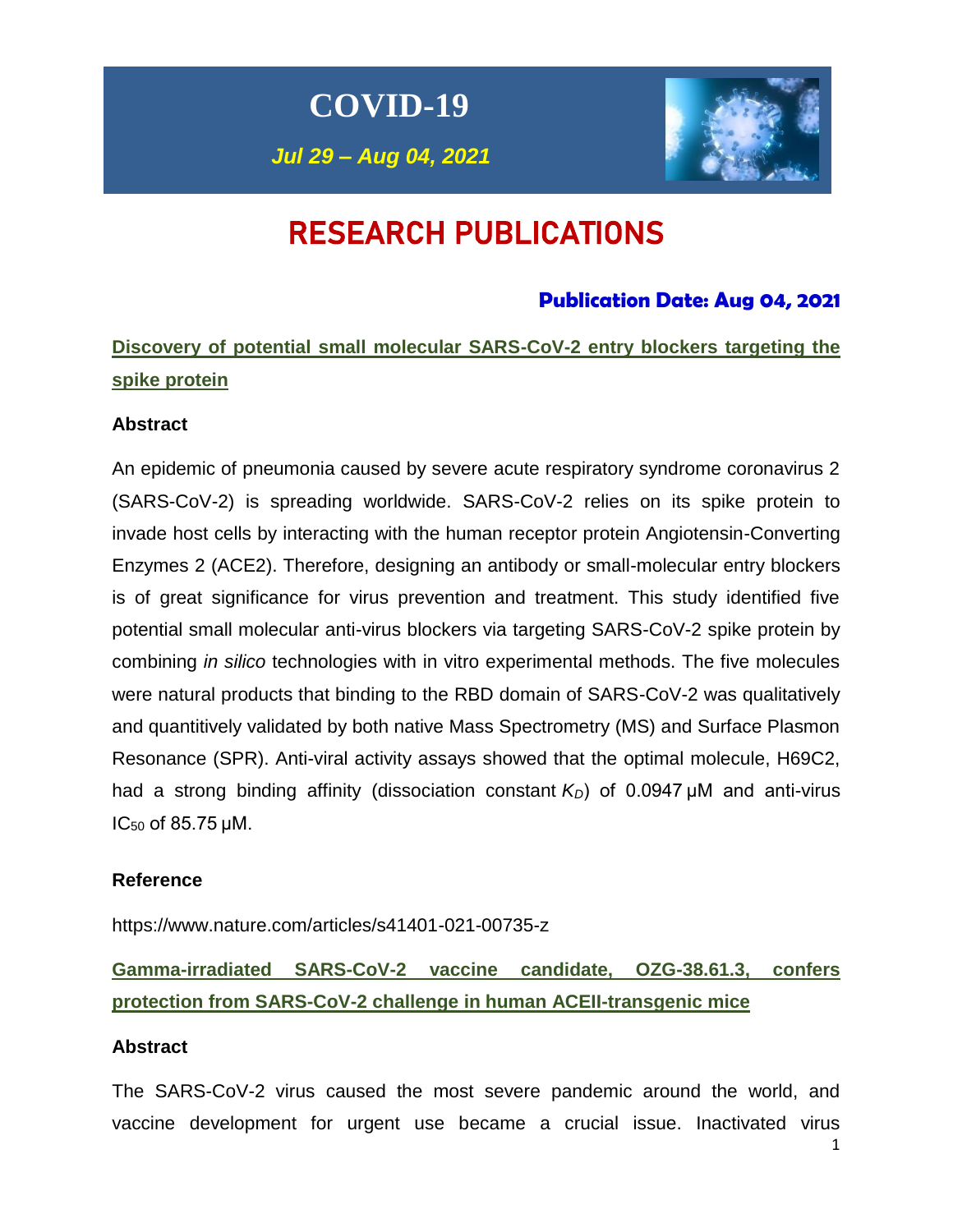formulated vaccines such as Hepatitis A and smallpox proved to be reliable approaches for immunization for prolonged periods. In this study, a gamma-irradiated inactivated virus vaccine does not require an extra purification process, unlike the chemically inactivated vaccines. Hence, the novelty of the vaccine candidate (OZG-38.61.3) is that it is a non-adjuvant added, gamma-irradiated, and intradermally applied inactive viral vaccine. Efficiency and safety dose (either 1013 or 1014 viral RNA copy per dose) of OZG-38.61.3 was initially determined in BALB/c mice. This was followed by testing the immunogenicity and protective efficacy of the vaccine. Human ACE2-encoding transgenic mice were immunized and then infected with the SARS-CoV-2 virus for the challenge test. This study shows that vaccinated mice have lowered SARS-CoV-2 viral RNA copy numbers both in oropharyngeal specimens and in the histological analysis of the lung tissues along with humoral and cellular immune responses, including the neutralizing antibodies similar to those shown in BALB/c mice without substantial toxicity. Subsequently, plans are being made for the commencement of Phase 1 clinical trial of the OZG-38.61.3 vaccine for the COVID-19 pandemic.

#### **Reference**

https://www.nature.com/articles/s41598-021-95086-4

# **Stress-related emotional and behavioural impact following the first COVID-19 outbreak peak**

#### **Abstract**

The COVID-19 pandemic poses multiple psychologically stressful challenges and is associated with an increased risk for mental illness. Previous studies have focused on the psychopathological symptoms associated with the outbreak peak. Here, the behavioural and mental-health impact of the pandemic in Israel was examined using an online survey, during the six weeks encompassing the end of the first outbreak and the beginning of the second. Clinically validated instruments were used to assess anxietyand depression-related emotional distress, symptoms, and coping strategies, as well as questions designed to specifically assess COVID-19-related concerns. Higher emotional burden was associated with being female, younger, unemployed, living in high socioeconomic status localities, having prior medical conditions, encountering more people, and experiencing physiological symptoms. The findings highlight the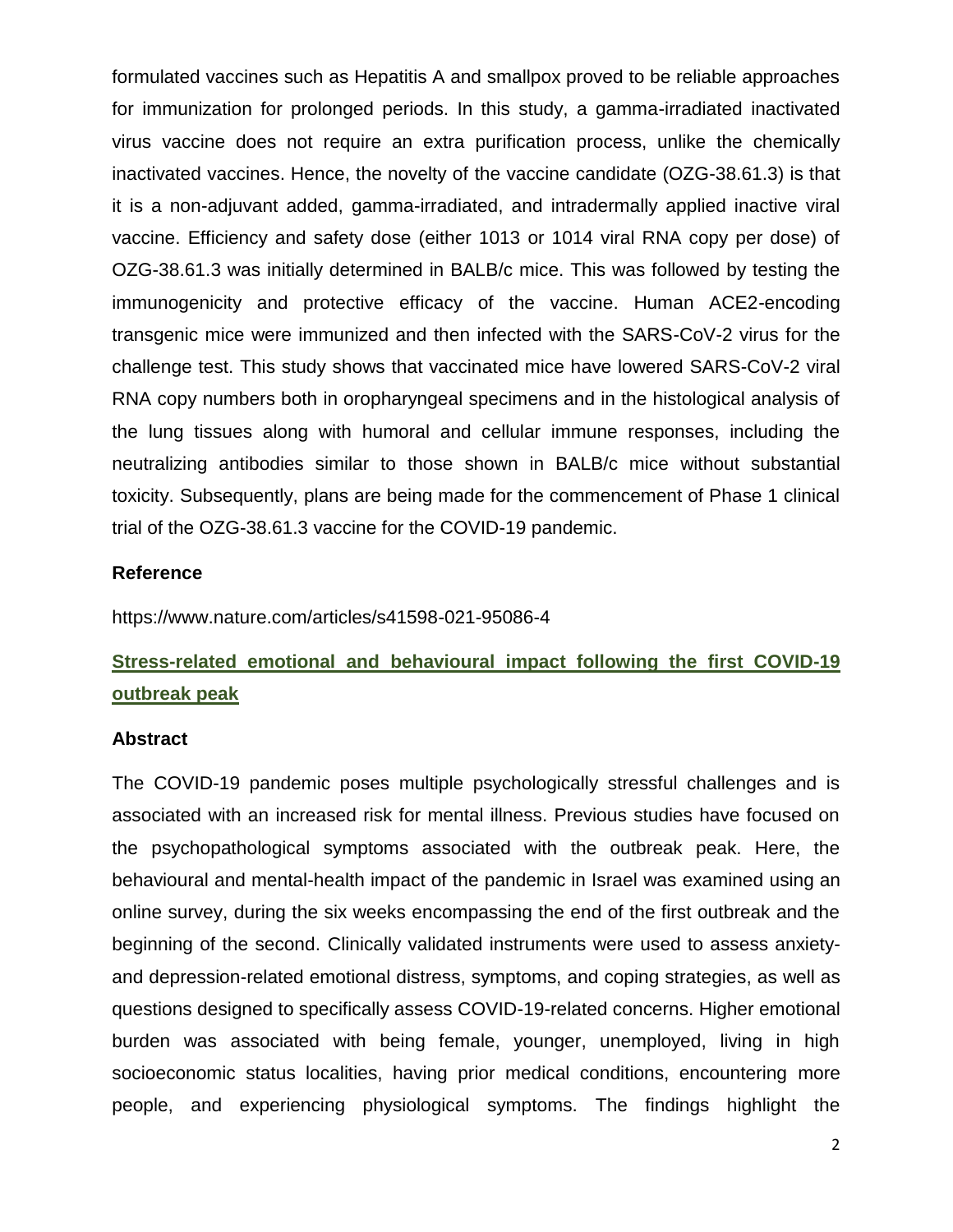environmental context and its importance in understanding individual ability to cope with the long-term stressful challenges of the pandemic.

### **Reference**

https://www.nature.com/articles/s41380-021-01219-6

### **Dysregulated hematopoiesis in bone marrow marks severe COVID-19**

#### **Abstract**

Severe coronavirus disease 2019 (COVID-19) is often indicated by lymphopenia and increased myelopoiesis; however, the underlying mechanism is still unclear, especially the alteration of hematopoiesis. It is important to explore to what extent and how hematopoietic stem cells contribute to the impairment of peripheral lymphoid and myeloid compartments in COVID-19 patients. In this study, we used single-cell RNA sequencing to assess bone marrow mononuclear cells from COVID-19 patients with peripheral blood mononuclear cells as control. The results showed that the hematopoietic stem cells in these patients were mainly in the G1 phase and prone to apoptosis, with immune activation and anti-viral responses. Importantly, a significant accumulation of immature myeloid progenitors and a dramatic reduction of lymphoid progenitors in severe cases were identified, along with the up-regulation of transcription factors (such as SPI1, LMO4, ETS2, FLI1, and GATA2) that are important for the hematopoietic stem cell or multipotent progenitor to differentiate into downstream progenitors. Our results indicate a dysregulated hematopoiesis in patients with severe COVID-19.

### **Reference**

https://www.nature.com/articles/s41421-021-00296-9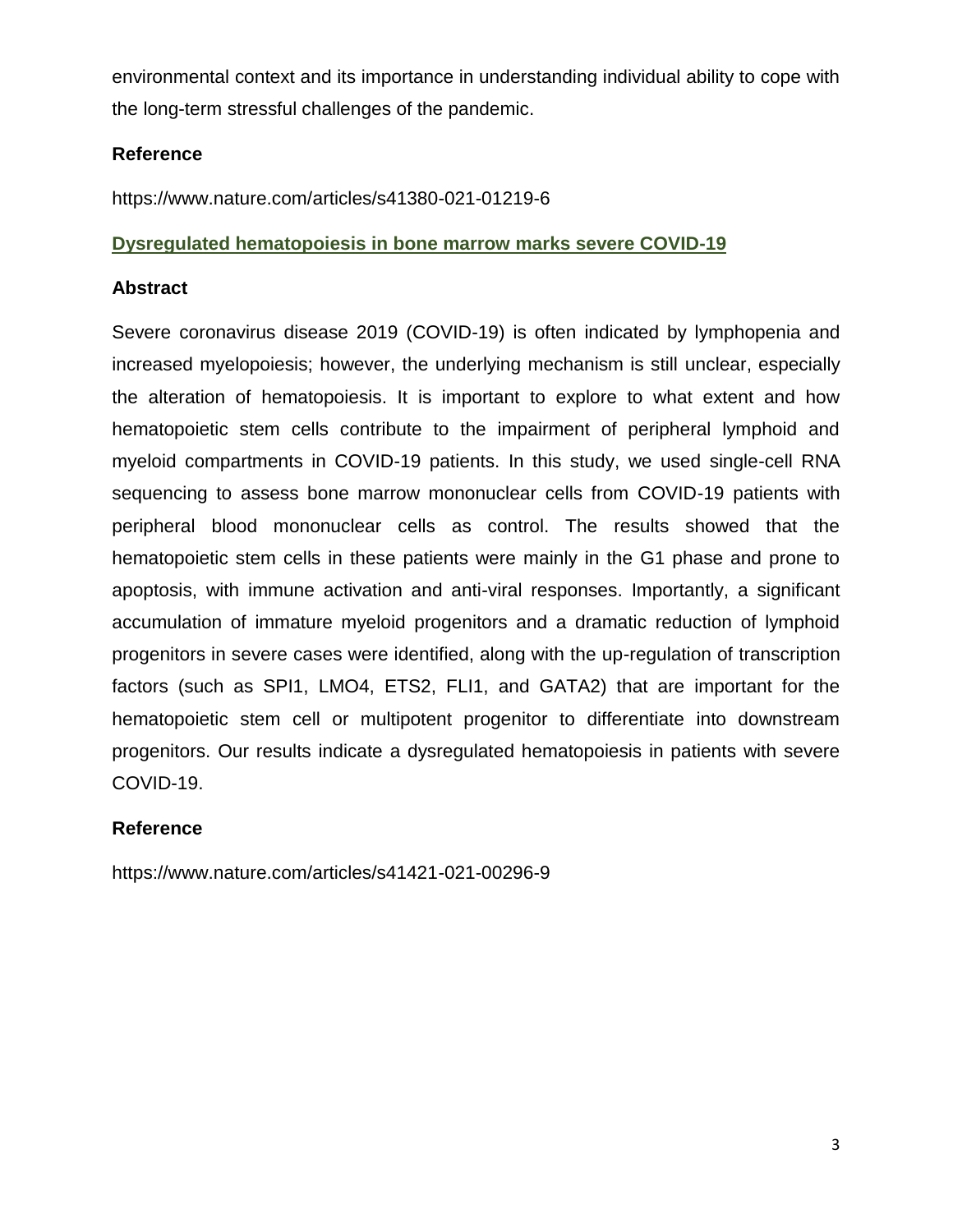# **Global public health security and justice for vaccines and therapeutics in the COVID-19 pandemic**

#### **Abstract**

A Lancet Commission for COVID-19 task force is shaping recommendations to achieve vaccine and therapeutics access, justice, and equity. This includes ensuring safety and effectiveness harmonized through robust systems of global pharmacovigilance and surveillance. Global production requires expanding support for development, manufacture, testing, and distribution of vaccines and therapeutics to low- and middleincome countries (LMICs). Global intellectual property rules must not stand in the way of research, production, technology transfer, or equitable access to essential health tools, and in context of pandemics to achieve increased manufacturing without discouraging innovation. Global governance around product quality requires channelling widely distributed vaccines through WHO prequalification (PQ)/emergency use listing (EUL) mechanisms and greater use of national regulatory authorities. A World Health Assembly (WHA) resolution would facilitate improvements and consistency in quality control and assurances. Global health systems require implementing steps to strengthen national systems for controlling COVID-19 and for influenza vaccinations for adults including pregnant and lactating women. A collaborative research network should strive to establish open access databases for bioinformatic analyses, together with programs directed at human capacity utilization and strengthening. Combating antiscience recognizes the urgency for countermeasures to address a global-wide disinformation movement dominating the internet and infiltrating parliaments and local governments.

#### **Reference**

https://www.thelancet.com/journals/eclinm/article/PIIS2589-5370(21)00333-3/fulltext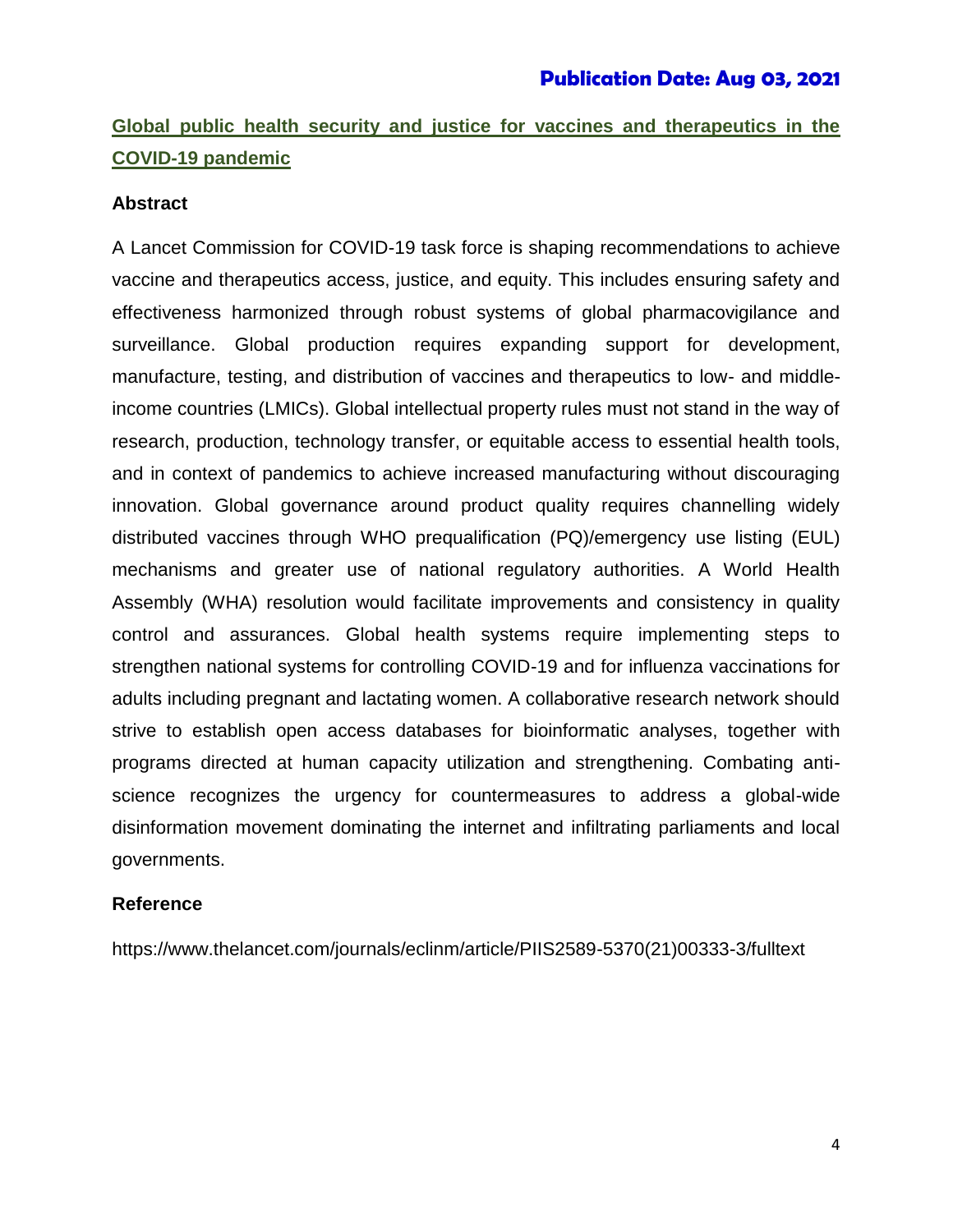## **Illness duration and symptom profile in symptomatic UK school-aged children tested for SARS-CoV-2**

#### **Abstract**

*Background*: In children, SARS-CoV-2 infection is usually asymptomatic or causes a mild illness of short duration. Persistent illness has been reported; however, its prevalence and characteristics are unclear. We aimed to determine illness duration and characteristics in symptomatic UK school-aged children tested for SARS-CoV-2 using data from the COVID Symptom Study, one of the largest UK citizen participatory epidemiological studies to date.

*Methods*: In this prospective cohort study, data from UK school-aged children (age 5–17 years) were reported by an adult proxy. Participants were voluntary, and used a mobile application (app) launched jointly by Zoe Limited and King's College London. Illness duration and symptom prevalence, duration, and burden were analysed for children testing positive for SARS-CoV-2 for whom illness duration could be determined, and were assessed overall and for younger (age 5–11 years) and older (age 12–17 years) groups. Children with longer than 1 week between symptomatic reports on the app were excluded from analysis. Data from symptomatic children testing negative for SARS-CoV-2, matched 1:1 for age, gender, and week of testing, were also assessed.

*Findings*: 258 790 Children aged 5–17 years were reported by an adult proxy between March 24, 2020, and Feb 22, 2021, of whom 75 529 had valid test results for SARS-CoV-2. 1734 children (588 younger and 1146 older children) had a positive SARS-CoV-2 test result and calculable illness duration within the study timeframe (illness onset between Sept 1, 2021, and Jan 24, 2021). The most common symptoms were headache (1079 [62·2%] of 1734 children), and fatigue (954 [55·0%] of 1734 children). Median illness duration was 6 days (IQR 3–11) versus 3 days (2–7) in children testing negative, and was positively associated with age (Spearman's rank-order rs 0·19, p<0·0001). Median illness duration was longer for older children (7 days, IQR 3–12) than younger children (5 days, 2–9). 77 (4·4%) of 1734 children had illness duration of at least 28 days, more commonly in older than younger children (59 [5·1%] of 1146 older children vs 18 [3·1%] of 588 younger children; p=0·046). The commonest symptoms experienced by these children during the first 4 weeks of illness were fatigue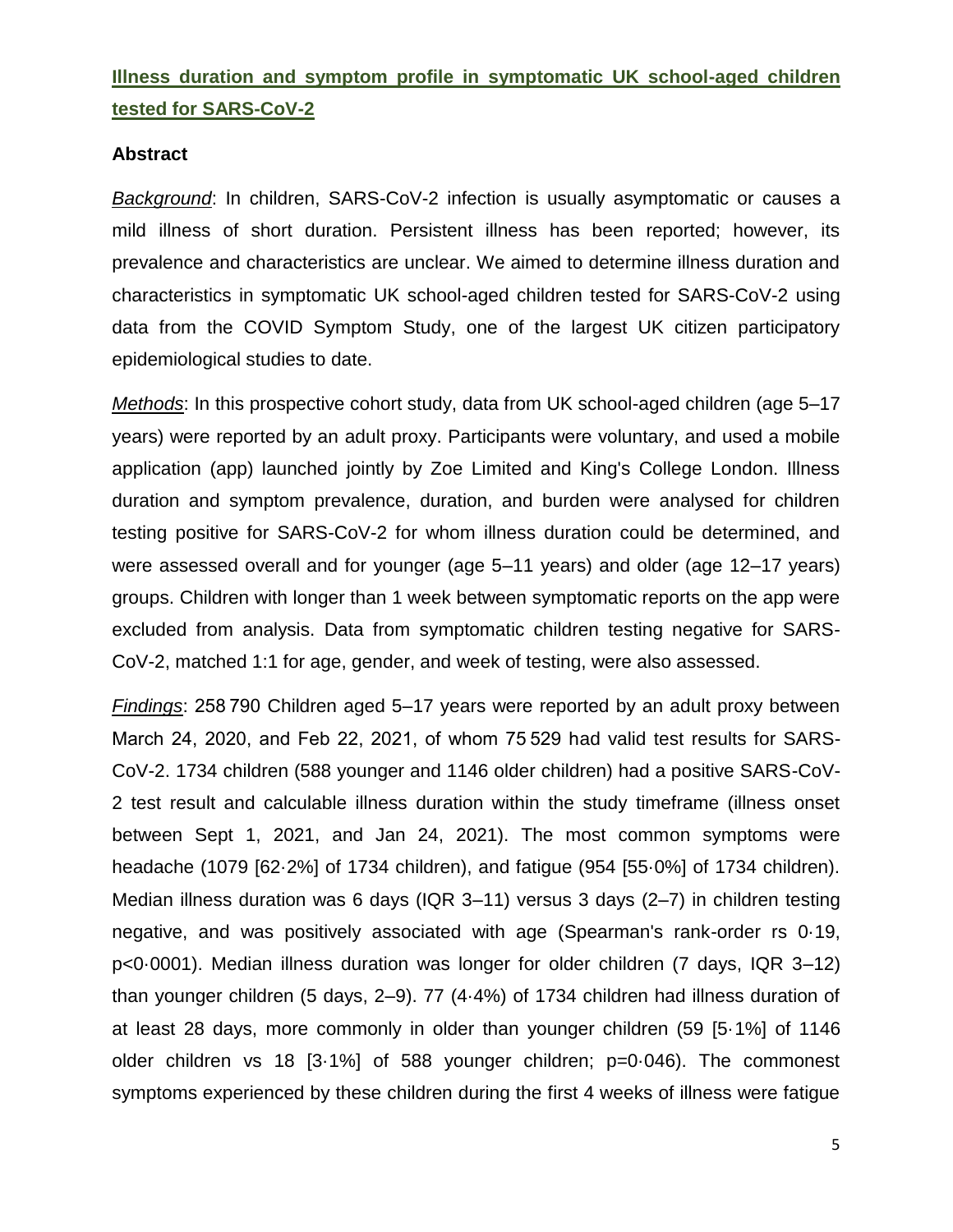(65 [84·4%] of 77), headache (60 [77·9%] of 77), and anosmia (60 [77·9%] of 77); however, after day 28 the symptom burden was low (median 2 symptoms, IQR 1–4) compared with the first week of illness (median 6 symptoms, 4–8). Only 25 (1·8%) of 1379 children experienced symptoms for at least 56 days. Few children (15 children, 0·9%) in the negatively tested cohort had symptoms for at least 28 days; however, these children experienced greater symptom burden throughout their illness (9 symptoms, IQR  $7.7-11.0$  vs  $8, 6-9$ ) and after day 28 (5 symptoms, IQR  $1.5-6.5$  vs  $2,$ 1–4) than did children who tested positive for SARS-CoV-2.

*Interpretation*: Although COVID-19 in children is usually of short duration with low symptom burden, some children with COVID-19 experience prolonged illness duration. Reassuringly, symptom burden in these children did not increase with time, and most recovered by day 56. Some children who tested negative for SARS-CoV-2 also had persistent and burdensome illness. A holistic approach for all children with persistent illness during the pandemic is appropriate.

*Funding*: Zoe Limited, UK Government Department of Health and Social Care, Wellcome Trust, UK Engineering and Physical Sciences Research Council, UK Research and Innovation London Medical Imaging and Artificial Intelligence Centre for Value Based Healthcare, UK National Institute for Health Research, UK Medical Research Council, British Heart Foundation, and Alzheimer's Society.

#### **Reference**

https://www.thelancet.com/journals/lanchi/article/PIIS2352-4642(21)00198-X/fulltext

# **Thromboembolism after COVID-19 vaccine in patients with preexisting thrombocytopenia**

#### **Abstract**

While vaccination is the single most effective intervention to drastically reduce severe disease and death following SARS-CoV-2 infection, as shown in UK and Israel, some serious concerns have been raised for an unusual adverse drug reaction (ADR), including vaccine-induced immune thrombotic thrombocytopenia (VITT) with concurrent low platelets as well as capillary leak syndrome. In fact, the overall safety of the vaccine is highlighted by the low frequency of ADR considering that in UK, by the early June, 40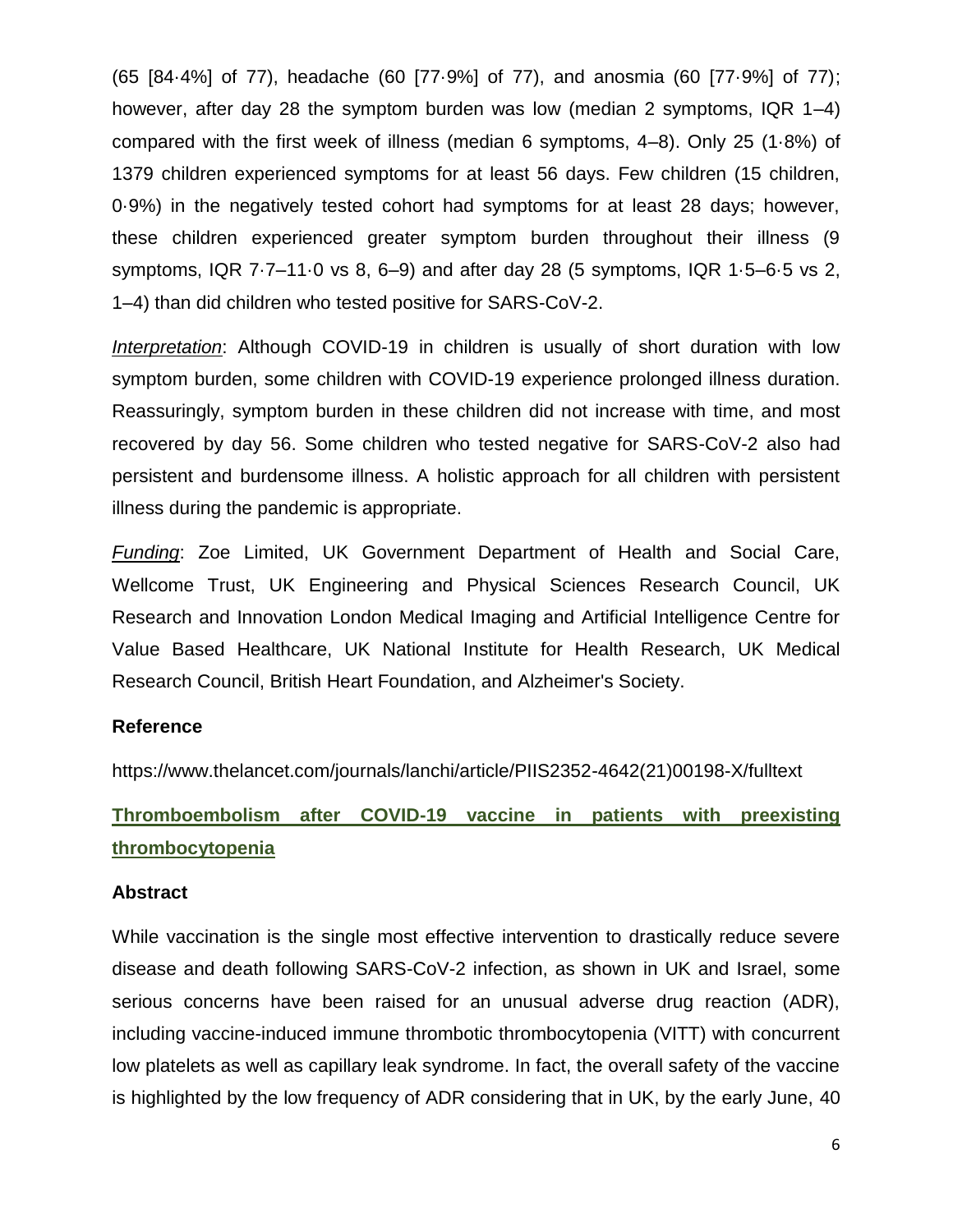million first doses and 29 million second doses have been injected; nonetheless, 390 thrombotic events, including 71 fatal events have been reported. Interestingly, the cases reported low platelet counts with the presence of anti-platelet factor-4 (PF4) antibodies, indicating an abnormal clotting reaction. Here, out of three referred cases, we report a post-vaccine clinical case of fatal thrombosis with postmortem examination and whole exome sequencing (WES) analysis, whose pathogenesis appeared associated to a preexisting condition of thrombocytopenia due to myelodysplasia.

#### **Reference**

https://www.nature.com/articles/s41419-021-04058-z

# **Induction of interferon response by high viral loads at early stage infection may protect against severe outcomes in COVID-19 patients**

#### **Abstract**

Key elements for viral pathogenesis include viral strains, viral load, co-infection, and host responses. Several studies analyzing these factors in the function of disease severity of have been published; however, no studies have shown how all of these factors interplay within a defined cohort. To address this important question, we sought to understand how these four key components interplay in a cohort of COVID-19 patients. The viral loads and gene expression were determined using high throughput sequencing and various virological methods. It was found that viral loads in the upper respiratory tract in COVID-19 patients at an early phase of infection vary widely. While the majority of nasopharyngeal (NP) samples have a viral load lower than the limit of detection of infectious viruses, there are samples with an extraordinary amount of SARS-CoV-2 RNA and a high viral titer. No specific viral factors were identified that are associated with high viral loads. Host gene expression analysis showed that viral loads were strongly correlated with cellular antiviral responses. Interestingly, however, COVID-19 patients who experience mild symptoms have a higher viral load than those with severe complications, indicating that naso-pharyngeal viral load may not be a key factor of the clinical outcomes of COVID-19. The metagenomics analysis revealed that the microflora in the upper respiratory tract of COVID-19 patients with high viral loads were dominated by SARS-CoV-2, with a high degree of dysbiosis. Finally, we found a strong inverse correlation between upregulation of interferon responses and disease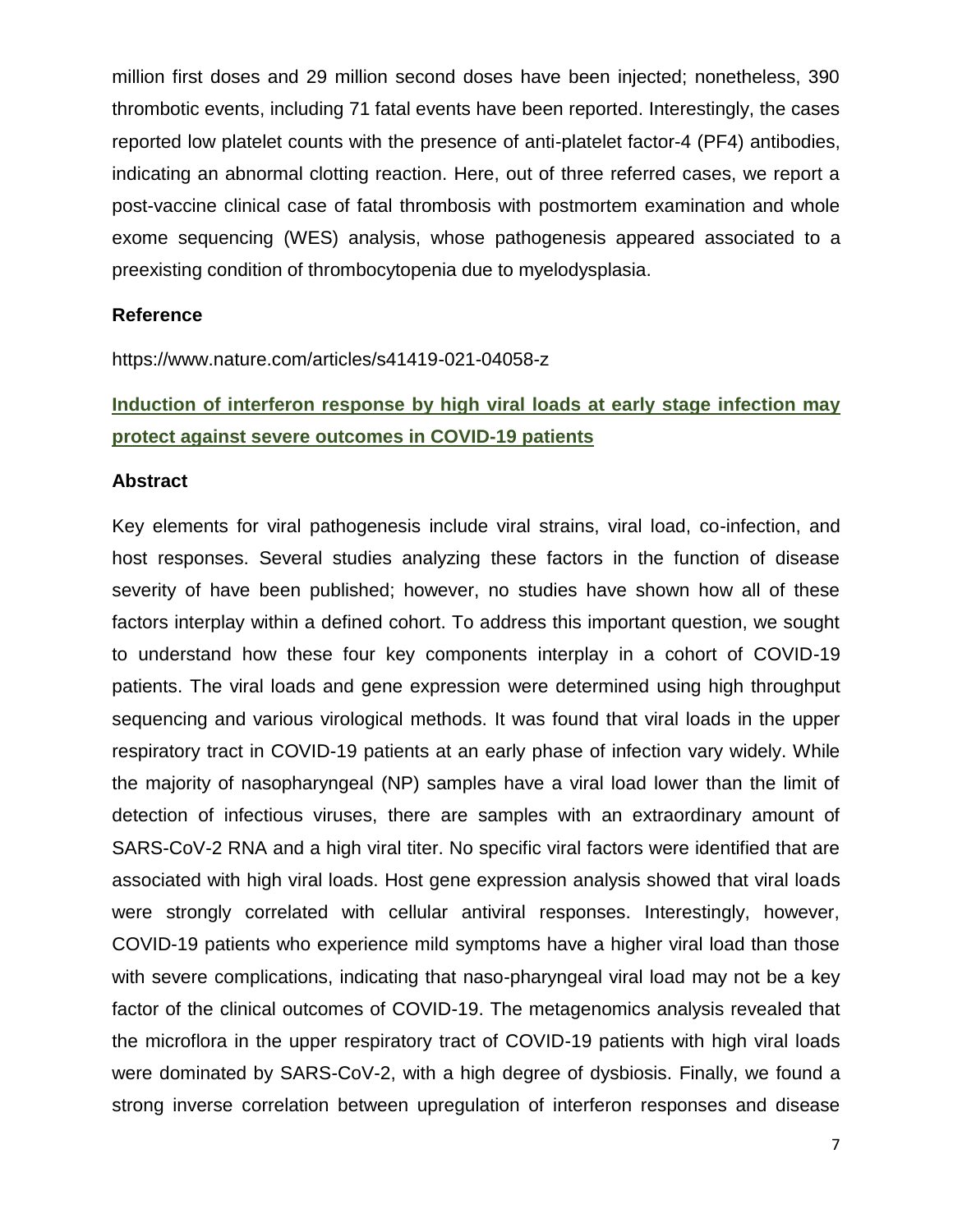severity. Overall study suggests that a high viral load in the upper respiratory tract may not be a critical factor for severe symptoms; rather, dampened antiviral responses may be a critical factor for a severe outcome from the infection.

### **Reference**

https://www.nature.com/articles/s41598-021-95197-y

# **A worldwide assessment of changes in adherence to COVID-19 protective behaviours and hypothesized pandemic fatigue**

#### **Abstract**

As the COVID-19 pandemic lingers, the possibility of 'pandemic fatigue' has raised worldwide concerns. Here, it was examined whether there was a gradual reduction in adherence to protective behaviours against COVID-19 from March through December 2020, as hypothesized in expectations of fatigue. Self-report behaviours were considered from representative samples of the populations of 14 countries (*N* = 238,797), as well as mobility and policy data for 124 countries. The results show that changes in adherence were empirically meaningful and geographically widespread. While a low-cost and habituating behaviour (mask wearing) exhibited a linear rise in adherence, high-cost and sensitizing behaviours (physical distancing) declined, but this decline decelerated over time, with small rebounds seen in later months. Reductions in adherence to physical distancing showed little difference across societal groups, but were less intense in countries with high interpersonal trust. Alternative underlying mechanisms and policy implications are discussed.

#### **Reference**

https://www.nature.com/articles/s41562-021-01181-x

# **The interplay between partisanship, forecasted COVID-19 deaths, and support for preventive policies**

#### **Abstract**

The COVID-19 pandemic is a global crisis that has forced governments around the world to implement large-scale interventions such as school closures and national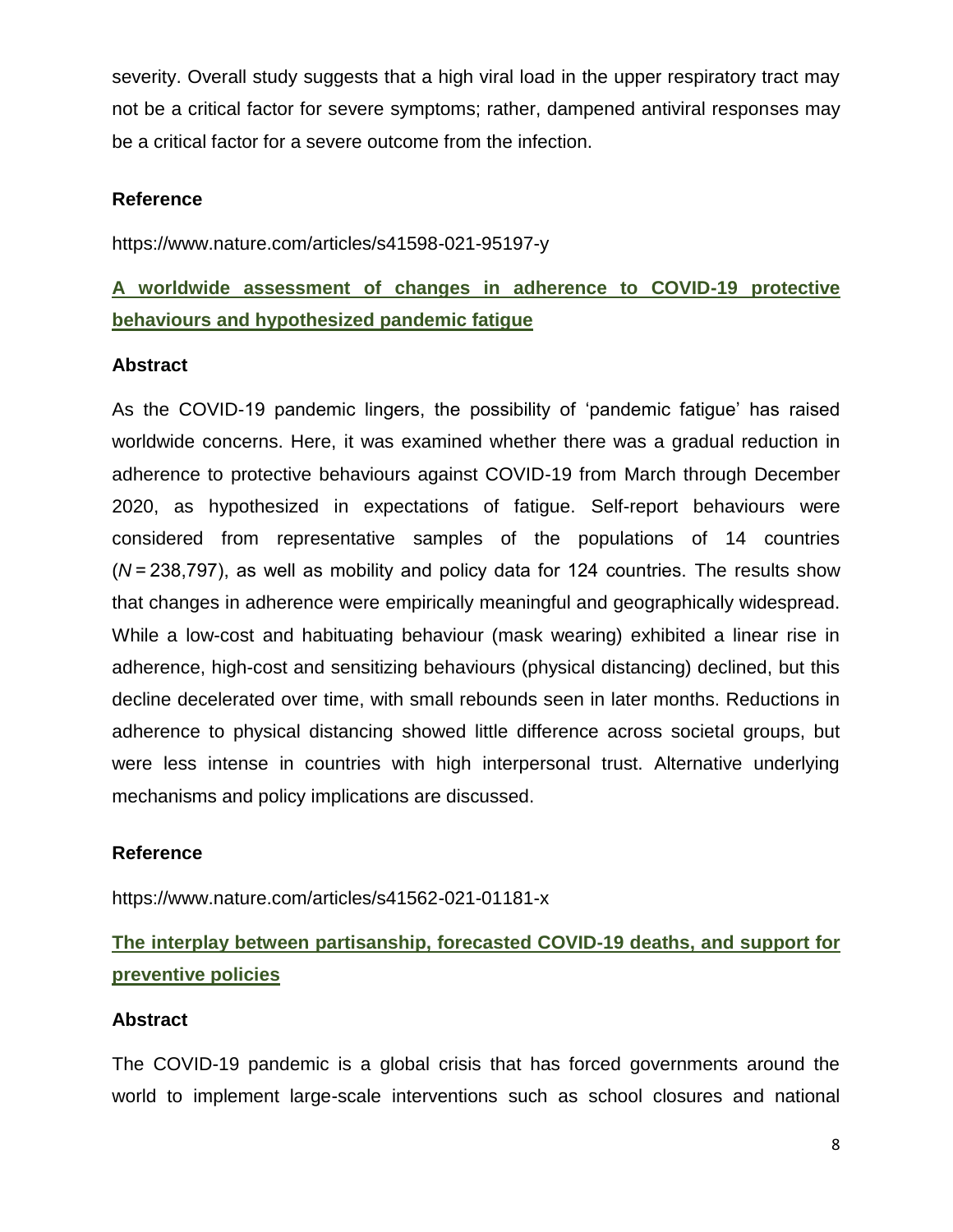lockdowns. Previous research has shown that partisanship plays a major role in explaining public attitudes towards these policies and beliefs about the intensity of the crisis. However, it remains unclear whether and how partisan differences in policy support relate to partisan gaps in beliefs about the number of deaths that the pandemic will cause. Do individuals who forecast fewer COVID-19 deaths show less agreement with preventive measures? How does partisanship correlate with people's beliefs about the intensity of the crisis and their support for COVID-19 policies? Here, it was sought to answer these questions by performing a behavioral experiment in Argentina (Experiment 1, *N* = 640) and three quasi-replication studies in Uruguay (Experiment 2, *N* = 372), Brazil (Experiment 3, *N* = 353) and the United States (Experiment 4, *N* = 630). In all settings, participants forecasted the number of COVID-19 deaths in their country after considering either a high or low number, and then rated their agreement with a series of interventions. This anchoring procedure, which experimentally induced a large variability in the forecasted number of deaths, did not modify policy preferences. Instead, each experiment provided evidence that partisanship was a key indicator of the optimism of forecasts and the degree of support for COVID-19 policies. Remarkably, it was found that the number of forecasted deaths was robustly uncorrelated with participants' agreement with preventive measures designed to prevent those deaths. These empirical observations were discussed in the light of recently proposed theories of tribal partisan behavior. Moreover, it was argued that these results may inform policy making as they suggest that even the most effective communication strategy focused on alerting the public about the severity of the pandemic would probably not translate into greater support for COVID-19 preventive measures.

#### **Reference**

https://www.nature.com/articles/s41599-021-00870-2

**Immunogenicity and protective efficacy of an intranasal live-attenuated vaccine against SARS-CoV-2**

#### **Abstract**

Global deployment of an effective and safe vaccine is necessary to curtail the coronavirus disease 2019 (COVID-19) caused by severe acute respiratory syndrome

9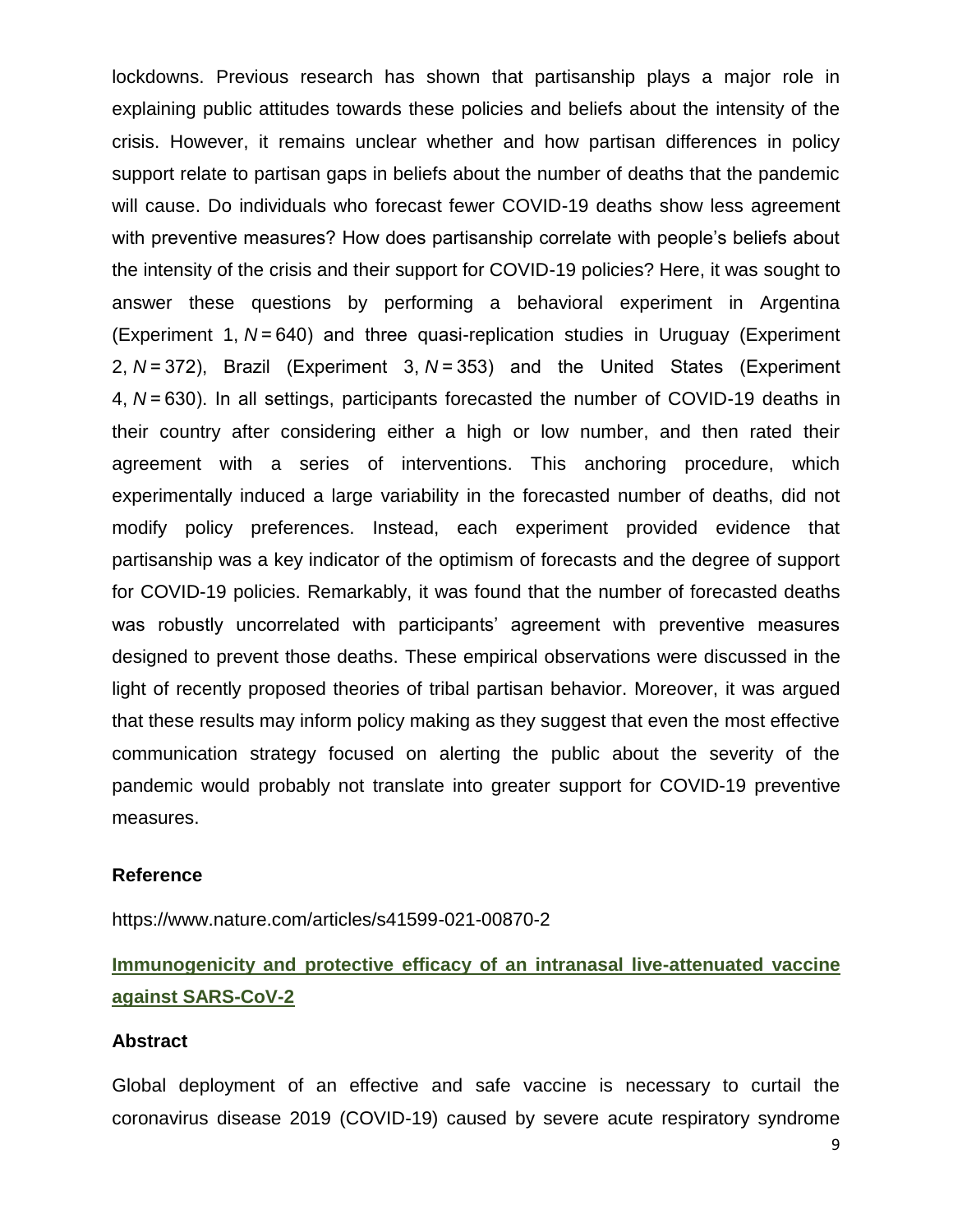coronavirus 2 (SARS-CoV-2). Here, a Newcastle disease virus (NDV)-based vectoredvaccine was evaluated in mice and hamsters for its immunogenicity, safety and protective efficacy against SARS-CoV-2. Intranasal administration of recombinant (r)NDV-S vaccine expressing spike (S) protein of SARS-CoV-2 to mice induced high levels of SARS-CoV-2-specific neutralizing immunoglobulin A (IgA) and IgG2a antibodies and T cell-mediated immunity. Hamsters immunised with two doses of vaccine showed complete protection from lung infection, inflammation, and pathological lesions following SARS-CoV-2 challenge. Importantly, administration of two doses of intranasal rNDV-S vaccine significantly reduced the SARS-CoV-2 shedding in nasal turbinate and lungs in hamsters. Collectively, intranasal vaccination has the potential to control infection at the site of inoculation, which should prevent both clinical disease and virus transmission to halt the spread of the COVID-19 pandemic.

#### **Reference**

https://www.cell.com/iscience/fulltext/S2589-0042(21)00909-3

#### **Broad betacoronavirus neutralization by a stem helix–specific human antibody**

#### **Abstract**

The spillovers of β-coronaviruses in humans and the emergence of SARS-CoV-2 variants highlight the need for broad coronavirus countermeasures. Five monoclonal antibodies (mAbs) were described cross-reacting with the stem helix of multiple βcoronavirus spike glycoproteins isolated from COVID-19 convalescent individuals. Using structural and functional studies we show that the mAb with the greatest breadth (S2P6) neutralizes pseudotyped viruses from three different subgenera through inhibition of membrane fusion and delineate the molecular basis for its cross-reactivity. S2P6 reduces viral burden in hamsters challenged with SARS-CoV-2 through viral neutralization and Fc-mediated effector functions. Stem helix antibodies are rare, oftentimes of narrow specificity and can acquire neutralization breadth through somatic mutations. These data provide a framework for structure-guided design of pan-βcoronavirus vaccines eliciting broad protection.

#### **Reference**

<https://science.sciencemag.org/content/early/2021/08/03/science.abj33214>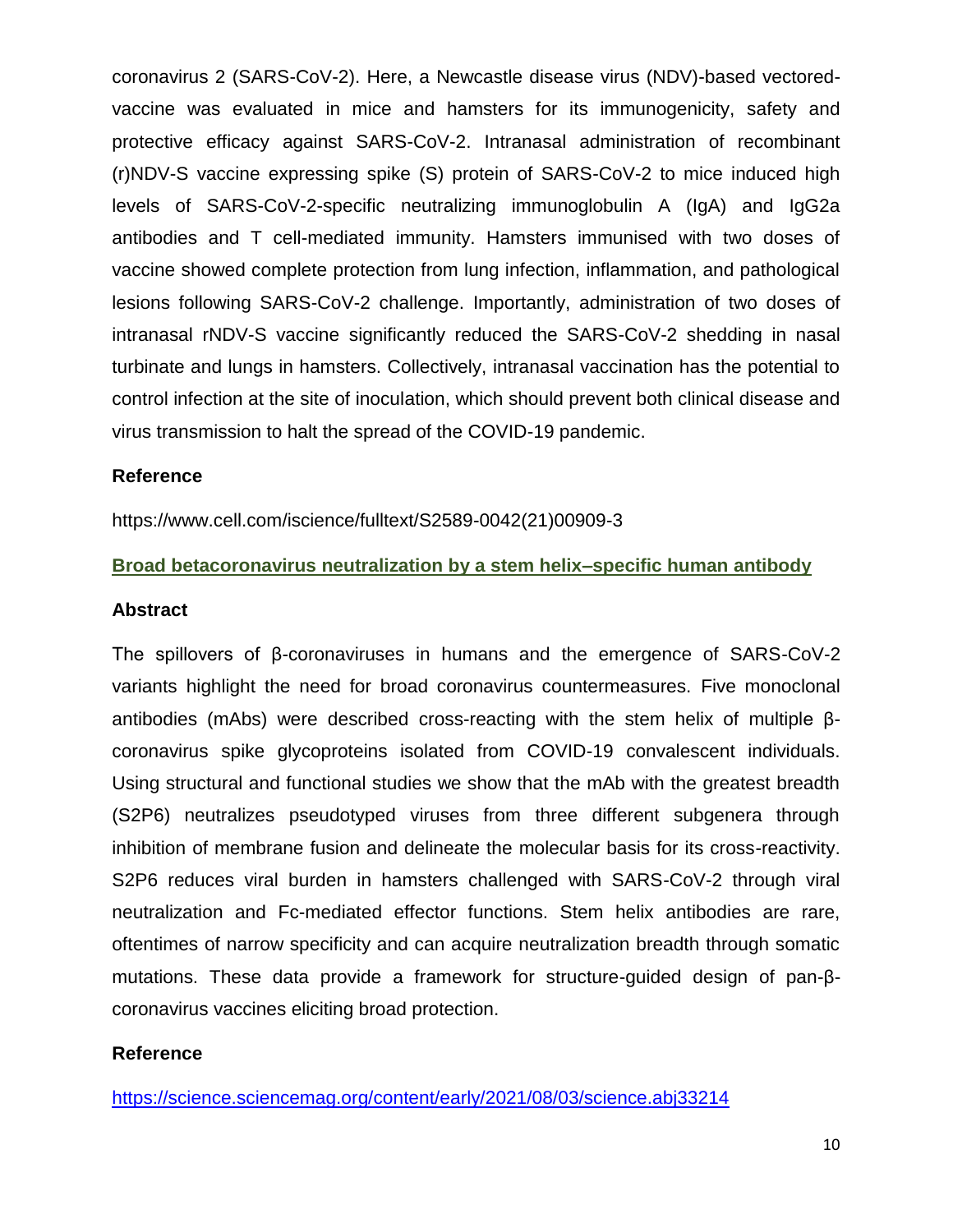### **Publication Date: Aug 02, 2021**

# **Chemically modified guide RNAs enhance CRISPR-Cas13 knockdown in human cells**

#### **Abstract**

RNA-targeting CRISPR-Cas13 proteins have recently emerged as a powerful platform to modulate gene expression outcomes. However, protein and CRISPR RNA (crRNA) delivery in human cells can be challenging with rapid crRNA degradation yielding transient knockdown. Here several chemical RNA modifications were compared at different positions to identify synthetic crRNAs that improve RNA targeting efficiency and half-life in human cells. It was shown that co-delivery of modified crRNAs and recombinant Cas13 enzyme in ribonucleoprotein (RNP) complexes can alter gene expression in primary CD4+ and CD8+ T cells. This system represents a robust and efficient method to modulate transcripts without genetic manipulation.

#### **Reference**

[https://www.cell.com/cell-chemical-biology/fulltext/S2451-9456\(21\)00351-2](https://www.cell.com/cell-chemical-biology/fulltext/S2451-9456(21)00351-2)

# **Computational design of SARS-CoV-2 peptide binders with better predicted binding affinities than human ACE2 receptor**

#### **Abstract**

SARS-CoV-2 is coronavirus causing COVID-19 pandemic. To enter human cells, receptor binding domain of S1 subunit of SARS-CoV-2 (SARS-CoV-2-RBD) binds to peptidase domain (PD) of angiotensin-converting enzyme 2 (ACE2) receptor. Employing peptides to inhibit binding between SARS-CoV-2-RBD and ACE2-PD is a therapeutic solution for COVID-19. Previous experimental study found that 23-mer peptide (SBP1) bound to SARS-CoV-2-RBD with lower affinity than ACE2. To increase SBP1 affinity, the previous study used residues 21–45 of  $\alpha$ 1 helix of ACE2-PD (SPB25) to design peptides with predicted affinity better than SBP1 and SPB25 by increasing interactions of residues that do not form favorable interactions with SARS-CoV-2-RBD. To design SPB25 with better affinity than ACE2, we employed computational protein design to increase interactions of residues reported to form favorable interactions with SARS-CoV-2-RBD and combine newly designed mutations with the best single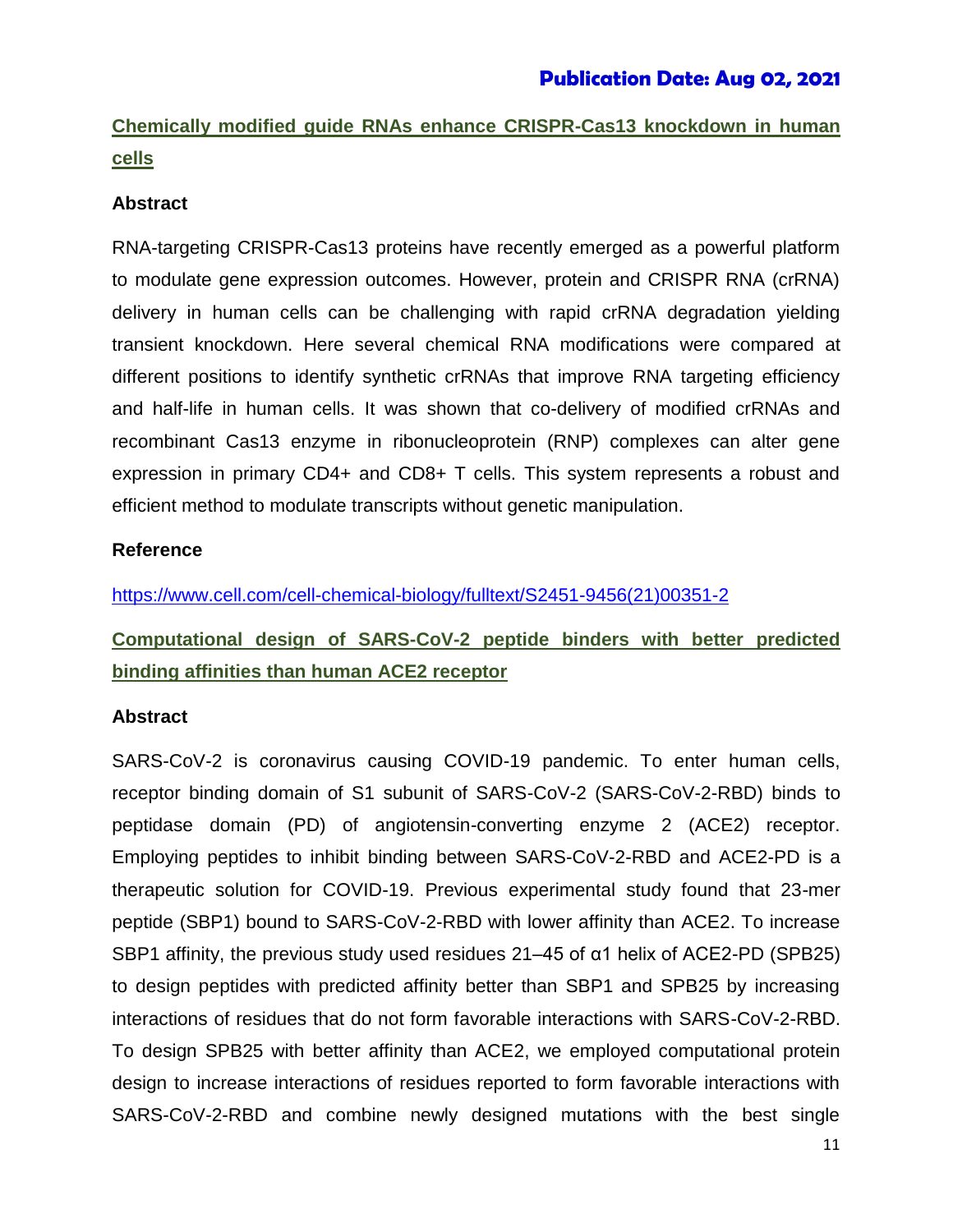mutations from our previous study. Molecular dynamics show that predicted binding affinities of three peptides (SPB25Q22R, SPB25F8R/K11W/L25R and SPB25F8R/K11F/Q22R/L25R) are better than ACE2. Moreover, their predicted stabilities may be slightly higher than SBP1 as suggested by their helicities. This study developed an approach to design SARS-CoV-2 peptide binders with predicted binding affinities better than ACE2. These designed peptides are promising candidates as SARS-CoV-2 inhibitors.

#### **Reference**

https://www.nature.com/articles/s41598-021-94873-3

# **Malignant cerebral infarction after ChAdOx1 nCov-19 vaccination: A catastrophic variant of vaccine-induced immune thrombotic thrombocytopenia**

#### **Abstract**

Vaccine-induced thrombotic thrombocytopenia with cerebral venous thrombosis is a syndrome recently described in young adults within two weeks from the first dose of the ChAdOx1 nCoV-19 vaccine. Here two cases of malignant middle cerebral artery (MCA) infarct and thrombocytopenia were reported, 9-10 days following ChAdOx1 nCoV-19 vaccination. The two cases arrived in the facility around the same time but from different geographical areas, potentially excluding epidemiological links; meanwhile, no abnormality was found in the respective vaccine batches. Patient 1 was a 57-year-old woman who underwent decompressive craniectomy despite two prior, successful mechanical thrombectomies. Patient 2 was a 55-year-old woman who developed a fatal bilateral malignant MCA infarct. Both patients manifested pulmonary and portal vein thrombosis and high level of antibodies to platelet factor 4-polyanion complexes. None of the patients had ever received heparin in the past before stroke onset. The observations of rare arterial thrombosis may contribute to assessment of possible adverse effects associated with COVID-19 vaccination.

#### **Reference**

https://www.nature.com/articles/s41467-021-25010-x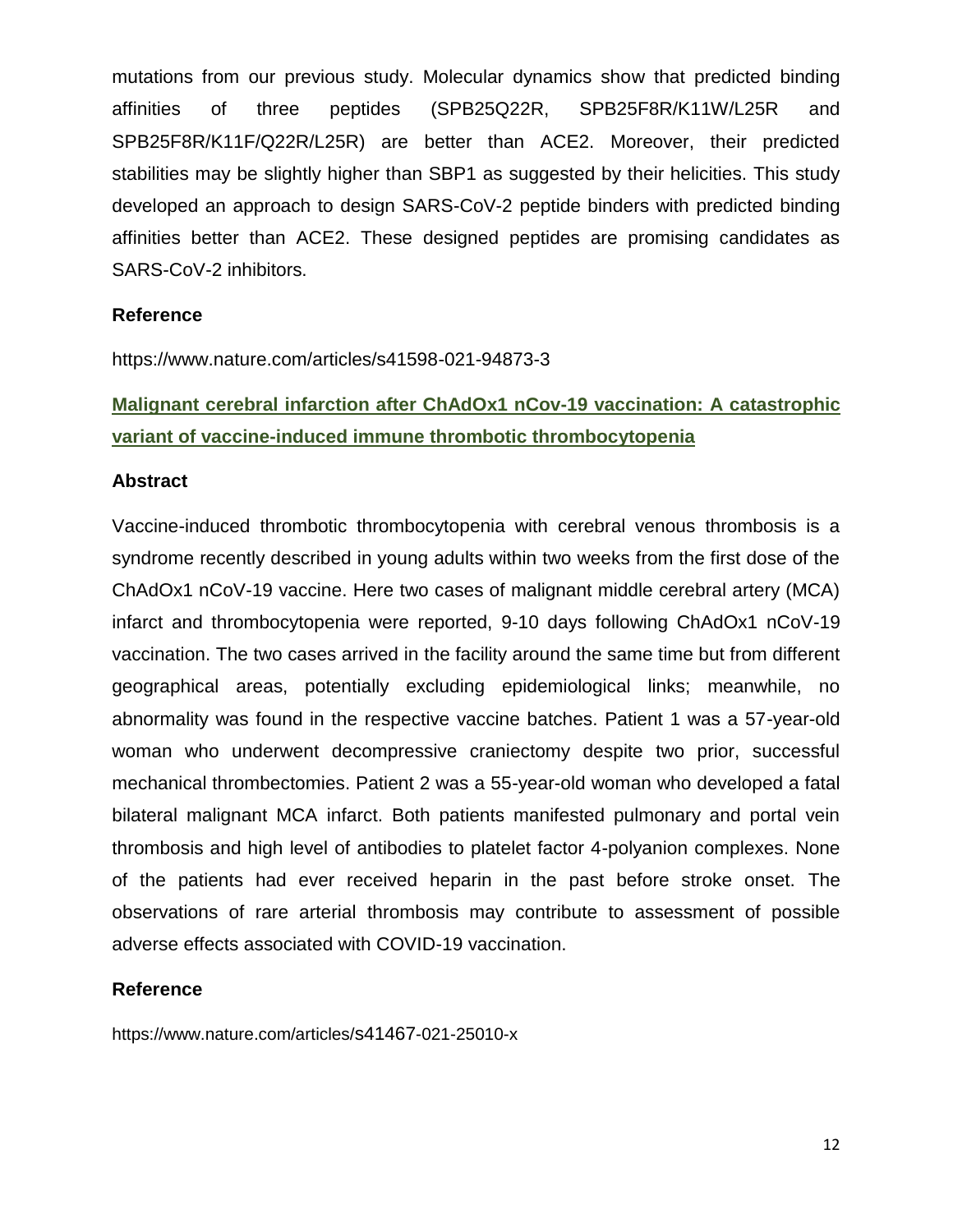# **The incremental value of computed tomography of COVID-19 pneumonia in predicting ICU admission**

### **Abstract**

Triage is crucial for patient's management and estimation of the required intensive care unit (ICU) beds is fundamental for health systems during the COVID-19 pandemic. It was assessed whether chest computed tomography (CT) of COVID-19 pneumonia has an incremental role in predicting patient's admission to ICU. Volumetric and texture analysis of the areas of the affected lung were performed in CT of 115 outpatients with COVID-19 infection presenting to the emergency room with dyspnea and unresponsive hypoxyemia. Admission blood laboratory including lymphocyte count, serum lactate dehydrogenase, D-dimer and C-reactive protein and the ratio between the arterial partial pressure of oxygen and inspired oxygen were collected. By calculating the areas under the receiver-operating characteristic curves (AUC), the performance of blood laboratory-arterial gas analyses features alone was compared and combined with the CT features in two hybrid models (Hybrid radiological and Hybrid radiomics)for predicting ICU admission. Following a machine learning approach, 63 patients were allocated to the training and 52 to the validation set. Twenty-nine (25%) of patients were admitted to ICU. The Hybrid radiological model comprising the lung %consolidation performed significantly ( $p = 0.04$ ) better in predicting ICU admission in the validation (AUC = 0.82; 95% confidence interval 0.73–0.97) set than the blood laboratory-arterial gas analyses features alone (AUC = 0.71; 95% confidence interval 0.56–0.86). A risk calculator for ICU admission was derived and is available at: [https://github.com/cgplab/covidapp.](https://github.com/cgplab/covidapp) The volume of the consolidated lung in CT of patients with COVID-19 pneumonia has a mild but significant incremental value in predicting ICU admission.

#### **Reference**

https://www.nature.com/articles/s41598-021-95114-3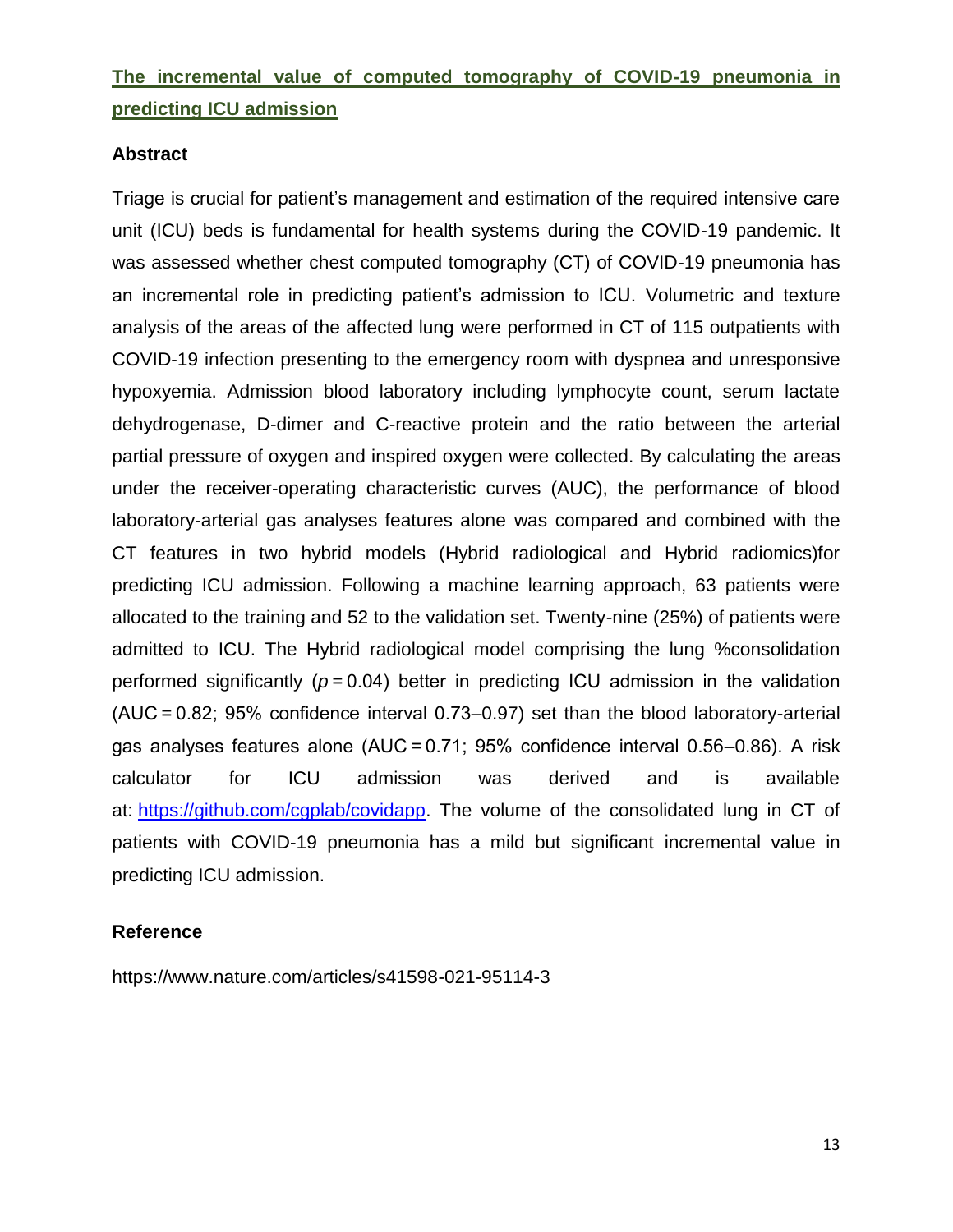# **SARS-CoV-2 N protein promotes NLRP3 inflammasome activation to induce hyperinflammation**

#### **Abstract**

Excessive inflammatory responses induced upon SARS-CoV-2 infection are associated with severe symptoms of COVID-19. Inflammasomes activated in response to SARS-CoV-2 infection are also associated with COVID-19 severity. Here, a distinct mechanism was shown by which SARS-CoV-2 N protein promotes NLRP3 inflammasome activation to induce hyperinflammation. N protein facilitates maturation of proinflammatory cytokines and induces proinflammatory responses in cultured cells and mice. Mechanistically, N protein interacts directly with NLRP3 protein, promotes the binding of NLRP3 with ASC, and facilitates NLRP3 inflammasome assembly. More importantly, N protein aggravates lung injury, accelerates death in sepsis and acute inflammation mouse models, and promotes IL-1β and IL-6 activation in mice. Notably, N-induced lung injury and cytokine production are blocked by MCC950 (a specific inhibitor of NLRP3) and Ac-YVAD-cmk (an inhibitor of caspase-1). Therefore, this study reveals a distinct mechanism by which SARS-CoV-2 N protein promotes NLRP3 inflammasome activation and induces excessive inflammatory responses.

#### **Reference**

https://www.nature.com/articles/s41467-021-25015-6

# **Studying SARS-CoV-2 infectivity and therapeutic responses with complex organoids**

#### **Abstract**

Clinical management of patients with severe complications of COVID-19 has been hindered by a lack of effective drugs and a failure to capture the extensive heterogeneity of the disease with conventional methods. Here the emerging roles of complex organoids were reviewed in the study of SARS-CoV-2 infection, modelling of COVID-19 disease pathology and in drug, antibody and vaccine development. Opportunities for COVID-19 research and remaining challenges were discussed in the application of organoids.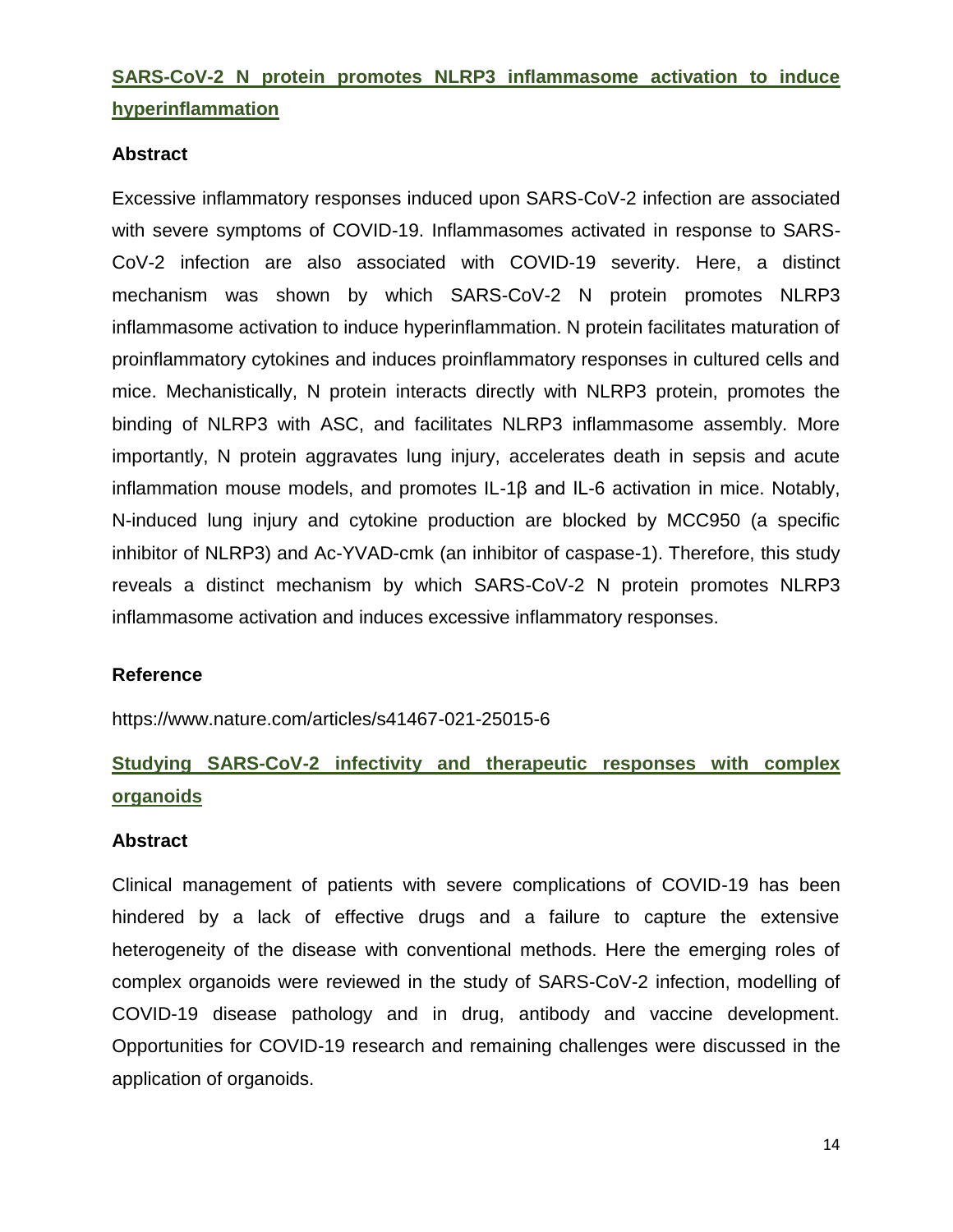### **Reference**

<https://www.nature.com/articles/s41556-021-00721-x>

### **Publication Date: Aug 01, 2021**

# **Longitudinal analysis of SARS-CoV-2 seroprevalence using multiple serology platforms**

#### **Abstract**

Current SARS-CoV-2 serological tests are based on the full-length spike (S), the receptor binding domain (RBD), or the nucleoprotein (NP) as substrates. Here, samples from health care workers (HCWs) were used to perform a longitudinal analysis of the antibody responses using a research-grade RBD and spike based enzyme-linked immunosorbent assay (ELISA), a commercial RBD and spike based ELISA, and a commercial NP based chemiluminescent microparticle immunoassay. Seroprevalence ranged around 28% early during the pandemic and a good correlation was observed between RBD and spike based ELISAs. Modest correlations were observed between NP and both RBD and spike based assays. The antibody levels in HCWs declined over time, however the overall seroprevalence measured by RBD and spike based assays remained unchanged, while the seroprevalence of NP reactive antibodies significantly declined. Moreover, RBD and spike based assays effectively detected seroconversion in vaccinees. Overall, the results consolidate the strength of different serological assays to assess the magnitude and duration of antibodies to SARS-CoV-2.

#### **Reference**

https://www.cell.com/iscience/fulltext/S2589-0042(21)00905-6

# **"Bucket brigade" using lysine residues in RNA-dependent RNA polymerase of SARS-CoV-2**

#### **Abstract**

The RNA-dependent RNA polymerase (RdRp) of severe acute respiratory syndrome coronavirus 2 (SARS-CoV-2) is a promising drug target for coronavirus disease 2019 (COVID-19) because it plays the most important role in the replication of the RNA genome. Nucleotide analogs such as remdesivir and favipiravir are thought to interfere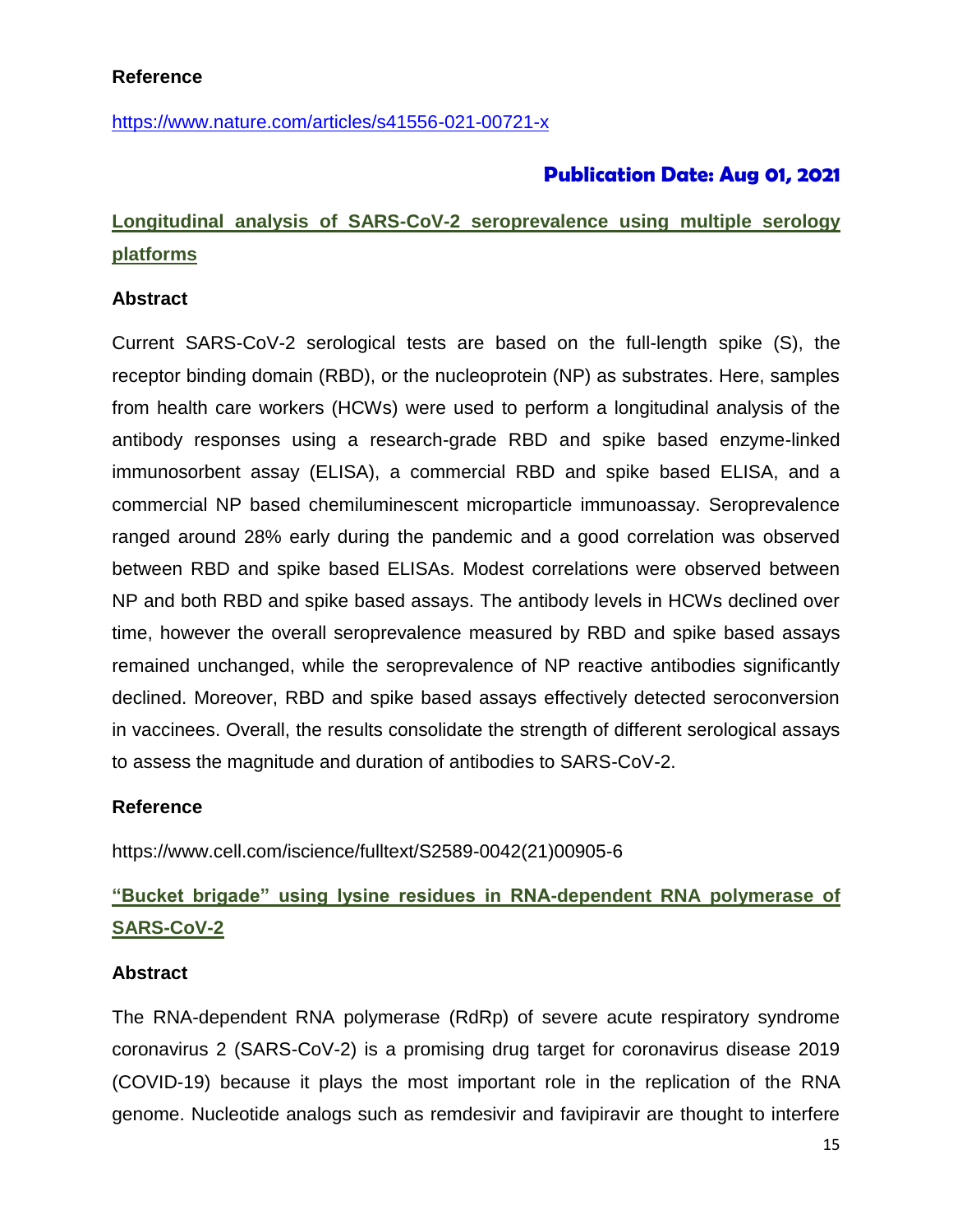with the RNA replication by RdRp. More specifically, they are expected to compete with nucleoside triphosphates, such as adenosine triphosphate (ATP). However, the process in which these drug candidates and nucleoside triphosphates are taken up by RdRp remains unknown. In this study, all-atom molecular dynamics were performed simulations to clarify the recognition mechanism of RdRp for these drug candidates and ATP that were at a distance. The ligand recognition ability of RdRp decreased in the order of remdesivir, favipiravir, and ATP. It was also identified six recognition paths. Three of them were commonly found in all ligands, and the remaining three paths were ligand-dependent ones. In the common two paths, it was observed that the multiple lysine residues of RdRp carried the ligands to the binding site like a "bucket brigade". In the remaining common path, the ligands directly reached the binding site. The findings contribute to the understanding of the efficient ligand recognition by RdRp at the atomic level.

#### **Reference**

https://www.cell.com/biophysj/fulltext/S0006-3495(21)00634-2

#### **Publication Date: Jul 31, 2021**

### **Effect of co-infection with intestinal parasites on COVID-19 severity: A prospective observational cohort study**

#### **Abstract**

*Background*: Severe acute respiratory syndrome coronavirus 2 (SARS-CoV-2) infection results in a spectrum of clinical presentations. Evidence from Africa indicates that significantly less COVID-19 patients suffer from serious symptoms than in the industrialized world. We and others previously postulated a partial explanation for this phenomenon, being a different, more activated immune system due to parasite infections. Here, we aimed to test this hypothesis by investigating a potential correlation of co-infection with parasites with COVID-19 severity in an endemic area in Africa.

*Methods*: Ethiopian COVID-19 patients were enrolled and screened for intestinal parasites, between July 2020 and March 2021. The primary outcome was the proportion of patients with severe COVID-19. Ordinal logistic regression models were used to estimate the association between parasite infection, and COVID-19 severity. Models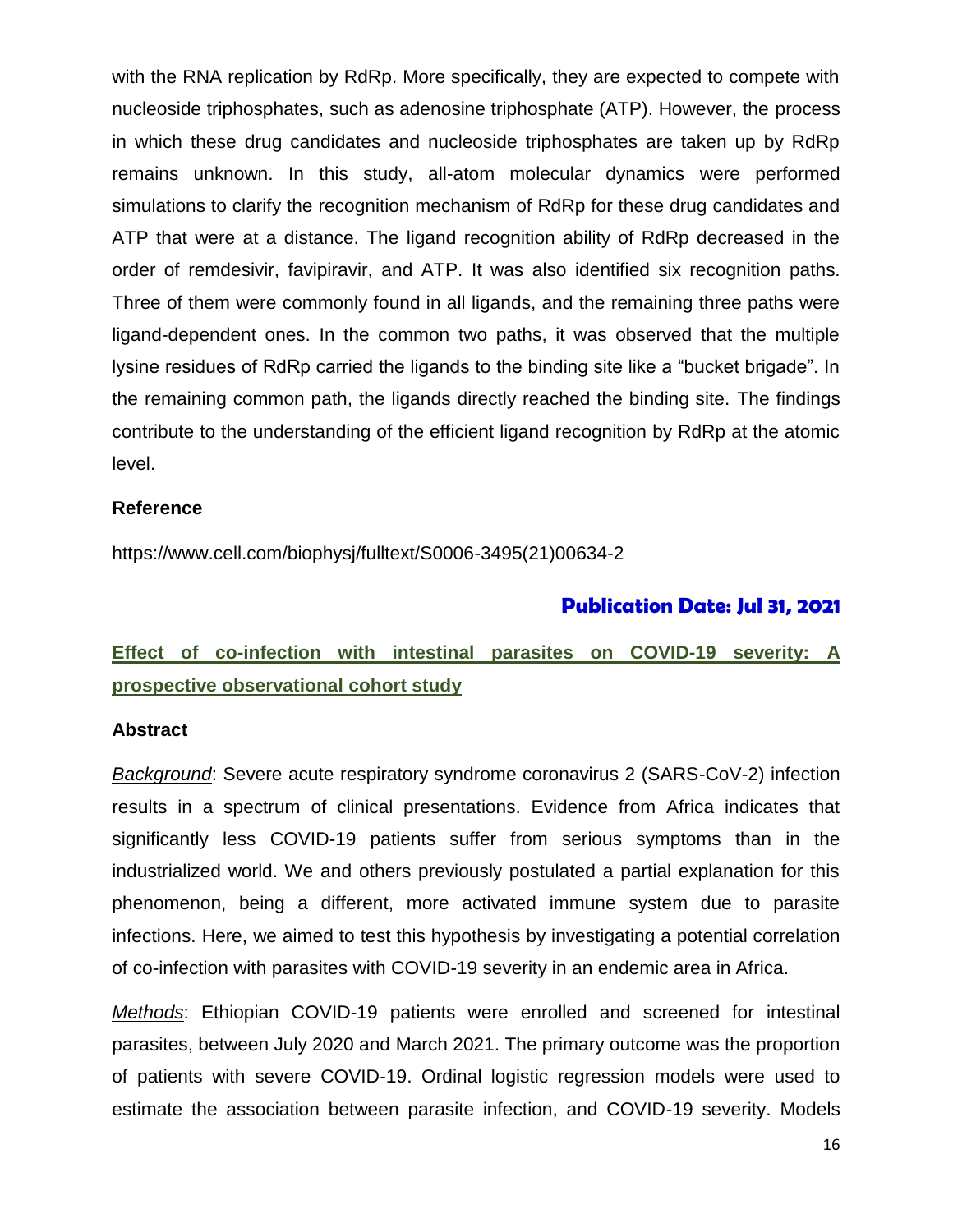were adjusted for sex, age, residence, education level, occupation, body mass index, and comorbidities.

*Findings*: 751 SARS-CoV-2 infected patients were enrolled, of whom 284 (37.8%) had intestinal parasitic infection. Only 27/255 (10.6%) severe COVID-19 patients were coinfected with intestinal parasites, while 257/496 (51.8%) non-severe COVID-19 patients were parasite positive (p<0.0001). Patients co-infected with parasites had lower odds of developing severe COVID-19, with an adjusted odds ratio (aOR) of 0.23 (95% CI 0.17– 0.30; p<0.0001) for all parasites, aOR 0.37 ([95% CI 0.26–0.51]; p<0.0001) for protozoa, and aOR 0.26 ([95% CI 0.19–0.35]; p<0.0001) for helminths. When stratified by species, co-infection with Entamoeba spp., Hymenolepis nana, Schistosoma mansoni, and Trichuris trichiura implied lower probability of developing severe COVID-19. There were 11 deaths (1.5%), and all were among patients without parasites ( $p =$ 0.009).

*Interpretation*: Parasite co-infection is associated with a reduced risk of severe COVID-19 in African patients. Parasite-driven immunomodulatory responses may mute hyperinflammation associated with severe COVID-19.

#### **Reference**

https://www.thelancet.com/journals/eclinm/article/PIIS2589-5370(21)00334-5/fulltext

**The effect of COVID-19 isolation measures on the cognition and mental health of people living with dementia: A rapid systematic review of one year of quantitative evidence**

#### **Abstract**

*Background*: COVID-19 prevention and control policies have entailed lockdowns and confinement. This study aimed to summarize the global research evidence describing the effect of COVID-19 isolation measures on the health of people living with dementia.

*Methods*: Pubmed, PsycINFO and CINAHL were searched up to 27th of February 2021 for peer-reviewed quantitative studies about the effects of isolation during COVID-19 on the cognitive, psychological and functional symptoms of people with dementia or mild cognitive impairment. The Joanna Briggs Institute critical appraisal tool was used to conduct the quality assessment. PROSPERO registration: CRD42021229259.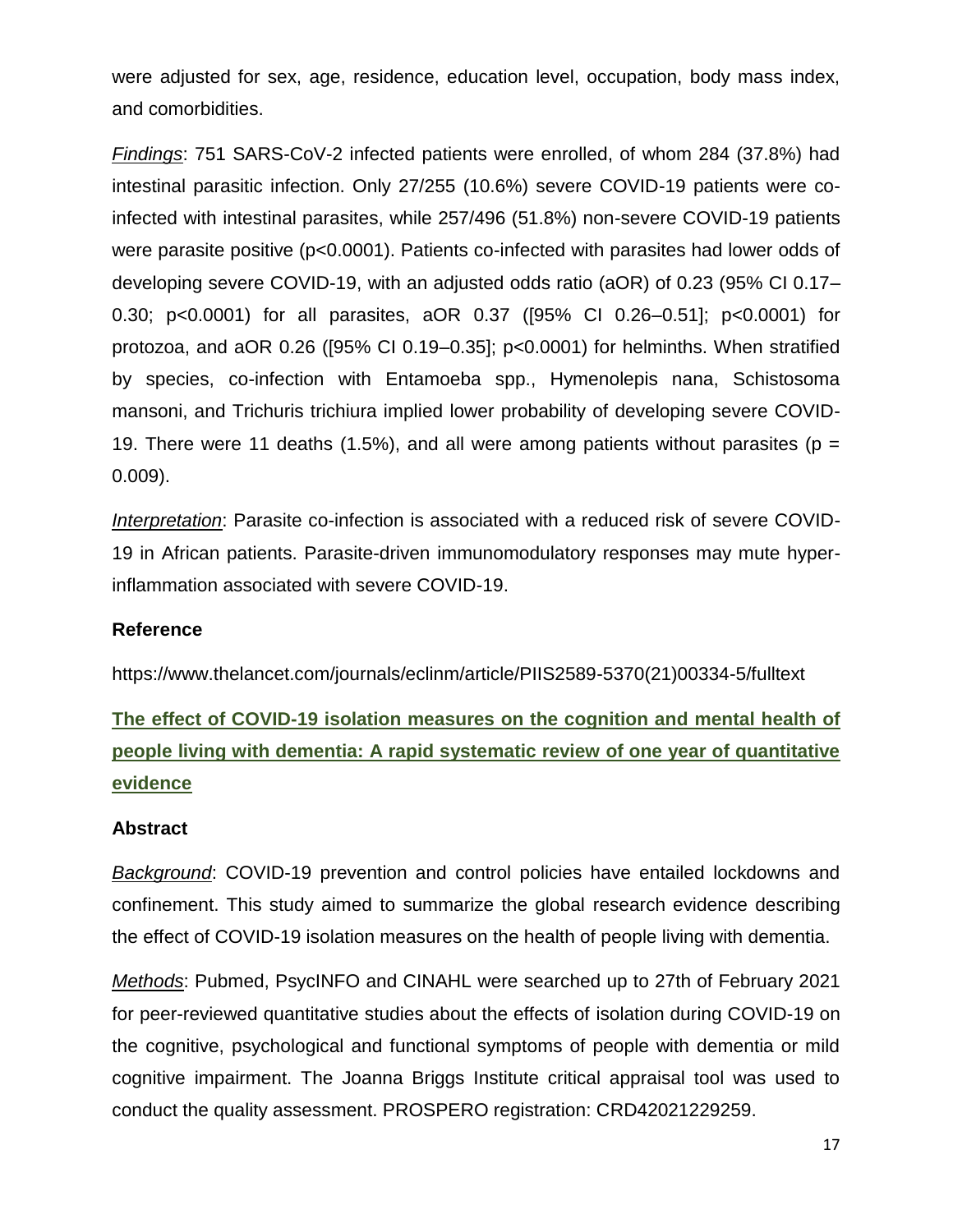*Findings:* 15 Eligible papers were identified, examining a total of 6442 people with dementia. 13/15 studies investigated people living in the community and 2 in care homes. Out of 15 studies, 9 (60%) reported changes in cognition and 14 (93%) worsening or new onset of behavioral and psychological symptoms. Six studies (46%) reported a functional decline in daily activities in a variable proportion of the population analyzed.

*Interpretation*: COVID-19 isolation measures have damaged the cognitive and mental health of people with dementia across the world. It is urgent to issue guidance that balances infection control measures against the principles of non-maleficence to guarantee fair and appropriate care during pandemic times for this population.

#### **Reference**

https://www.thelancet.com/journals/eclinm/article/PIIS2589-5370(21)00327-8/fulltext

### **Publication Date: Jul 30, 2021**

#### **Post-viral effects of COVID-19 in the olfactory system and their implications**

#### **Abstract**

*Background*: The mechanisms by which any upper respiratory virus, including SARS-CoV-2, impairs chemosensory function are not known. COVID-19 is frequently associated with olfactory dysfunction after viral infection, which provides a research opportunity to evaluate the natural course of this neurological finding. Clinical trials and prospective and histological studies of new-onset post-viral olfactory dysfunction have been limited by small sample sizes and a paucity of advanced neuroimaging data and neuropathological samples. Although data from neuropathological specimens are now available, neuroimaging of the olfactory system during the acute phase of infection is still rare due to infection control concerns and critical illness and represents a substantial gap in knowledge.

*Recent developments:* The active replication of SARS-CoV-2 within the brain parenchyma (ie, in neurons and glia) has not been proven. Nevertheless, post-viral olfactory dysfunction can be viewed as a focal neurological deficit in patients with COVID-19. Evidence is also sparse for a direct causal relation between SARS-CoV-2 infection and abnormal brain findings at autopsy, and for trans-synaptic spread of the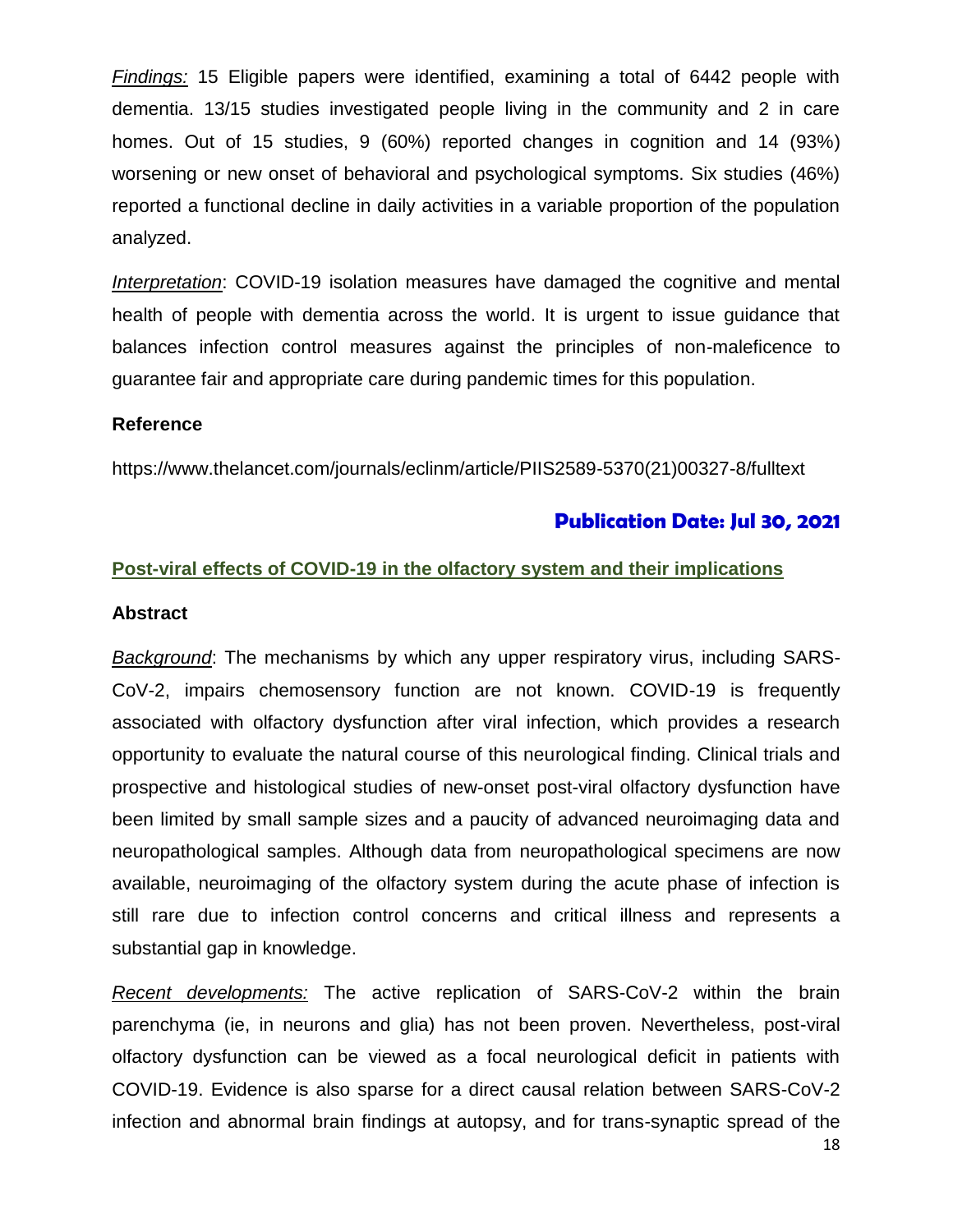virus from the olfactory epithelium to the olfactory bulb. Taken together, clinical, radiological, histological, ultrastructural, and molecular data implicate inflammation, with or without infection, in either the olfactory epithelium, the olfactory bulb, or both. This inflammation leads to persistent olfactory deficits in a subset of people who have recovered from COVID-19. Neuroimaging has revealed localised inflammation in intracranial olfactory structures. To date, histopathological, ultrastructural, and molecular evidence does not suggest that SARS-CoV-2 is an obligate neuropathogen.

*Where next?* The prevalence of CNS and olfactory bulb pathosis in patients with COVID-19 is not known. We postulate that, in people who have recovered from COVID-19, a chronic, recrudescent, or permanent olfactory deficit could be prognostic for an increased likelihood of neurological sequelae or neurodegenerative disorders in the long term. An inflammatory stimulus from the nasal olfactory epithelium to the olfactory bulbs and connected brain regions might accelerate pathological processes and symptomatic progression of neurodegenerative disease. Persistent olfactory impairment with or without perceptual distortions (i.e., parosmias or phantosmias) after SARS-CoV-2 infection could, therefore, serve as a marker to identify people with an increased longterm risk of neurological disease.

#### **Reference**

https://www.thelancet.com/journals/laneur/article/PIIS1474-4422(21)00182-4/fulltext

# **The association of COVID-19 infection in pregnancy with preterm birth: A retrospective cohort study in California**

#### **Abstract**

*Background*: The understanding of the association between coronavirus disease 19 (COVID-19) and preterm or early term birth among racially and ethnically diverse populations and people with chronic medical conditions is limited.

*Methods*: It was determined that the association between COVID-19 and preterm (PTB) birth among live births documented by California Vital Statistics birth certificates between July 2020 and January 2021 (n=240,147). We used best obstetric estimate of gestational age to classify births as very preterm (VPTB, <32 weeks), PTB (< 37 weeks), early term (37 and 38 weeks), and term (39-44 weeks), as each confer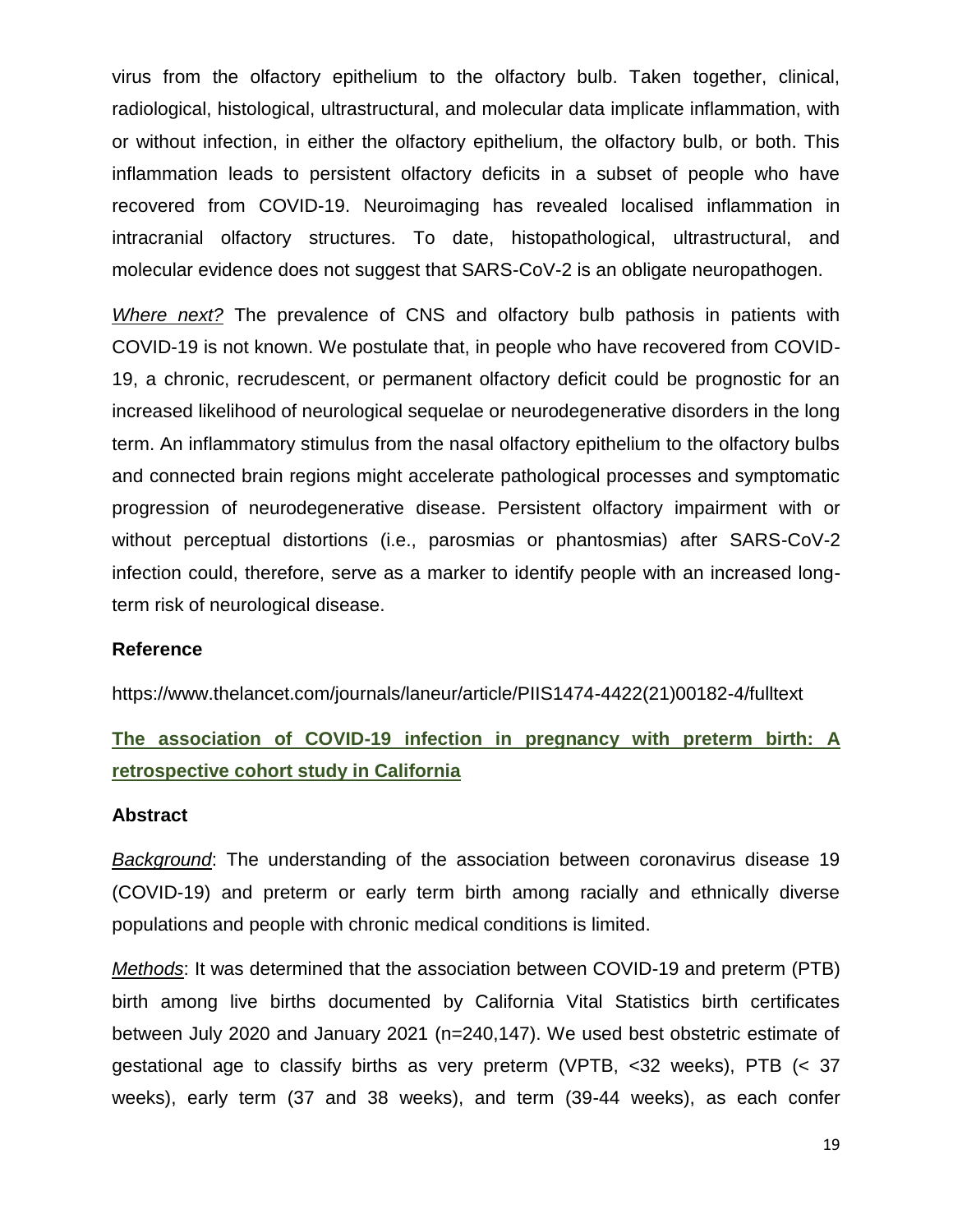independent risks to infant health and development. Separately, we calculated the joint effects of COVID-19 diagnosis, hypertension, diabetes, and obesity on PTB and VPTB.

*Findings*: COVID-19 diagnoses on birth certificates increased for all racial/ethnic groups between July 2020 and January 2021 and were highest for American Indian/Alaska Native (12.9%), Native Hawaiian/Pacific Islander (11.4%), and Latinx (10.3%) birthing people. COVID-19 diagnosis was associated with an increased risk of VPTB (aRR 1.6, 95% CI [1.4, 1.9]), PTB (aRR 1.4, 95% CI [1.3, 1.4]), and early term birth (aRR 1.1, 95% CI [1.1, 1.2]). There was no effect modification of the overall association by race/ethnicity or insurance status. COVID-19 diagnosis was associated with elevated risk of PTB in people with hypertension, diabetes, and/or obesity.

*Interpretation*: In a large population-based study, COVID-19 diagnosis increased the risk of VPTB, PTB, and early term birth, particularly among people with medical comorbidities. Considering increased circulation of COVID-19 variants, preventative measures, including vaccination, should be prioritized for birthing persons.

#### **Reference**

https://www.thelancet.com/journals/lanam/article/PIIS2667-193X(21)00019-3/fulltext

**Multimodal single-cell omics analysis identifies epithelium–immune cell interactions and immune vulnerability associated with sex differences in COVID-19** 

#### **Abstract**

Sex differences in the susceptibility of SARS-CoV-2 infection and severity have been controversial, and the underlying mechanisms of COVID-19 in a sex-specific manner remain understudied. Here sex differences were inspected in SARS-CoV-2 infection, hospitalization, admission to the intensive care unit (ICU), sera inflammatory biomarker profiling, and single-cell RNA-sequencing (scRNA-seq) profiles across nasal, bronchoalveolar lavage fluid (BALF), and peripheral blood mononuclear cells (PBMCs) from COVID-19 patients with varying degrees of disease severities. The propensity score-matching observations revealed that male individuals have a 29% elevated likelihood of SARS-CoV-2 positivity, with a hazard ratio (HR) 1.32 (95% confidence interval [CI] 1.18–1.48) for hospitalization and HR 1.51 (95% CI 1.24–1.84) for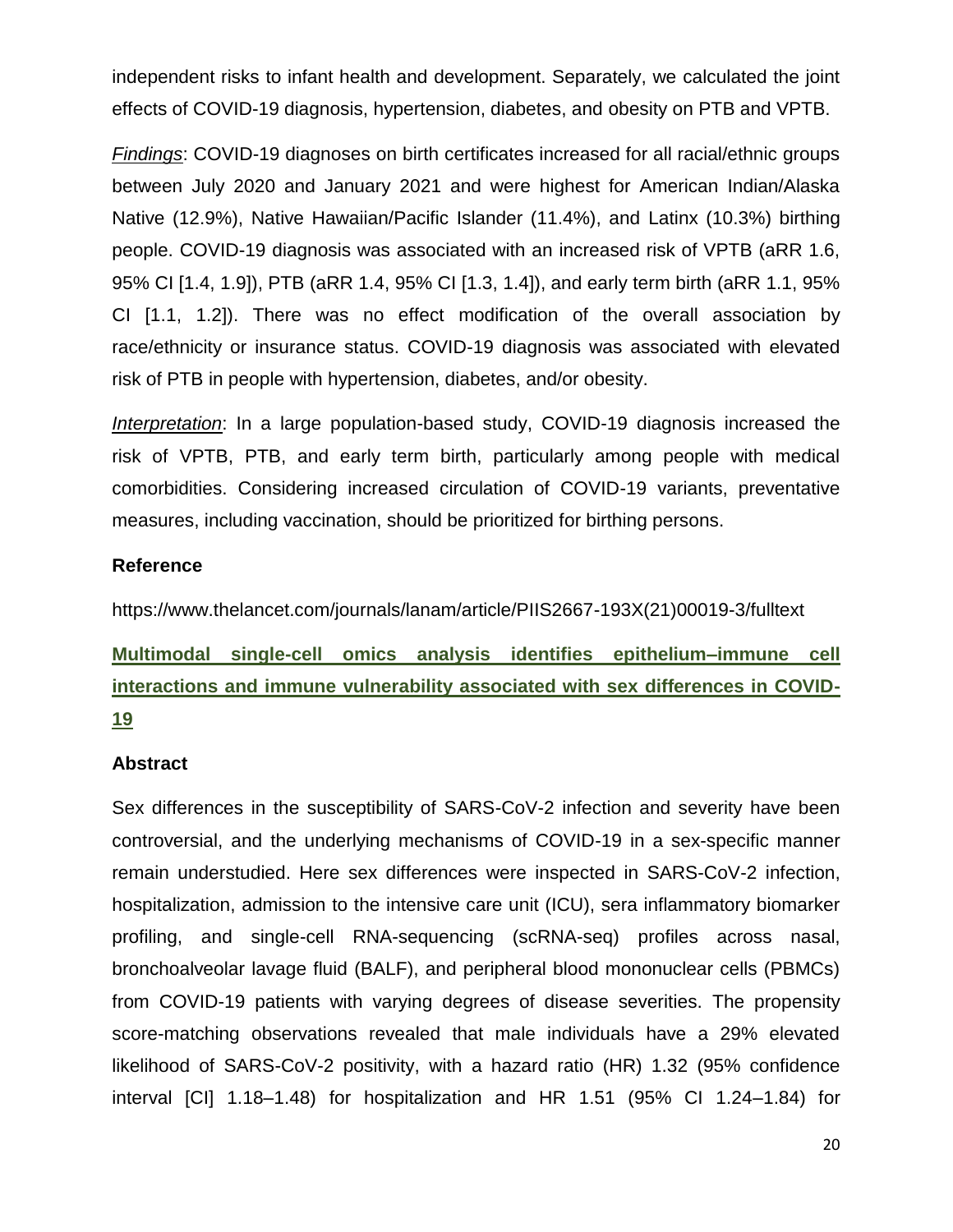admission to ICU. Sera from male patients at hospital admission had elevated neutrophil–lymphocyte ratio and elevated expression of inflammatory markers (Creactive protein and procalcitonin). It was found that SARS-CoV-2 entry factors, including ACE2, TMPRSS2, FURIN, and NRP1, have elevated expression in nasal squamous cells from male individuals with moderate and severe COVID-19. Malebiased transcriptional activation was observed in SARS-CoV-2-infected macrophages from BALF and sputum samples, which offers potential molecular mechanism for sexbiased susceptibility to viral infection. Cell–cell interaction network analysis reveals potential epithelium–immune cell interactions and immune vulnerability underlying maleelevated disease severity and mortality in COVID-19. Mechanistically, monocyteelevated expression of Toll-like receptor 7 (TLR7) and Bruton tyrosine kinase (BTK) is associated with severe outcomes in males with COVID-19. In summary, these findings provide basis to decipher immune responses underlying sex differences and designing sex-specific targeted interventions and patient care for COVID-19.

#### **Reference**

https://www.nature.com/articles/s41392-021-00709-x

### **Antibody responses after first and second COVID-19 vaccination in patients with chronic lymphocytic leukaemia**

#### **Abstract**

B-cell chronic lymphocytic leukaemia (CLL) is associated with immunosuppression and patients are at increased clinical risk following SARS-CoV-2 infection. Covid-19 vaccines offer the potential for protection against severe infection but relatively little is known regarding the profile of the antibody response following first or second vaccination. Spike-specific antibody responses were studied following first and/or second Covid-19 vaccination in 299 patients with CLL compared with healthy donors. 286 patients underwent extended interval (10–12 week) vaccination. 154 patients received the BNT162b2 mRNA vaccine and 145 patients received ChAdOx1. Blood samples were taken either by venepuncture or as dried blood spots on filter paper. Spike-specific antibody responses were detectable in 34% of patients with CLL after one vaccine (n = 267) compared to 94% in healthy donors with antibody titres 104-fold lower in the patient group. Antibody responses increased to 75% after second vaccine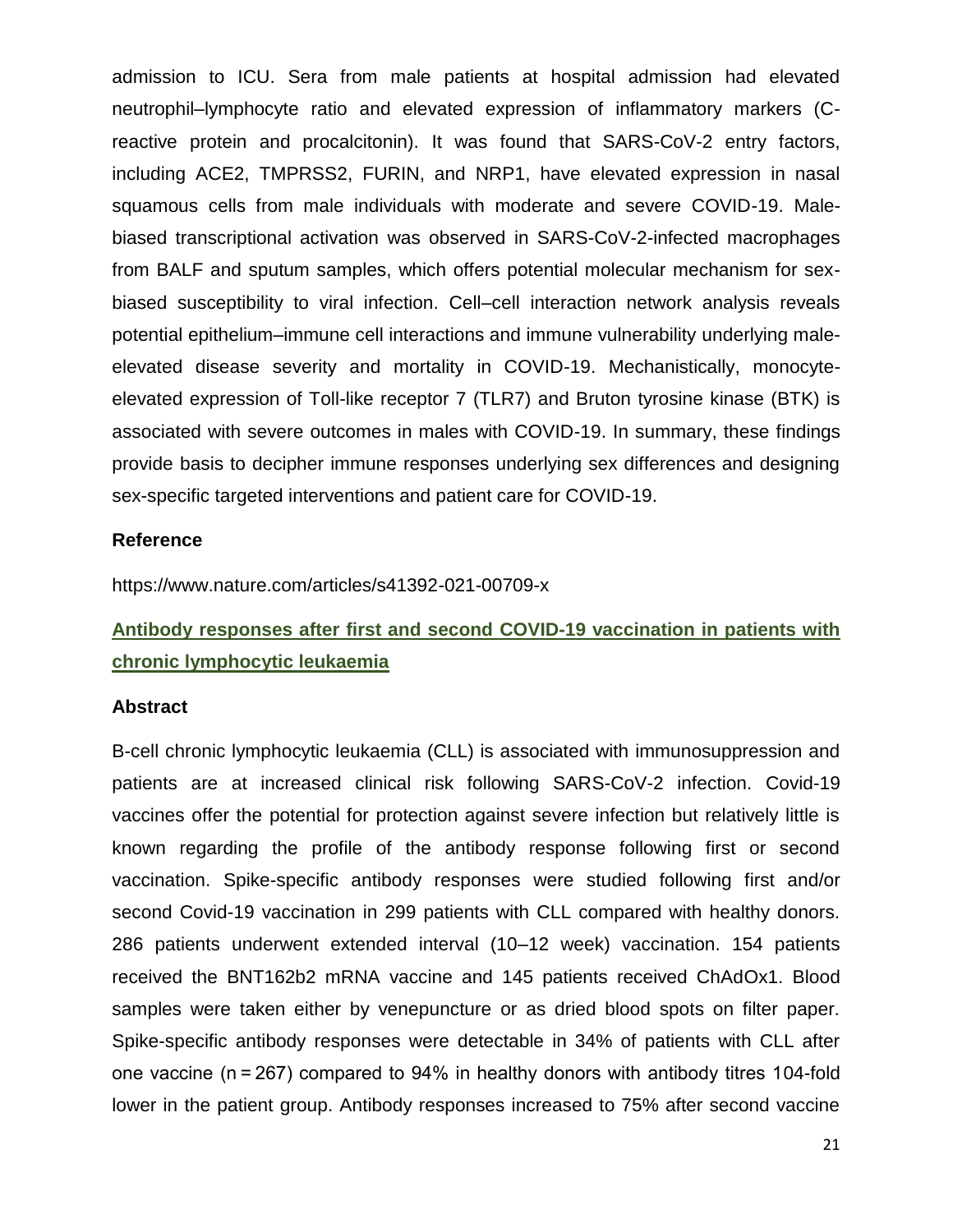(n = 55), compared to 100% in healthy donors, although titres remained lower. Multivariate analysis showed that current treatment with BTK inhibitors or IgA deficiency were independently associated with failure to generate an antibody response after the second vaccine. This work supports the need for optimisation of vaccination strategy in patients with CLL including the potential utility of booster vaccines.

#### **Reference**

https://nature.com/articles/s41408-021-00528-x

### **COVID-19 vaccines that reduce symptoms but do not block infection need higher coverage and faster rollout to achieve population impact**

#### **Abstract**

Trial results for two COVID-19 vaccines suggest at least 90% efficacy against symptomatic disease (VEDIS). It remains unknown whether this efficacy is mediated by lowering SARS-CoV-2 infection susceptibility (VESUSC) or development of symptoms after infection (VESYMP). It was aimed to assess and compare the population impact of vaccines with different efficacy profiles (VESYMP and VESUSC) satisfying licensure criteria. A mathematical model of SARS-CoV-2 transmission was developed, calibrated to data from King County, Washington. Rollout scenarios starting December 2020 were simulated with combinations of VESUSC and VESYMP resulting in up to 100% VEDIS. No reduction of infectivity was assumed upon infection conditional on presence of symptoms. Proportions of cumulative infections, hospitalizations and deaths prevented over 1 year from vaccination start are reported. Rollouts of 1 M vaccinations (5000 daily) using vaccines with 50% VEDIS are projected to prevent 23–46% of infections and 31–46% of deaths over 1 year. In comparison, vaccines with 90% VEDIS are projected to prevent 37–64% of infections and 46–64% of deaths over 1 year. In both cases, there is a greater reduction if VEDIS is mediated mostly by VESUSC. The use of a "symptom reducing" vaccine will require twice as many people vaccinated than a "susceptibility reducing" vaccine with the same 90% VEDIS to prevent 50% of the infections and death over 1 year. Delaying the start of the vaccination by 3 months decreases the expected population impact by more than 50%. Vaccines which prevent COVID-19 disease but not SARS-CoV-2 infection, and thereby shift symptomatic infections to asymptomatic infections, will prevent fewer infections and require larger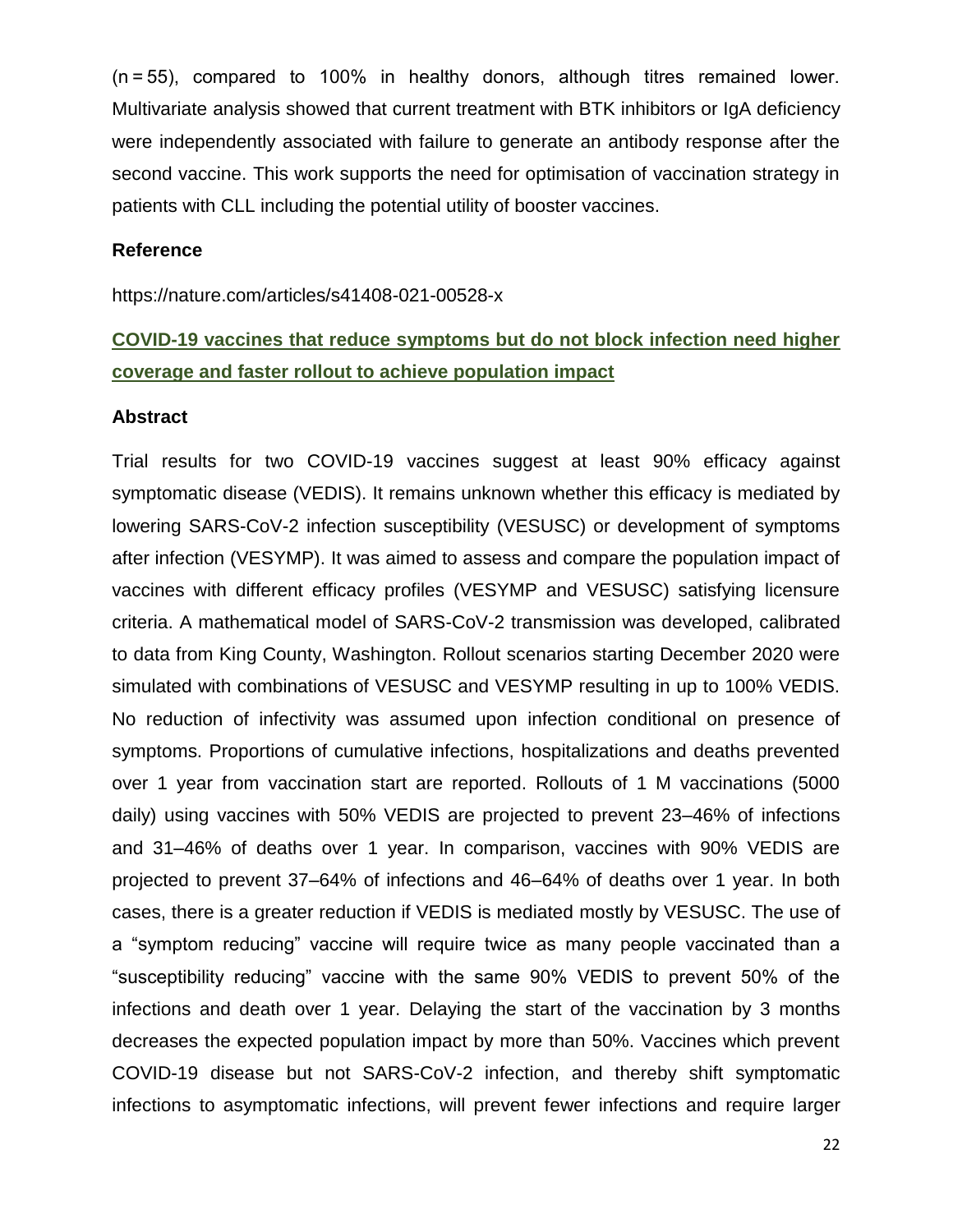and faster vaccination rollouts to have population impact, compared to vaccines that reduce susceptibility to infection. If uncontrolled transmission across the U.S. continues, then expected vaccination in Spring 2021 will provide only limited benefit.

### **Reference**

https://www.nature.com/articles/s41598-021-94719-y

# **A synthetic nanobody targeting RBD protects hamsters from SARS-CoV-2 infection**

#### **Abstract**

SARS-CoV-2, the causative agent of COVID-19, features a receptor-binding domain (RBD) for binding to the host cell ACE2 protein. Neutralizing antibodies that block RBD-ACE2 interaction are candidates for the development of targeted therapeutics. Llamaderived single-domain antibodies (nanobodies, ~15 kDa) offer advantages in bioavailability, amenability, and production and storage owing to their small sizes and high stability. Here, the rapid selection of 99 synthetic nanobodies (sybodies) were reported against RBD by *in vitro* selection using three libraries. The best sybody, MR3 binds to RBD with high affinity ( $K_D = 1.0$  nM) and displays high neutralization activity against SARS-CoV-2 pseudoviruses ( $IC_{50}$  = 0.42 µg mL<sup>-1</sup>). Structural, biochemical, and biological characterization suggests a common neutralizing mechanism, in which the RBD-ACE2 interaction is competitively inhibited by sybodies. Various forms of sybodies with improved potency have been generated by structure-based design, biparatopic construction, and divalent engineering. Two divalent forms of MR3 protect hamsters from clinical signs after live virus challenge and a single dose of the Fc-fusion construct of MR3 reduces viral RNA load by 6 Log10. The results pave the way for the development of therapeutic nanobodies against COVID-19 and present a strategy for rapid development of targeted medical interventions during an outbreak.

### **Reference**

https://www.nature.com/articles/s41467-021-24905-z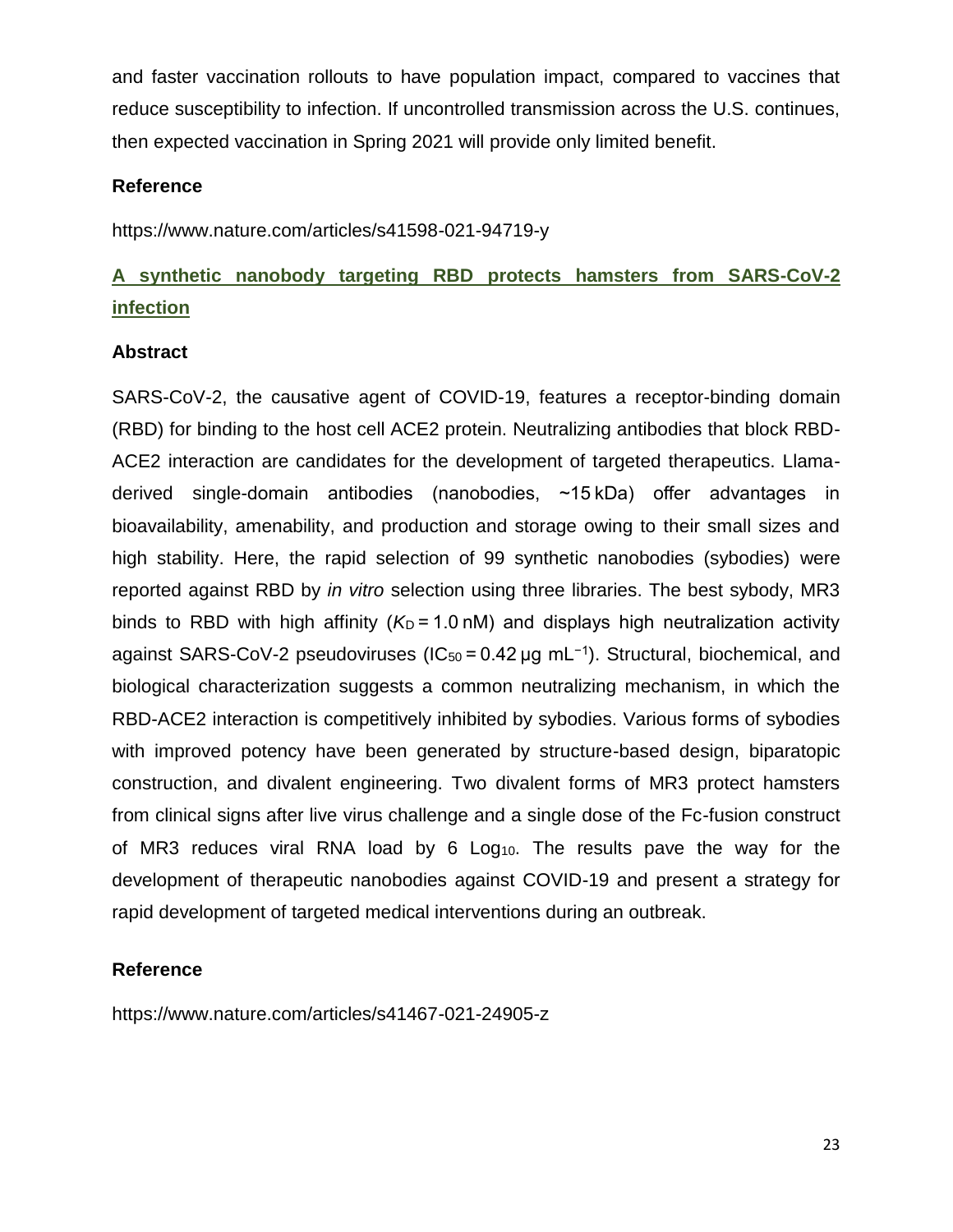#### **Correlative multi-scale cryo-imaging unveils SARS-CoV-2 assembly and egress**

### **Abstract**

Since the outbreak of the SARS-CoV-2 pandemic, there have been intense structural studies on purified viral components and inactivated viruses. However, structural and ultrastructural evidence on how the SARS-CoV-2 infection progresses in the native cellular context is scarce, and there is a lack of comprehensive knowledge on the SARS-CoV-2 replicative cycle. To correlate cytopathic events induced by SARS-CoV-2 with virus replication processes in frozen-hydrated cells, a unique multi-modal, multiscale cryo-correlative platform was established to image SARS-CoV-2 infection in Vero cells. This platform combines serial cryoFIB/SEM volume imaging and soft X-ray cryotomography with cell lamellae-based cryo-electron tomography (cryoET) and subtomogram averaging. Here critical SARS-CoV-2 structural events were reported – e.g. viral RNA transport portals, virus assembly intermediates, virus egress pathway, and native virus spike structures, in the context of whole-cell volumes revealing drastic cytppathic changes. This integrated approach allows a holistic view of SARS-CoV-2 infection, from the whole cell to individual molecules.

#### **Reference**

https://www.nature.com/articles/s41467-021-24887-y

# **Acute kidney injury in critically Ill children and young adults with suspected SARS-CoV2 infection**

#### **Abstract**

*Background*: It was aimed to study the association of suspected versus confirmed infection with the novel SARS-CoV2 virus with the prevalence of acute kidney injury (AKI) in critically ill children.

*Methods*: Sequential point-prevalence study of children and young adults aged 7 days to 25 years admitted to intensive care units under investigation for SARS-CoV2 infection. AKI was staged in the first 14 days of enrollment using KDIGO creatininebased staging. SARS-CoV2 positive (CONFIRMED) were compared to SUSPECTED (negative or unknown). Outcome data was censored at 28-days.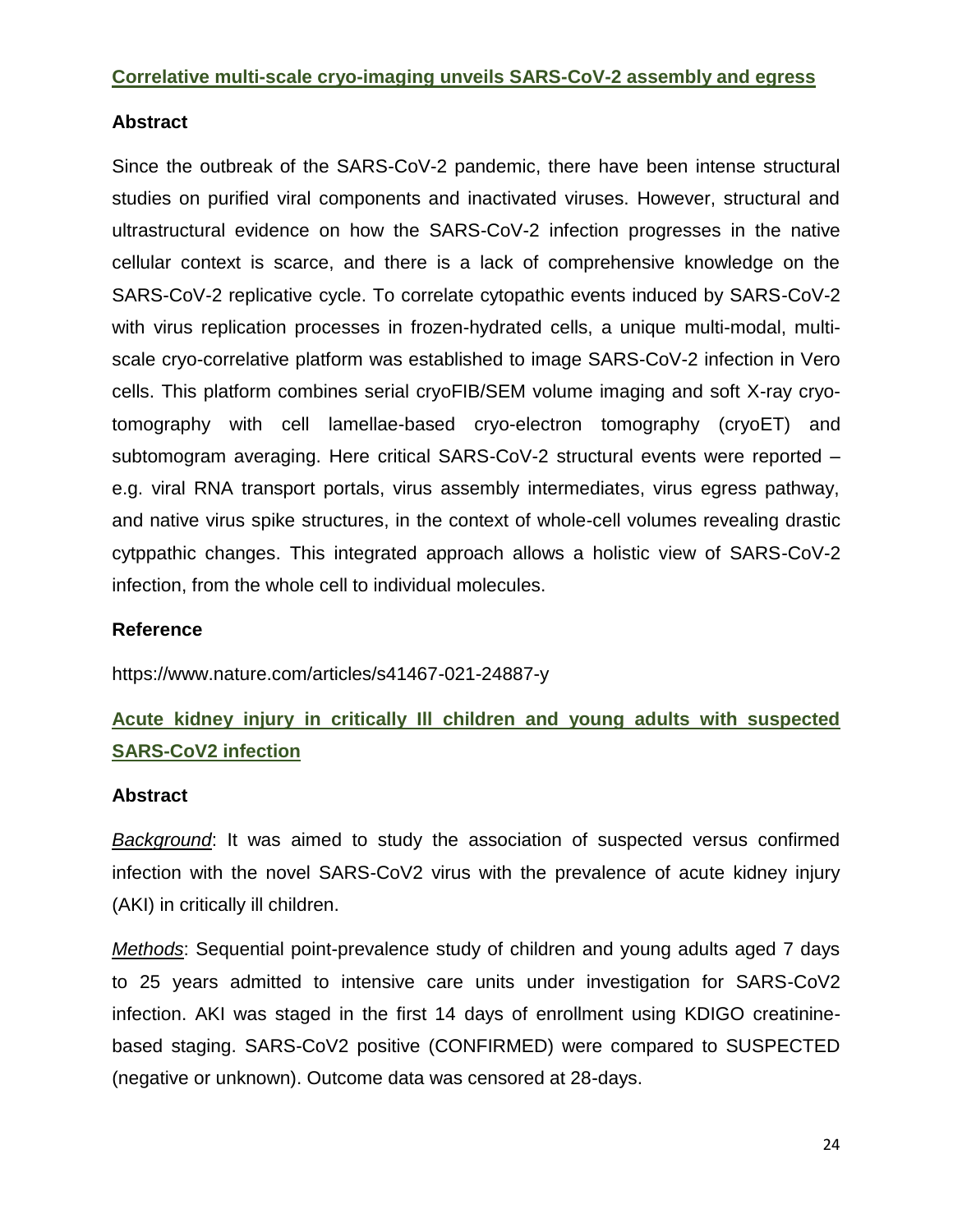*Results*: In 331 patients of both sexes, 179 (54.1%) were CONFIRMED, 4.2% (14) died. AKI occurred in 124 (37.5%) and severe AKI occurred in 63 (19.0%). Incidence of AKI in CONFIRMED was 74/179 (41.3%) versus 50/152 (32.9%) for SUSPECTED; severe AKI occurred in 35 (19.6%) of CONFIRMED and 28 (18.4%) of SUSPECTED. Mortality was 6.2% (n = 11) in CONFIRMED, but 9.5% (n = 7) in those CONFIRMED with AKI. On multivariable analysis, only Hispanic ethnicity (relative risk 0.5, 95% CI 0.3–0.9) was associated with less AKI development among those CONFIRMED.

*Conclusions*: AKI and severe AKI occur commonly in critically ill children with SARS-CoV2 infection, more than double the historical standard. Further investigation is needed during this continuing pandemic to describe and refine the understanding of pediatric AKI epidemiology and outcomes.

#### **Reference**

https://www.nature.com/articles/s41390-021-01667-4

# **Immunogenicity and safety of the CoronaVac inactivated vaccine in patients with autoimmune rheumatic diseases: A phase 4 trial**

#### **Abstract**

CoronaVac, an inactivated SARS-CoV-2 vaccine, has been approved for emergency use in several countries. However, its immunogenicity in immunocompromised individuals has not been well established. A prospective phase 4 controlled trial (no. NCT04754698, CoronavRheum) was initiated in 910 adults with autoimmune rheumatic diseases (ARD) and 182 age- and sex-frequency-matched healthy adults (control group, CG), who received two doses of CoronaVac. The primary outcomes were reduction of ≥15% in both anti-SARS-CoV-2 IgG seroconversion (SC) and neutralizing antibody (NAb) positivity 6 weeks (day 69 (D69)) after the second dose in the ARD group compared with that in the CG. Secondary outcomes were IgG SC and NAb positivity at D28, IgG titers and neutralizing activity at D28 and D69 and vaccine safety. Prespecified endpoints were met, with lower anti-SARS-Cov-2 IgG SC (70.4 versus 95.5%, *P* < 0.001) and NAb positivity (56.3 versus 79.3%, *P* < 0.001) at D69 in the ARD group than in the CG. Moreover, IgG titers (12.1 versus 29.7, *P* < 0.001) and median neutralization activity (58.7 versus 64.5%, *P* = 0.013) were also lower at D69 in patients with ARD. At D28, patients with ARD presented with lower IgG frequency (18.7 versus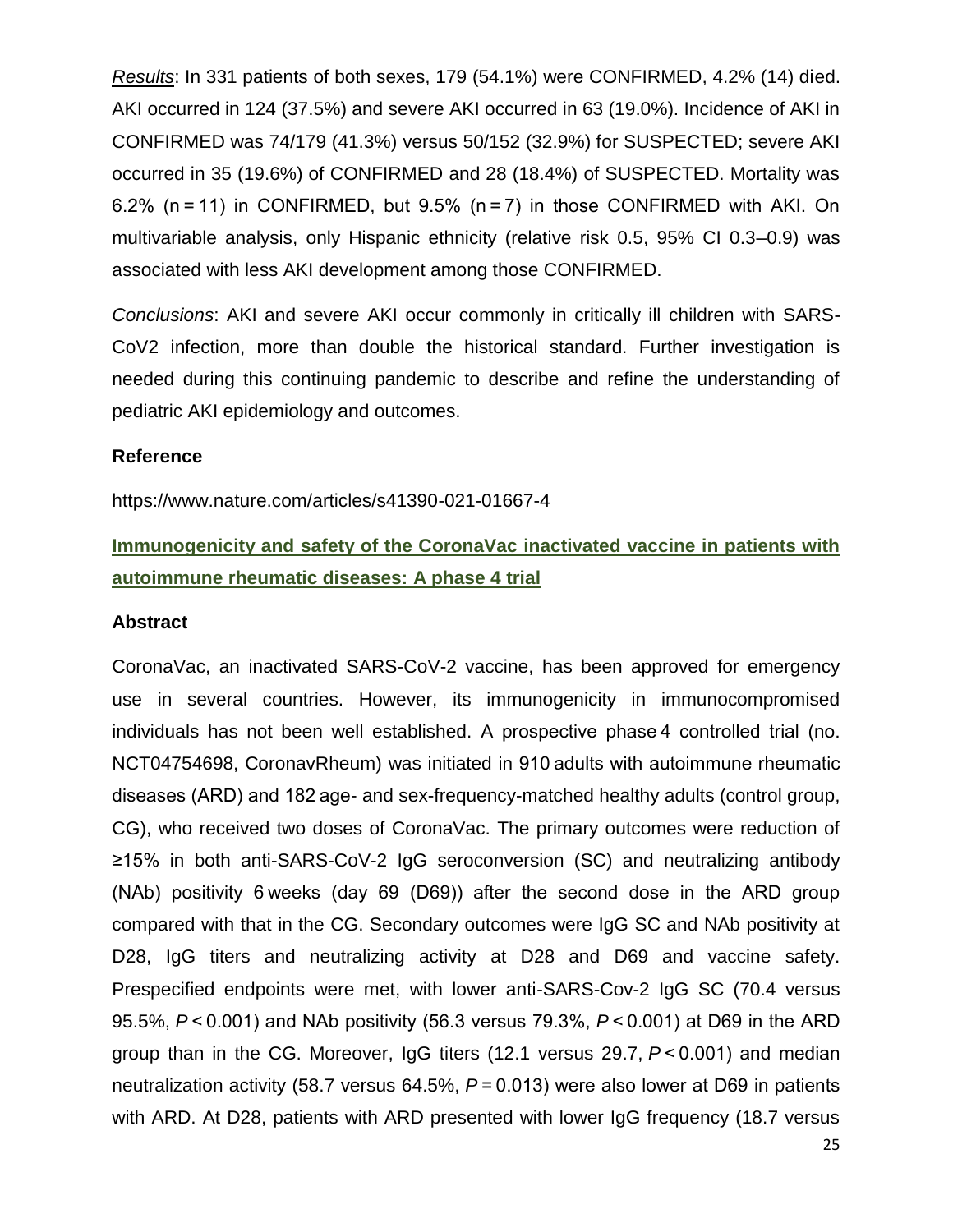34.6%, *P* < 0.001) and NAb positivity (20.6 versus 36.3%, *P* < 0.001) than that of the CG. There were no moderate/severe adverse events. These data support the use of CoronaVac in patients with ARD, suggesting reduced but acceptable short-term immunogenicity. The trial is still ongoing to evaluate the long-term effectiveness/immunogenicity.

#### **Reference**

https://www.nature.com/articles/s41591-021-01469-5

# **JAK inhibitors dampen activation of interferon-activated transcriptomes and the SARS-CoV-2 receptor ACE2 in human renal proximal tubules**

#### **Abstract**

SARS-CoV-2 infections initiate cytokine storms and activate genetic programs leading to progressive hyperinflammation in multiple organs of COVID-19 patients. While it is known that COVID-19 impacts kidney function, leading to increased mortality, cytokine response of renal epithelium has not been studied in detail. Here, a report on the genetic programs activated in Human Primary Proximal Tubule (HPPT) cells by interferons and their suppression by ruxolitinib, a Janus kinase (JAK) inhibitor used in COVID-19 treatment was presented. Integration of the data with those form acute kidney injury and COVID-19 patients, as well as other tissues, permitted the identification of kidney-specific interferon responses. Additionally, we investigated the regulation of the recently discovered isoform (dACE2) of the angiotensin-converting enzyme 2 (ACE2), the SARS-CoV-2 receptor. Using ChIP-seq, we identified candidate interferon-activated enhancers controlling the ACE2 locus, including the intronic dACE2 promoter. Taken together, our study provides an in-depth understanding of genetic programs activated in kidney cells.

#### **Reference**

https://www.cell.com/iscience/fulltext/S2589-0042(21)00896-8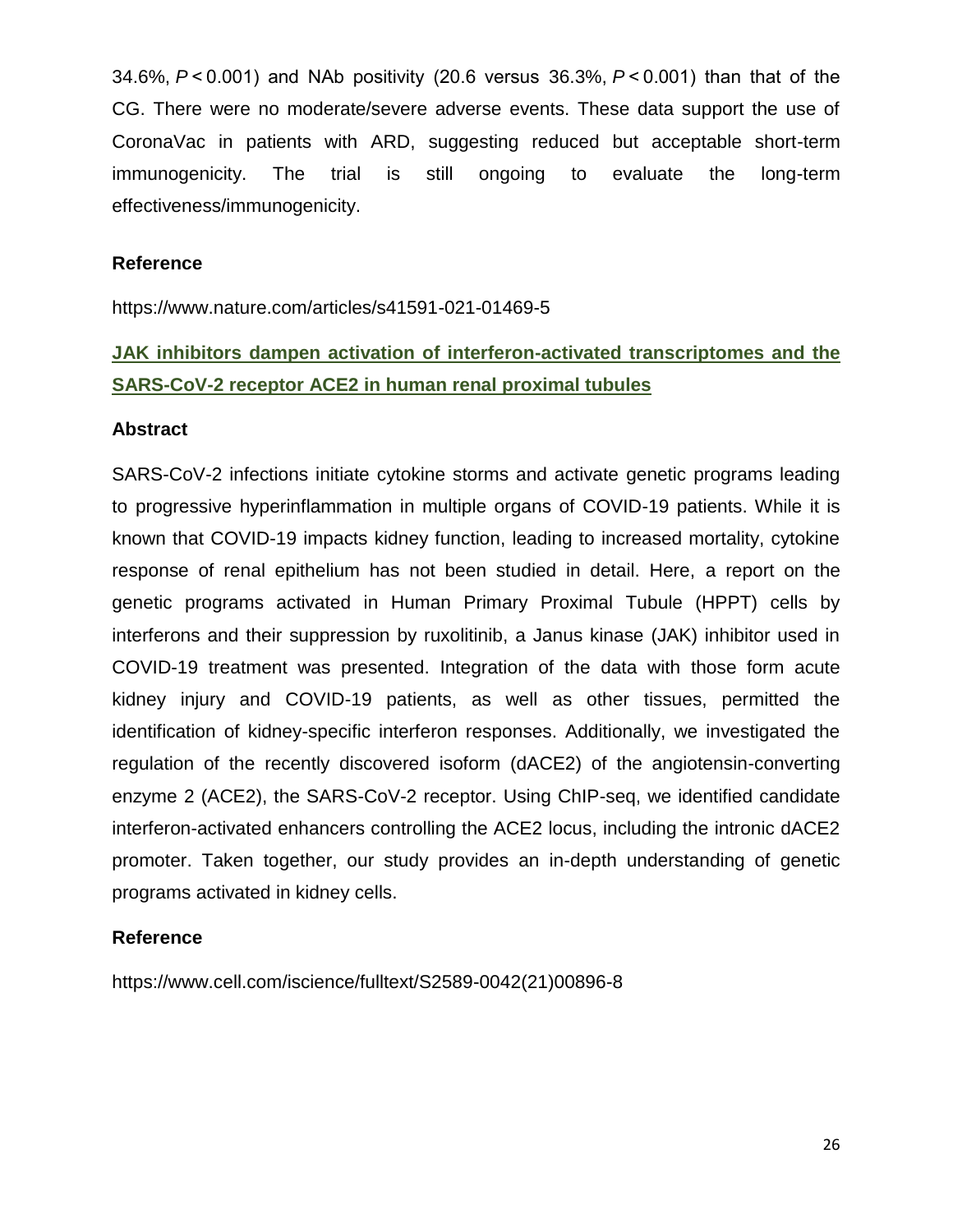**Affinity maturation of SARS-CoV-2 neutralizing antibodies confers potency, breadth, and resilience to viral escape mutations**

#### **Abstract**

Antibodies elicited by infection accumulate somatic mutations in germinal centers that can increase affinity for cognate antigens. 6 Independent groups of clonally related severe acute respiratory syndrome-coronavirus-2 (SARS-CoV-2) Spike receptor-binding domain (RBD)-specific antibodies were analyzed from 5 individuals shortly after infection and later in convalescence to determine the impact of maturation over months. In addition to increased affinity and neutralization potency, antibody evolution changed the mutational pathways for the acquisition of viral resistance and restricted neutralization escape options. For some antibodies, maturation imposed a requirement for multiple substitutions to enable escape. For certain antibodies, affinity maturation enabled the neutralization of circulating SARS-CoV-2 variants of concern and heterologous sarbecoviruses. Antibody-antigen structures revealed that these properties resulted from substitutions that allowed additional variability at the interface with the RBD. These findings suggested that increasing antibody diversity through prolonged or repeated antigen exposure may improve protection against diversifying SARS-CoV-2 populations, and perhaps against other pandemic threat coronaviruses.

#### **Reference**

[https://www.cell.com/immunity/fulltext/S1074-7613\(21\)00294-6](https://www.cell.com/immunity/fulltext/S1074-7613(21)00294-6)

# **Cross-tissue single-cell landscape of human monocytes and macrophages in health and disease**

#### **Abstract**

Mononuclear phagocytes (MNPs) encompass dendritic cells, monocytes, and macrophages (MoMac), which exhibit antimicrobial, homeostatic, and immunoregulatory functions. 178,651 MNPs were integrated from 13 tissues across 41 datasets to generate a MNP single-cell RNA compendium (MNP-VERSE), a publicly available tool to map MNPs and define conserved gene signatures of MNP populations. Next, a MoMac-focused compendium was generated that revealed an array of specialized cell subsets widely distributed across multiple tissues. Specific pathological forms were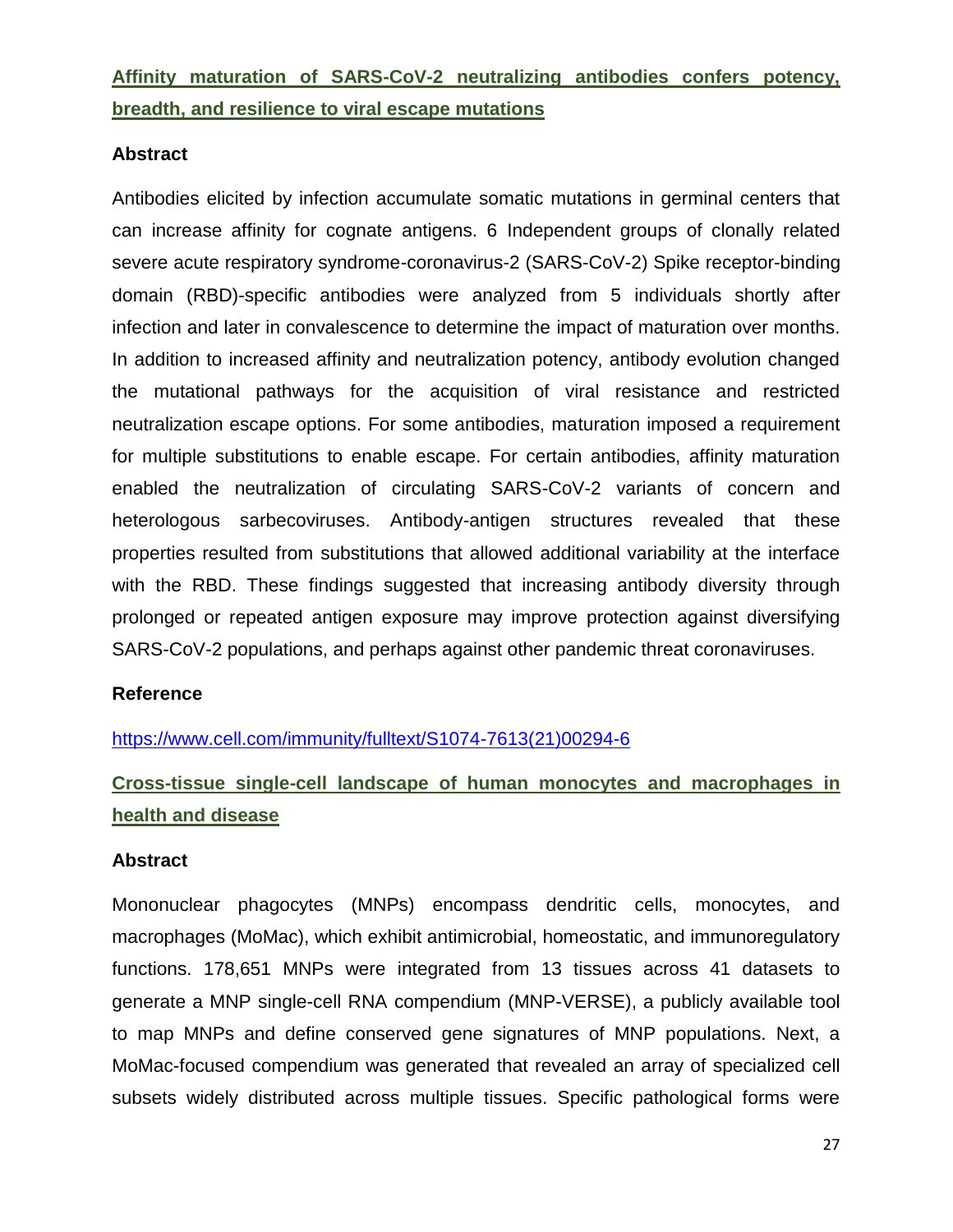expanded in cancer and inflammation. All neoplastic tissues contained conserved tumor-associated macrophage populations. In particular, it was focused on IL4I1+CD274(PD-L1)+IDO1+ macrophages, which accumulated in the tumor periphery in a T cell-dependent manner via interferon-γ (IFN-γ) and CD40/CD40L-induced maturation from IFN-primed monocytes. IL411 Macs exhibited immunosuppressive characteristics through tryptophan degradation and promoted the entry of regulatory T cell into tumors. This integrated analysis provides a robust online-available platform for uniform annotation and dissection of specific macrophage functions in healthy and pathological states.

#### **Reference**

https://www.cell.com/immunity/fulltext/S1074-7613(21)00293-4

# **The SARS-CoV-2 receptor angiotensin-converting enzyme 2 (ACE2) in myalgic encephalomyelitis/chronic fatigue syndrome: A meta-analysis of public DNA methylation and gene expression data**

#### **Abstract**

People with myalgic encephalomyelitis/chronic fatigue syndrome (ME/CFS) often report a high frequency of viral infections and flu-like symptoms during their disease course. Given that this reporting agrees with different immunological abnormalities and altered gene expression profiles observed in the disease, it was aimed at answering whether the expression of the human angiotensin-converting enzyme 2 (ACE2), the major cell entry receptor for SARS-CoV-2, is also altered in these patients. In particular, a low expression of ACE2 could be indicative of a high risk of developing COVID-19. It was then performed a meta-analysis of public data on CpG DNA methylation and gene expression of this enzyme and its homologous ACE protein in peripheral blood mononuclear cells and related subsets. It was found that patients with ME/CFS have decreased methylation levels of four CpG probes in the ACE locus (cg09920557, cg19802564, cg21094739, and cg10468385) and of another probe in the promoter region of the ACE2 gene (cg08559914). It was also found a decreased expression of ACE2 but not of ACE in patients when compared to healthy controls. Accordingly, in newly collected data, there was evidence for a significant higher proportion of samples with an ACE2 expression below the limit of detection in patients than healthy controls.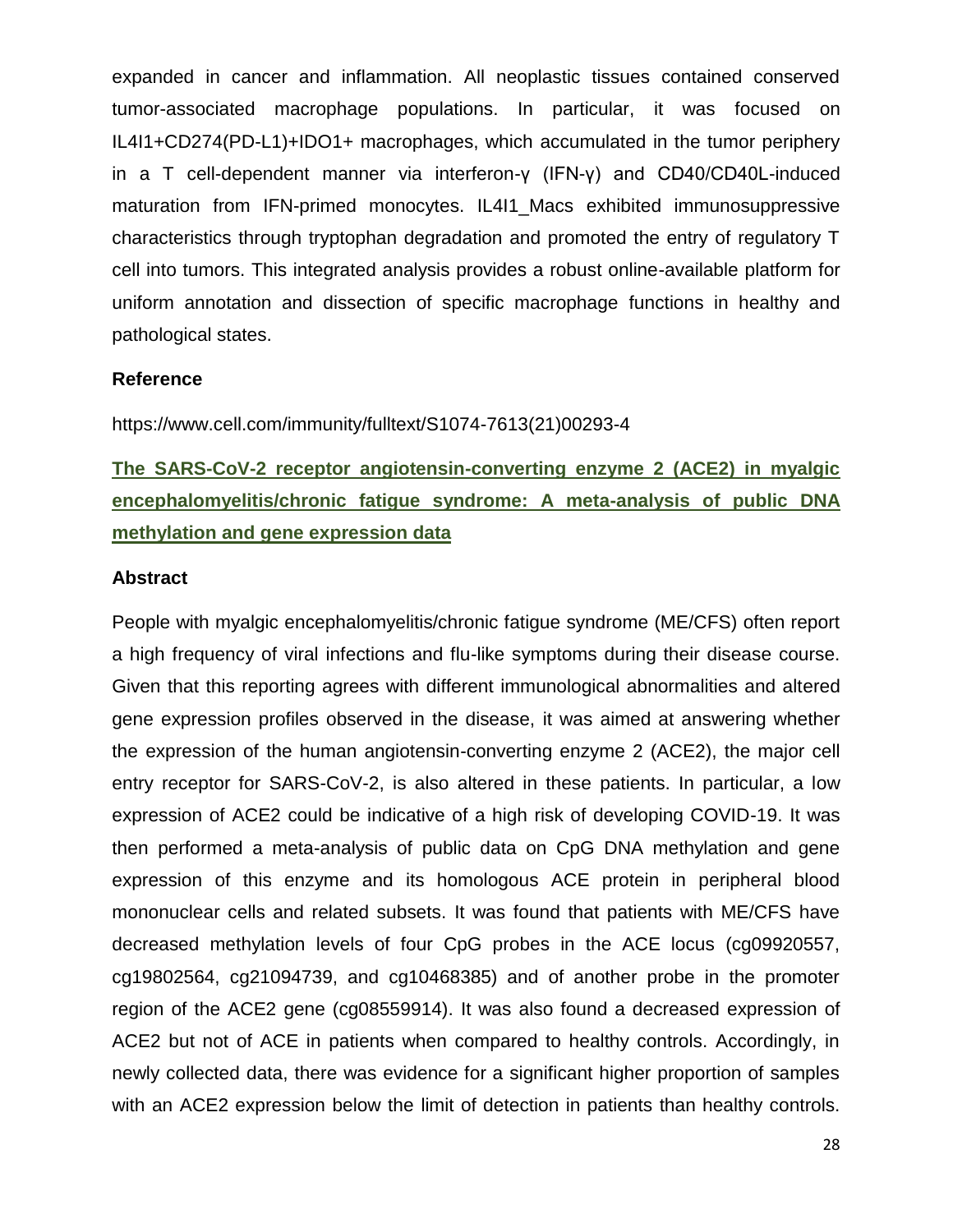Altogether, patients with ME/CFS can be at a higher COVID-19 risk and, if so, they should be considered a priority group for vaccination by public health authorities. To further support this conclusion, similar research is recommended for other human cell entry receptors and cell types, namely, those cells targeted by the virus.

#### **Reference**

https://www.cell.com/heliyon/fulltext/S2405-8440(21)01768-0

### **Publication Date: Jul 29, 2021**

## **Early detection of COVID-19 in the UK using self-reported symptoms: A largescale, prospective, epidemiological surveillance study**

#### **Abstract**

*Background*: Self-reported symptoms during the COVID-19 pandemic have been used to train artificial intelligence models to identify possible infection foci. To date, these models have only considered the culmination or peak of symptoms, which is not suitable for the early detection of infection. We aimed to estimate the probability of an individual being infected with SARS-CoV-2 on the basis of early self-reported symptoms to enable timely self-isolation and urgent testing.

*Methods*: In this large-scale, prospective, epidemiological surveillance study, we used prospective, observational, longitudinal, self-reported data from participants in the UK on 19 symptoms over 3 days after symptoms onset and COVID-19 PCR test results extracted from the COVID-19 Symptom Study mobile phone app. We divided the study population into a training set (those who reported symptoms between April 29, 2020, and Oct 15, 2020) and a test set (those who reported symptoms between Oct 16, 2020, and Nov 30, 2020), and used three models to analyse the self-reported symptoms: the UK's National Health Service (NHS) algorithm, logistic regression, and the hierarchical Gaussian process model we designed to account for several important variables (eg, specific COVID-19 symptoms, comorbidities, and clinical information). Model performance to predict COVID-19 positivity was compared in terms of sensitivity, specificity, and area under the receiver operating characteristic curve (AUC) in the test set. For the hierarchical Gaussian process model, we also evaluated the relevance of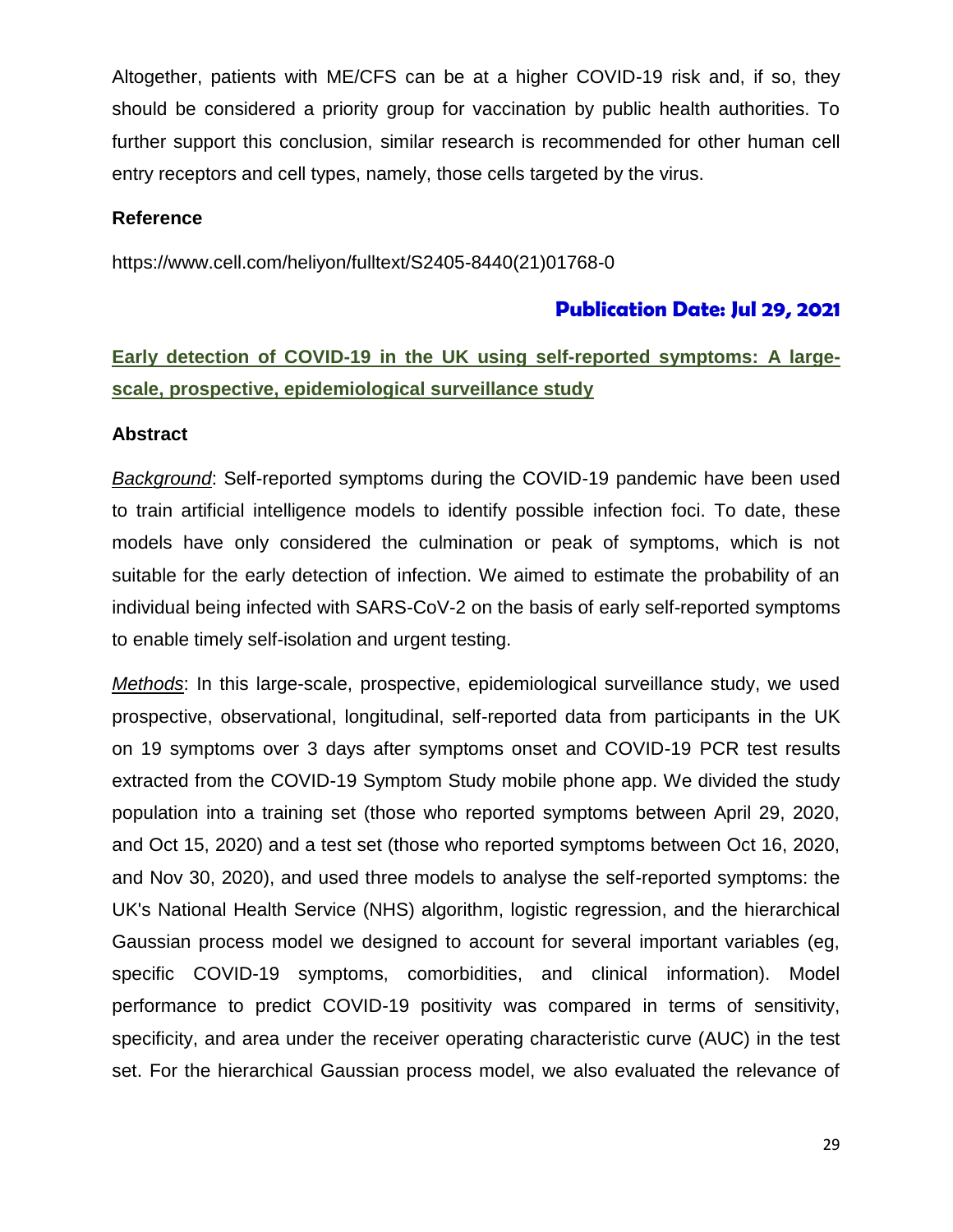symptoms in the early detection of COVID-19 in population subgroups stratified according to occupation, sex, age, and body-mass index.

*Findings*: The training set comprised 182 991 participants and the test set comprised 15 049 participants. When trained on 3 days of self-reported symptoms, the hierarchical Gaussian process model had a higher prediction AUC (0·80 [95% CI 0·80–0·81]) than did the logistic regression model  $(0.74 \, [0.74-0.75])$  and the NHS algorithm  $(0.67 \, [0.67-0.75])$ 0·67]). AUCs for all models increased with the number of days of self-reported symptoms, but were still high for the hierarchical Gaussian process model at day 1 (0·73 [95% CI 0·73–0·74]) and day 2 (0·79 [0·78–0·79]). At day 3, the hierarchical Gaussian process model also had a significantly higher sensitivity, but a non-statistically lower specificity, than did the two other models. The hierarchical Gaussian process model also identified different sets of relevant features to detect COVID-19 between younger and older subgroups, and between health-care workers and non-health-care workers. When used during different pandemic periods, the model was robust to changes in populations.

*Interpretation*: Early detection of SARS-CoV-2 infection is feasible with our model. Such early detection is crucial to contain the spread of COVID-19 and efficiently allocate medical resources.

#### **Reference**

https://www.thelancet.com/journals/landig/article/PIIS2589-7500(21)00131-X/fulltext

# **Seropositivity of COVID-19 among asymptomatic healthcare workers: A multi-site prospective cohort study from Northern Virginia, United States**

#### **Abstract**

*Background*: Because of their direct patient contact, healthcare workers (HCW) face an unprecedented risk of exposure to COVID-19. The aim of this study was to examine incidence of COVID-19 disease among asymptomatic HCW and community participants in Northern Virginia during 6 months of follow-up.

*Methods*: This is a prospective cohort study that enrolled healthy HCW and residents who never had a symptomatic COVID-19 infection prior to enrolment from the community in Northern Virginia from April to November 2020. All participants were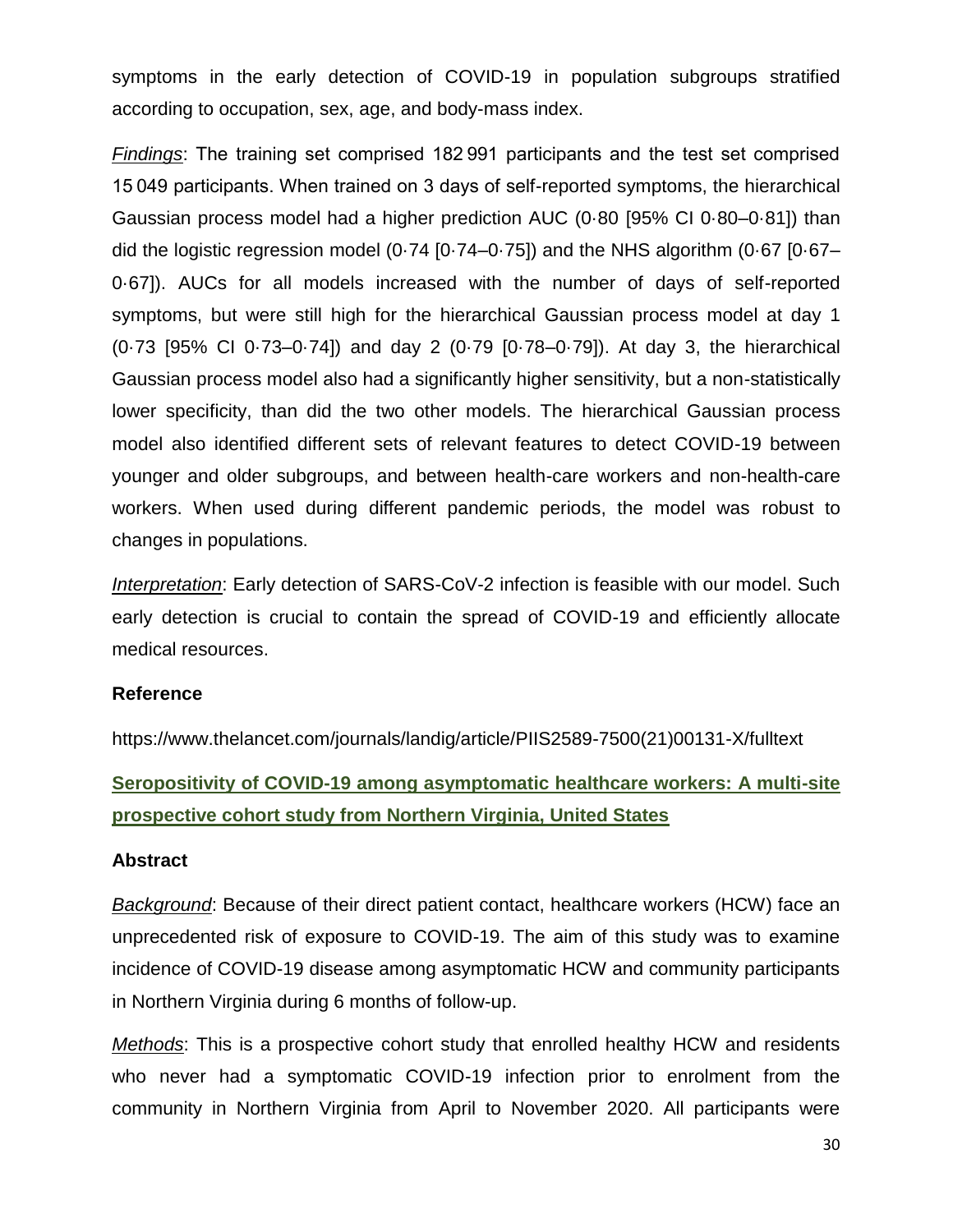invited to enrol in study, and they were followed at 2-, and 6-months intervals. Participants were evaluated by commercial chemiluminescence SARS-CoV-2 serology assays as part of regional health system and public health surveillance program to monitor the spread of COVID-19 disease.

*Findings*: Of a total of 1,819 asymptomatic HCW enrolled, 1,473 (96%) had data at twomonths interval, and 1,323 (73%) participants had data at 6-months interval. At baseline, 21 (1.15%) were found to have prior COVID-19 exposure. At two-months interval, COVID-19 rate was 2.8% and at six months follow-up, the overall incidence rate increased to 4.8%, but was as high as 7.9% among those who belong to the youngest age group (20–29 years). Seroconversion rates in HCW were comparable to the seropositive rates in the Northern Virginia community. The overall incidence of COVID-19 in the community was 4.5%, but the estimate was higher among Hispanic ethnicity (incidence rate = 15.3%) potentially reflecting different socio-economic factors among the community participants and the HCW group. Using cross-sectional logistic regression and spatio-temporal mixed effects models, significant factors that influence the transmission rate among HCW include age, race/ethnicity, resident ZIP-code, and household exposure, but not direct patient contact.

*Interpretation*: In Northern Virginia, the seropositive rate of COVID-19 disease among HCW was comparable to that in the community.

#### **Reference**

https://www.thelancet.com/journals/lanam/article/PIIS2667-193X(21)00022-3/fulltext

**Neurochemical signs of astrocytic and neuronal injury in acute COVID-19 normalizes during long-term follow-up**

#### **Abstract**

*Background*: Neurologic manifestations are well-recognized features of coronavirus disease 2019 (COVID-19). However, the longitudinal association of biomarkers reflecting CNS impact and neurological symptoms is not known. We sought to determine whether plasma biomarkers of CNS injury were associated with neurologic sequelae after COVID-19.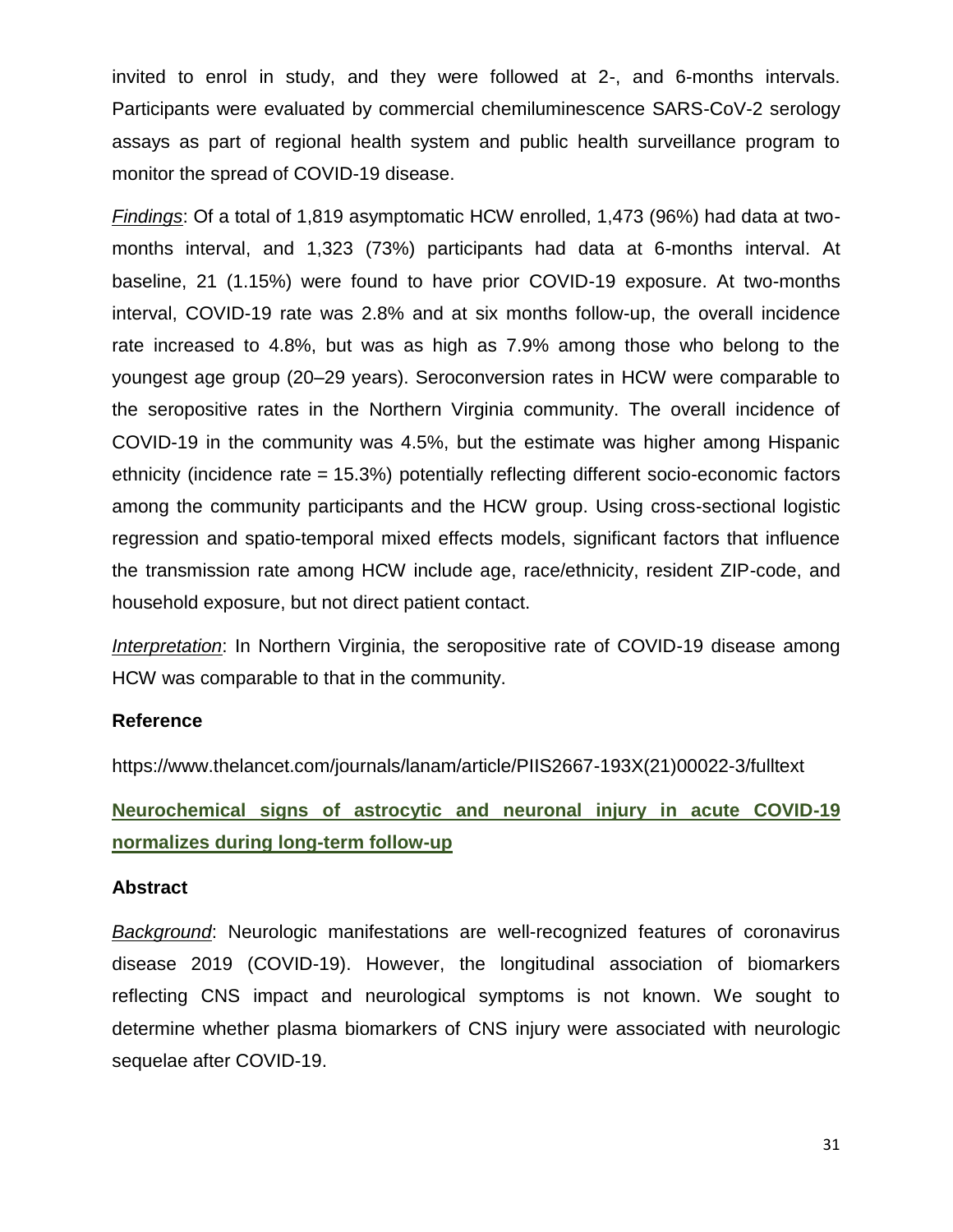*Methods*: Patients with confirmed acute COVID-19 were studied prospectively. Neurological symptoms were recorded during the acute phase of the disease and at six months follow-up, and blood samples were collected longitudinally. Healthy agematched individuals were included as controls. We analysed plasma concentrations of neurofilament light-chain (NfL), glial fibrillary acidic protein (GFAp), and growth differentiation factor 15 (GDF-15).

*Findings*: One hundred patients with mild ( $n = 24$ ), moderate ( $n = 28$ ), and severe ( $n =$ 48) COVID-19 were followed for a median (IQR) of 225 (187–262) days. In the acute phase, patients with severe COVID-19 had higher concentrations of NfL than all other groups (all  $p < 0.001$ ), and higher GFAp than controls ( $p < 0.001$ ). GFAp was also significantly increased in moderate disease ( $p < 0.05$ ) compared with controls. NfL ( $r =$ 0.53,  $p < 0.001$ ) and GFAp ( $r = 0.39$ ,  $p < 0.001$ ) correlated with GDF-15 during the acute phase. After six months, NfL and GFAp concentrations had normalized, with no persisting group differences. Despite this, 50 patients reported persistent neurological symptoms, most commonly fatigue ( $n = 40$ ), "brain-fog" ( $n = 29$ ), and changes in cognition (n = 25). We found no correlation between persistent neurological symptoms and CNS injury biomarkers in the acute phase.

*Interpretation*: The normalization of CNS injury biomarkers in all individuals, regardless of previous disease severity or persisting neurological symptoms, indicates that post COVID-19 neurological sequelae are not accompanied by ongoing CNS injury.

#### **Reference**

https://www.thelancet.com/journals/ebiom/article/PIIS2352-3964(21)00305-4/fulltext

**A dried blood spot protocol for high throughput analysis of SARS-CoV-2 serology based on the Roche Elecsys anti-N assay**

#### **Abstract**

*Background*: Since 2020 SARS-CoV-2 spreads pandemically, infecting more than 119 million people, causing >2·6 million fatalities. Symptoms of SARS-CoV-2 infection vary greatly, ranging from asymptomatic to fatal. Different populations react differently to the disease, making it very hard to track the spread of the infection in a population. Measuring specific anti-SARS-CoV-2 antibodies is an important tool to assess the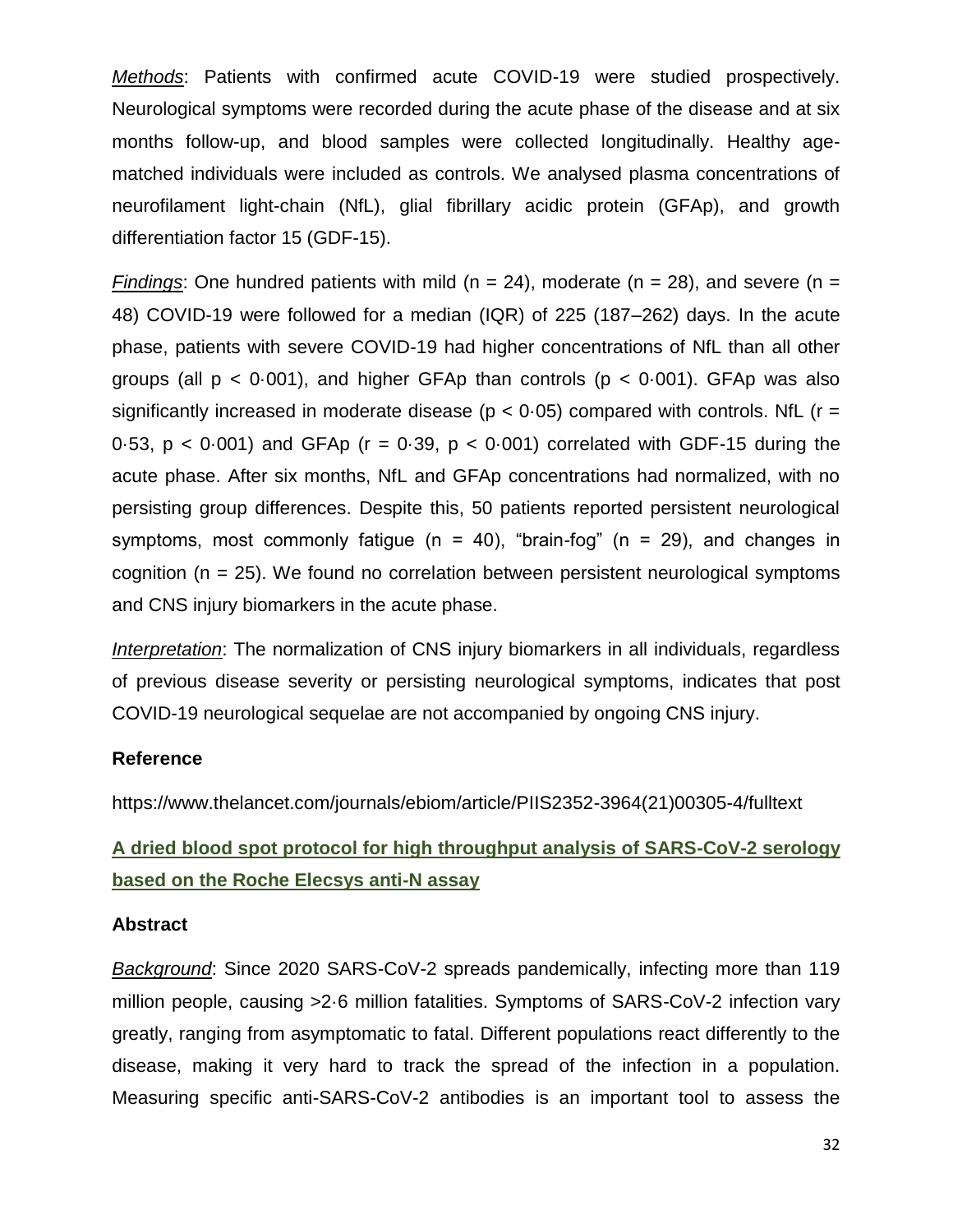spread of the infection or successful vaccinations. To achieve sufficient sample numbers, alternatives to venous blood sampling are needed not requiring medical personnel or cold-chains. Dried-blood-spots (DBS) on filter-cards have been used for different studies, but not routinely for serology.

*Methods*: We developed a semi-automated protocol using self-sampled DBS for SARS-CoV-2 serology. It was validated in a cohort of matched DBS and venous-blood samples ( $n = 1710$ ). Feasibility is demonstrated with two large serosurveys with 10247 company employees and a population cohort of 4465 participants.

*Findings*: Sensitivity and specificity reached 99·20% and 98·65%, respectively. Providing written instructions and video tutorials, 99·87% (4465/4471) of the unsupervised home sampling DBS cards could be analysed.

*Interpretation*: DBS-sampling is a valid and highly reliable tool for large scale serosurveys. We demonstrate feasibility and accuracy with a large validation cohort including unsupervised home sampling. This protocol might be of big importance for surveillance in resource-limited settings, providing low-cost highly accurate serology data.

#### **Reference**

https://www.thelancet.com/journals/ebiom/article/PIIS2352-3964(21)00295-4/fulltext

# **Human embryonic stem cell-derived cardiomyocyte platform screens inhibitors of SARS-CoV-2 infection**

#### **Abstract**

Patients with cardiovascular comorbidities are more susceptible to severe infection with SARS-CoV-2, known to directly cause pathological damage to cardiovascular tissue. A screening platform was outlined using human embryonic stem cell-derived cardiomyocytes, confirmed to express the protein machinery critical for SARS-CoV-2 infection, and a SARS-CoV-2 spike-pseudotyped virus system. The method has allowed us to identify benztropine and DX600 as novel inhibitors of SARS-CoV-2 infection in a clinically relevant stem cell-derived cardiomyocyte line. Discovery of new medicines will be critical for protecting the heart in patients with SARS-CoV-2, and for individuals where vaccination is contraindicated.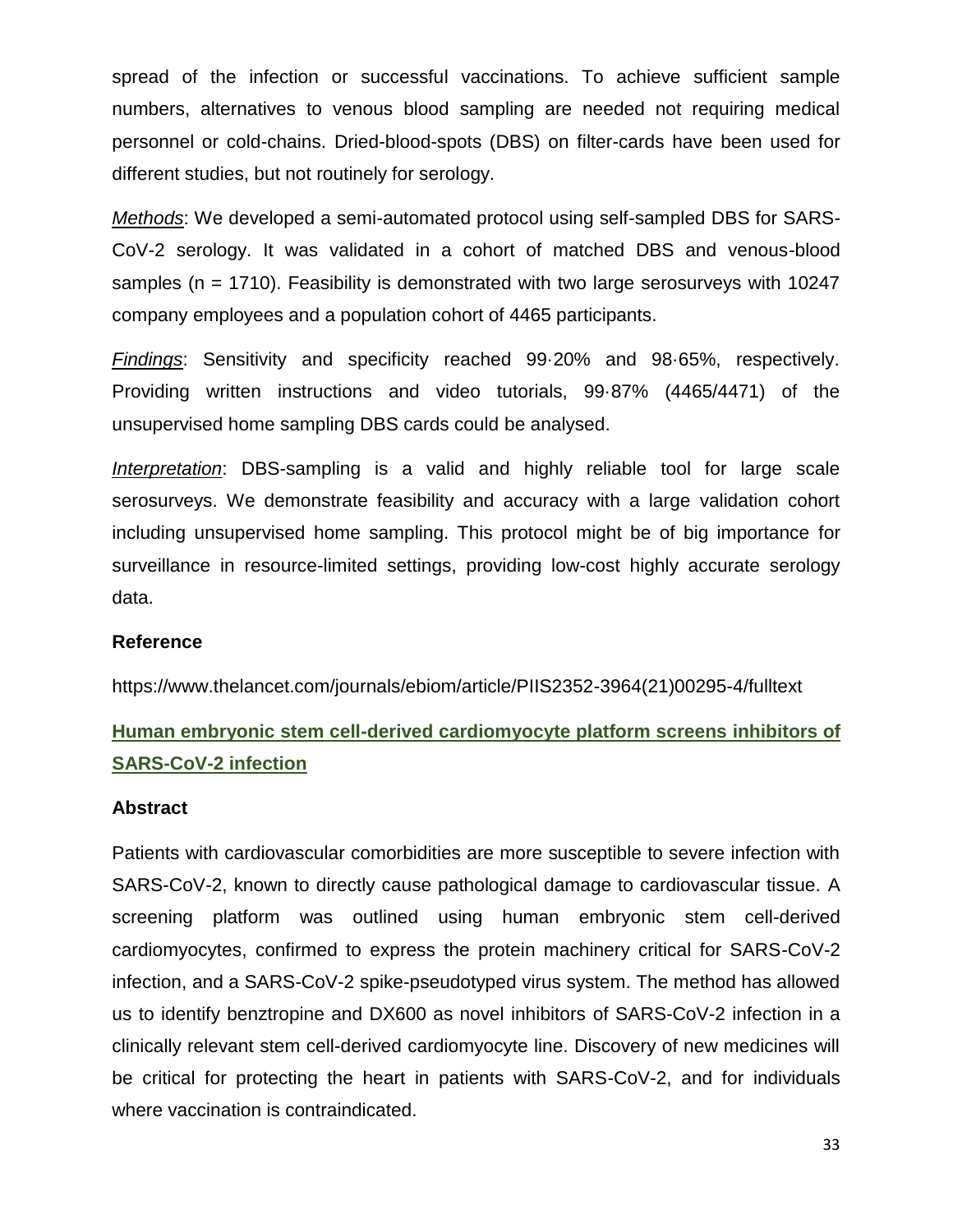### **Reference**

https://www.nature.com/articles/s42003-021-02453-y

# **Comprehensive virtual screening of 4.8 k flavonoids reveals novel insights into allosteric inhibition of SARS-CoV-2 MPRO**

#### **Abstract**

SARS-CoV-2 main protease is a common target for inhibition assays due to its high conservation among coronaviruses. Since flavonoids show antiviral activity, several in silico works have proposed them as potential SARS-CoV-2 main protease inhibitors. Nonetheless, there is reason to doubt certain results given the lack of consideration for flavonoid promiscuity or main protease plasticity, usage of short library sizes, absence of control molecules and/or the limitation of the methodology to a single target site. Here, a virtual screening study was reported where dorsilurin E, euchrenone a11, sanggenol O and CHEMBL2171598 are proposed to inhibit main protease through different pathways. Remarkably, novel structural mechanisms were observed after sanggenol O and CHEMBL2171598 bound to experimentally proven allosteric sites. The former drastically affected the active site, while the latter triggered a hinge movement which has been previously reported for an inactive SARS-CoV main protease mutant. The use of a curated database of 4.8 k flavonoids, combining two wellknown docking software (AutoDock Vina and AutoDock4.2), molecular dynamics and MMPBSA, guaranteed an adequate analysis and robust interpretation. These criteria can be considered for future screening campaigns against SARS-CoV-2 main protease.

#### **Reference**

https://www.nature.com/articles/s41598-021-94951-6

# **Structural and functional basis for pan-CoV fusion inhibitors against SARS-CoV-2 and its variants with preclinical evaluation**

#### **Abstract**

The COVID-19 pandemic poses a global threat to public health and economy. The continuously emerging SARS-CoV-2 variants present a major challenge to the development of antiviral agents and vaccines. In this study, it was identified that EK1 and cholesterol-coupled derivative of EK1, EK1C4, as pan-CoV fusion inhibitors, exhibit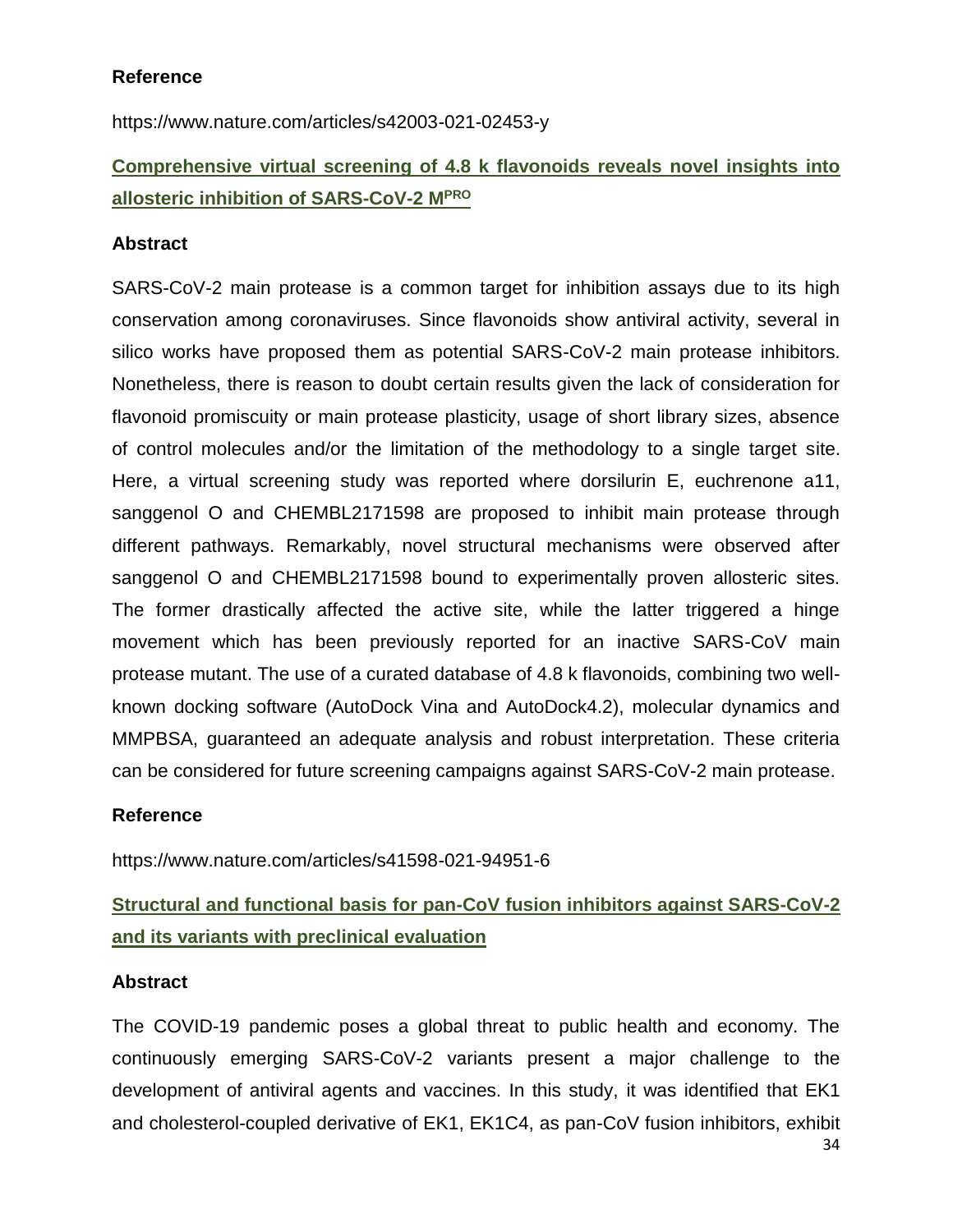potent antiviral activity against SARS-CoV-2 infection in both lung- and intestine-derived cell lines (Calu-3 and Caco2, respectively). They are also effective against infection of pseudotyped SARS-CoV-2 variants B.1.1.7 (Alpha) and B.1.1.248 (Gamma) as well as those with mutations in S protein, including N417T, E484K, N501Y, and D614G, which are common in South African and Brazilian variants. Crystal structure revealed that EK1 targets the HR1 domain in the SARS-CoV-2 S protein to block virus-cell fusion and provide mechanistic insights into its broad and effective antiviral activity. Nasal administration of EK1 peptides to hACE2 transgenic mice significantly reduced viral titers in lung and intestinal tissues. EK1 showed good safety profiles in various animal models, supporting further clinical development of EK1-based pan-CoV fusion inhibitors against SARS-CoV-2 and its variants.

#### **Reference**

https://www.nature.com/articles/s41392-021-00712-2

# **Immune responses to a single dose of the AZD1222/Covishield vaccine in health care workers**

#### **Abstract**

Several COVID-19 vaccines have received emergency approval. Here the immunogenicity of a single dose of the AZD1222 vaccine was assessed, at one month, in a cohort of health care workers (HCWs) (629 naïve and 26 previously infected). 93.4% of naïve HCWs seroconverted, irrespective of age and gender. Haemagglutination test for antibodies to the receptor binding domain (RBD), surrogate neutralization assay (sVNT) and *ex vivo* IFNγ ELISpot assays were carried out in a subcohort. ACE2 blocking antibodies (measured by sVNT) were detected in 67/69 (97.1%) of naïve HCWs. Antibody levels to the RBD of the wild-type virus were higher than to RBD of B.1.1.7, and titres to B.1.351 were very low. *Ex vivo* T cell responses were observed in 30.8% to 61.7% in naïve HCWs. Previously infected HCWs, developed significantly higher (p < 0.0001) ACE2 blocking antibodies and antibodies to the RBD for the variants B.1.1.7 and B.1.351. This study shows high seroconversion after one vaccine dose, but also suggests that one vaccine dose may be insufficient to protect against emerging variants.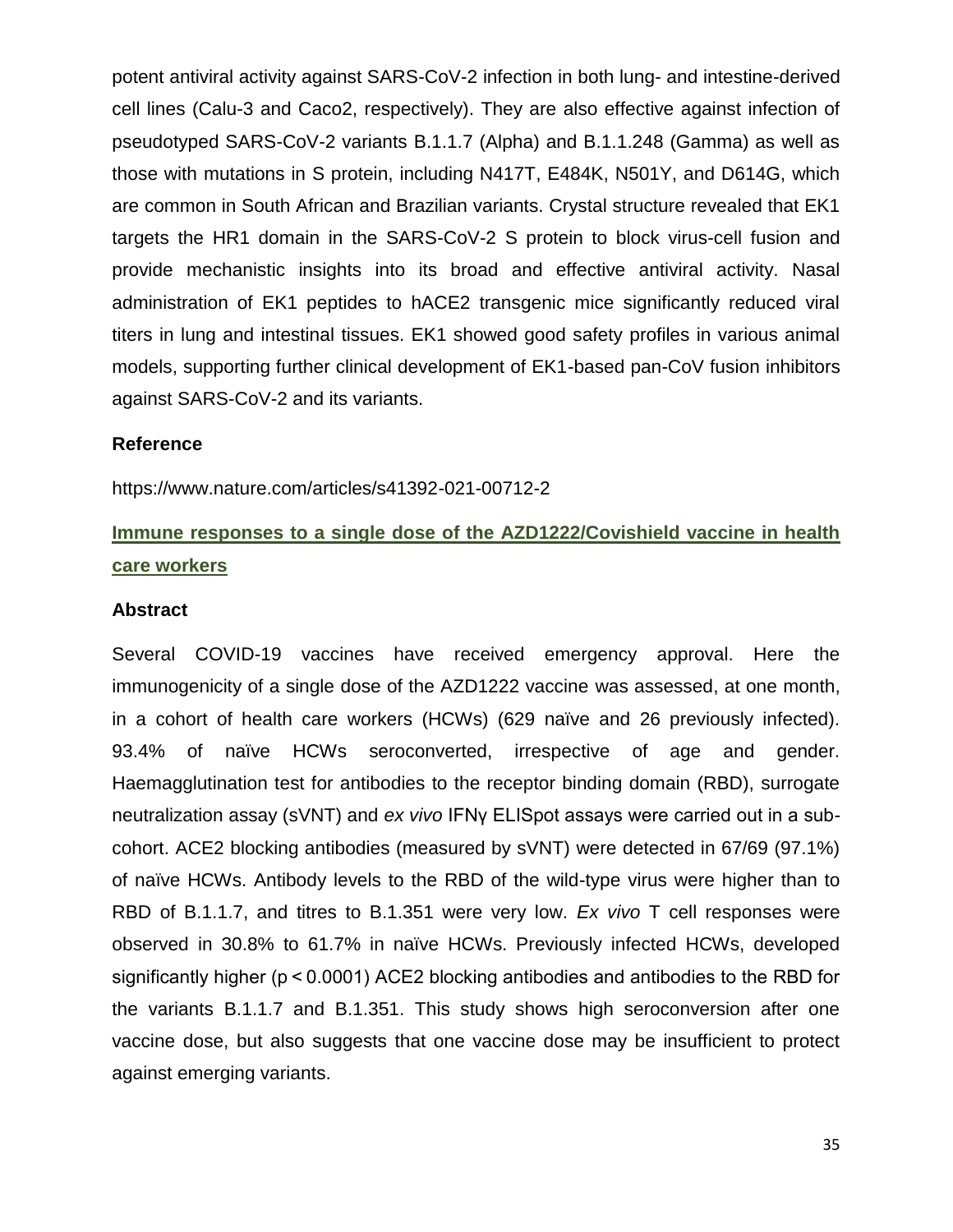### **Reference**

https://www.nature.com/articles/s41467-021-24579-7

# **SARS-CoV-2 specific T cell responses are lower in children and increase with age and time after infection**

#### **Abstract**

SARS-CoV-2 infection of children leads to a mild illness and the immunological differences with adults are unclear. Here, SARS-CoV-2 specific T cell responses were reported in infected adults and children, and find that the acute and memory CD4<sup>+</sup> T cell responses to structural SARS-CoV-2 proteins increase with age, whereas CD8<sup>+</sup> T cell responses increase with time post-infection. Infected children have lower CD4<sup>+</sup> and CD8<sup>+</sup> T cell responses to SARS-CoV-2 structural and ORF1ab proteins when compared with infected adults, comparable T cell polyfunctionality and reduced CD4<sup>+</sup> T cell effector memory. Compared with adults, children have lower levels of antibodies to βcoronaviruses, indicating differing baseline immunity. Total T follicular helper responses are increased, whilst monocyte numbers are reduced, indicating rapid adaptive coordination of the T and B cell responses and differing levels of inflammation. Therefore, reduced prior β-coronavirus immunity and reduced T cell activation in children might drive milder COVID-19 pathogenesis.

#### **Reference**

https://www.nature.com/articles/s41467-021-24938-4

**Endogenous control of inflammation characterizes pregnant women with asymptomatic or paucisymptomatic SARS-CoV-2 infection**

#### **Abstract**

SARS-CoV-2 infection can affect all human beings, including pregnant women. Thus, understanding the immunological changes induced by the virus during pregnancy is nowadays of pivotal importance. Here, using peripheral blood from 14 pregnant women with asymptomatic or mild SARS-CoV-2 infection, we investigate cell proliferation and cytokine production, measure plasma levels of 62 cytokines, and perform a 38 parameter mass cytometry analysis. The results show an increase in low density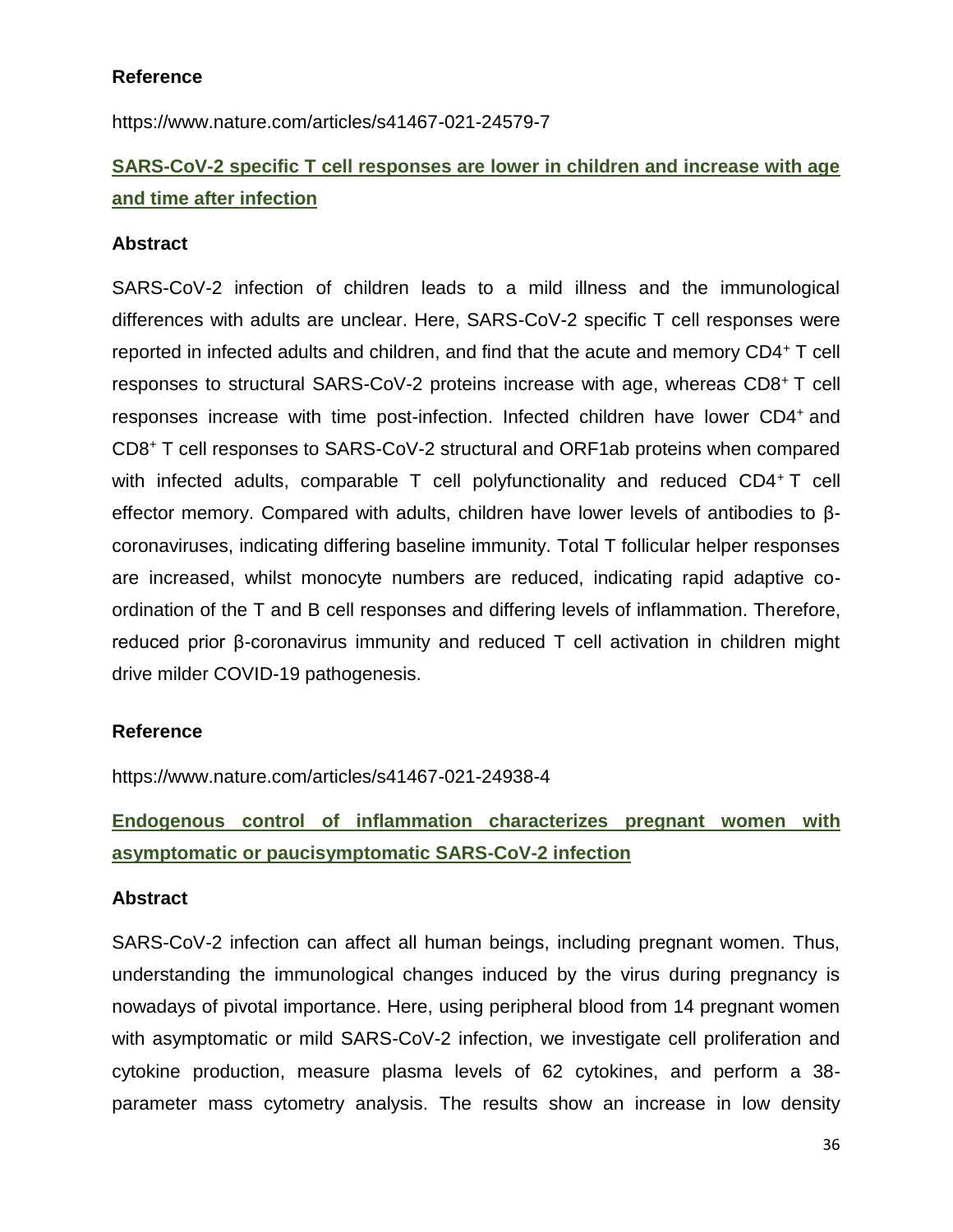neutrophils but no lymphopenia or gross alterations of white blood cells, which display normal levels of differentiation, activation or exhaustion markers and show well preserved functionality. Meanwhile, the plasma levels of anti-inflammatory cytokines such as interleukin (IL)-1RA, IL-10 and IL-19 are increased, those of IL-17, PD-L1 and D-dimer are decreased, but IL-6 and other inflammatory molecules remain unchanged. The profiling of antiviral immune responses may thus help develop therapeutic strategies to avoid virus-induced damages during pregnancy.

#### **Reference**

https://www.nature.com/articles/s41467-021-24940-w

# **Mathematical model of the feedback between global supply chain disruption and COVID-19 dynamics**

#### **Abstract**

The pandemic of COVID-19 has become one of the greatest threats to human health, causing severe disruptions in the global supply chain, and compromising health care delivery worldwide. Although government authorities sought to contain the spread of SARS-CoV-2, by restricting travel and in-person activities, failure to deploy timesensitive strategies in ramping-up of critical resource production exacerbated the outbreak. Here, a mathematical model was developed to analyze the effects of the interaction between supply chain disruption and infectious disease dynamics using coupled production and disease networks built on global data. Analysis of the supply chain model suggests that time-sensitive containment strategies could be created to balance objectives in pandemic control and economic losses, leading to a spatiotemporal separation of infection peaks that alleviates the societal impact of the disease. A lean resource allocation strategy can reduce the impact of supply chain shortages from 11.91 to 1.11% in North America. The model highlights the importance of cross-sectoral coordination and region-wise collaboration to optimally contain a pandemic and provides a framework that could advance the containment and modelbased decision making for future pandemics.

#### **Reference**

https://www.nature.com/articles/s41598-021-94619-1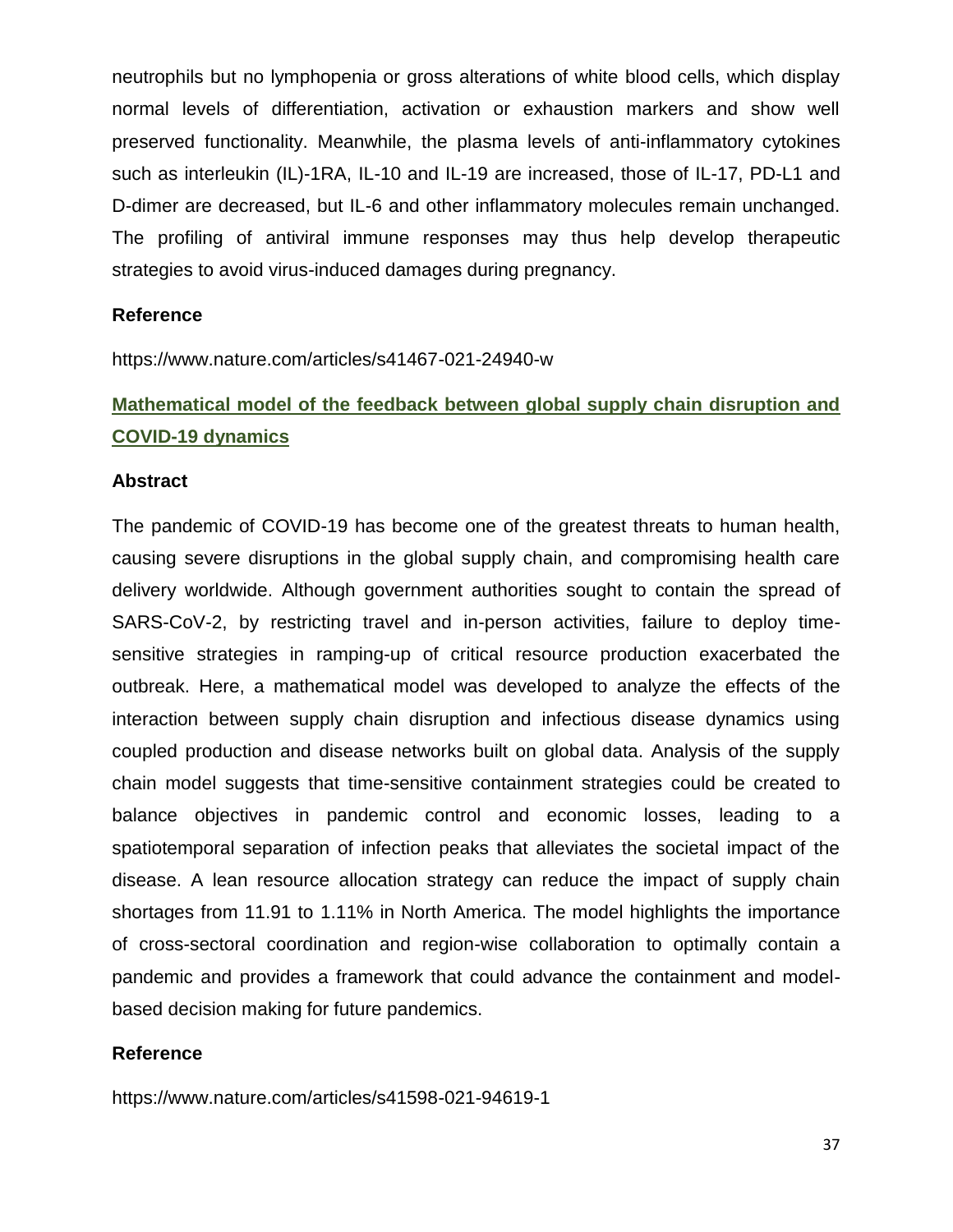#### **Differential immune responses in pregnant patients recovered from COVID-19**

#### **Abstract**

Pregnant women are generally more susceptible to viral infection. Although the impact of SARS-CoV-2 in pregnancy remains to be determined, evidence indicates that the risk factors for severe COVID-19 are similar in pregnancy to the general population. Here it was systemically analyzed the clinical characteristics of pregnant and non-pregnant female COVID-19 patients who were hospitalized during the same period and found that pregnant patients developed marked lymphopenia and higher inflammation evident by higher C-reactive protein and IL-6. To elucidate the pathways that might contribute to immunopathology or protective immunity against COVID-19 during pregnancy, we applied single-cell mRNA sequencing to profile peripheral blood mononuclear cells from four pregnant and six non-pregnant female patients after recovery along with four pregnant and three non-pregnant healthy donors. We found normal clonal expansion of T cells in the pregnant patients, heightened activation and chemotaxis in NK, NKT, and MAIT cells, and differential interferon responses in the monocyte compartment. The data present a unique feature in both innate and adaptive immune responses in pregnant patients recovered from COVID-19.

#### **Reference**

https://www.nature.com/articles/s41392-021-00703-3

# **Response to mRNA vaccination for COVID-19 among patients with multiple myeloma Studying**

#### **Abstract**

Multiple myeloma (MM) patients are at higher risk for severe COVID-19. Their mRNA vaccination response against SARS-CoV-2 is unknown. Thus, responses were analyzed to mRNA vaccination against COVID-19 among these patients. Using an ELISA-based assay that detects IgG antibodies to SARS-CoV-2 spike protein, we determined serum antibody levels prior to immunization and 12–21 and 14–21 days following the first and second vaccinations, respectively, with mRNA-1273 (Moderna) or BNT162b2 (Pfizer/BioNTech) among 103 MM patients (96 and 7 with active and smoldering disease, respectively). Patients were stratified into clinically relevant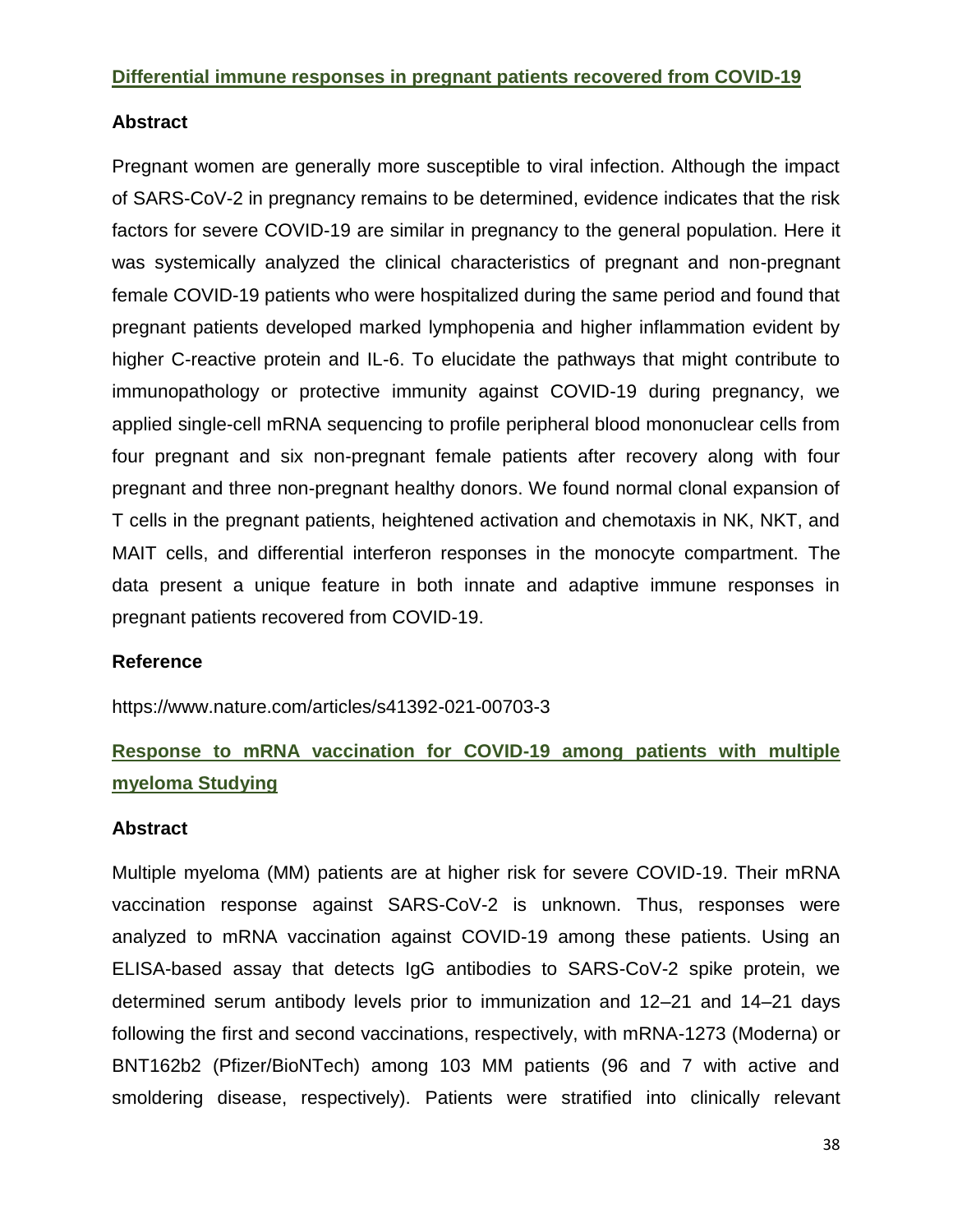responders (>250 IU/mL), partial responders (50–250 IU/mL, which was above pre-COVID-19 background), and nonresponders (<50 IU/mL). Smoldering MM patients responded better than those with active disease. Only 45% of active MM patients developed an adequate response, while 22% had a partial response. Lower spike antibody levels were associated with older age, impaired renal function, low lymphocyte counts, reduced uninvolved immunoglobulin levels, > second line of treatment, and among those not in complete remission. Patients who received mRNA-1273 vaccine had higher anti-spike antibody levels than those who were vaccinated with BNT162b2. Thus, most MM patients have impaired responses to mRNA vaccination against COVID-19, and specific clinical and myeloma-related characteristics predict vaccine responsiveness.

#### **Reference**

https://www.nature.com/articles/s41375-021-01354-7

### **Immune correlates of protection by mRNA-1273 vaccine against SARS-CoV-2 in nonhuman primates**

#### **Abstract**

Immune correlates of protection can be used as surrogate endpoints for vaccine efficacy. Here, nonhuman primates (NHPs) received either no vaccine or doses ranging from 0.3 to 100 μg of SARS-CoV-2 vaccine, mRNA-1273. mRNA-1273 vaccination elicited robust circulating and mucosal antibody responses in a dose-dependent manner. Viral replication was significantly reduced in bronchoalveolar lavages and nasal swabs following SARS-CoV-2 challenge in vaccinated animals and most strongly correlated with levels of anti-S antibody and neutralizing activity. Lower antibody levels are needed for reduction of viral replication in the lower airway than in the upper airway. Passive transfer of mRNA-1273-induced IgG to naïve hamsters was sufficient to mediate protection. Thus, mRNA-1273 vaccine-induced humoral immune responses are a mechanistic correlate of protection against SARS-CoV-2 in NHPs.

#### **Reference**

https://science.sciencemag.org/content/early/2021/07/29/science.abj0299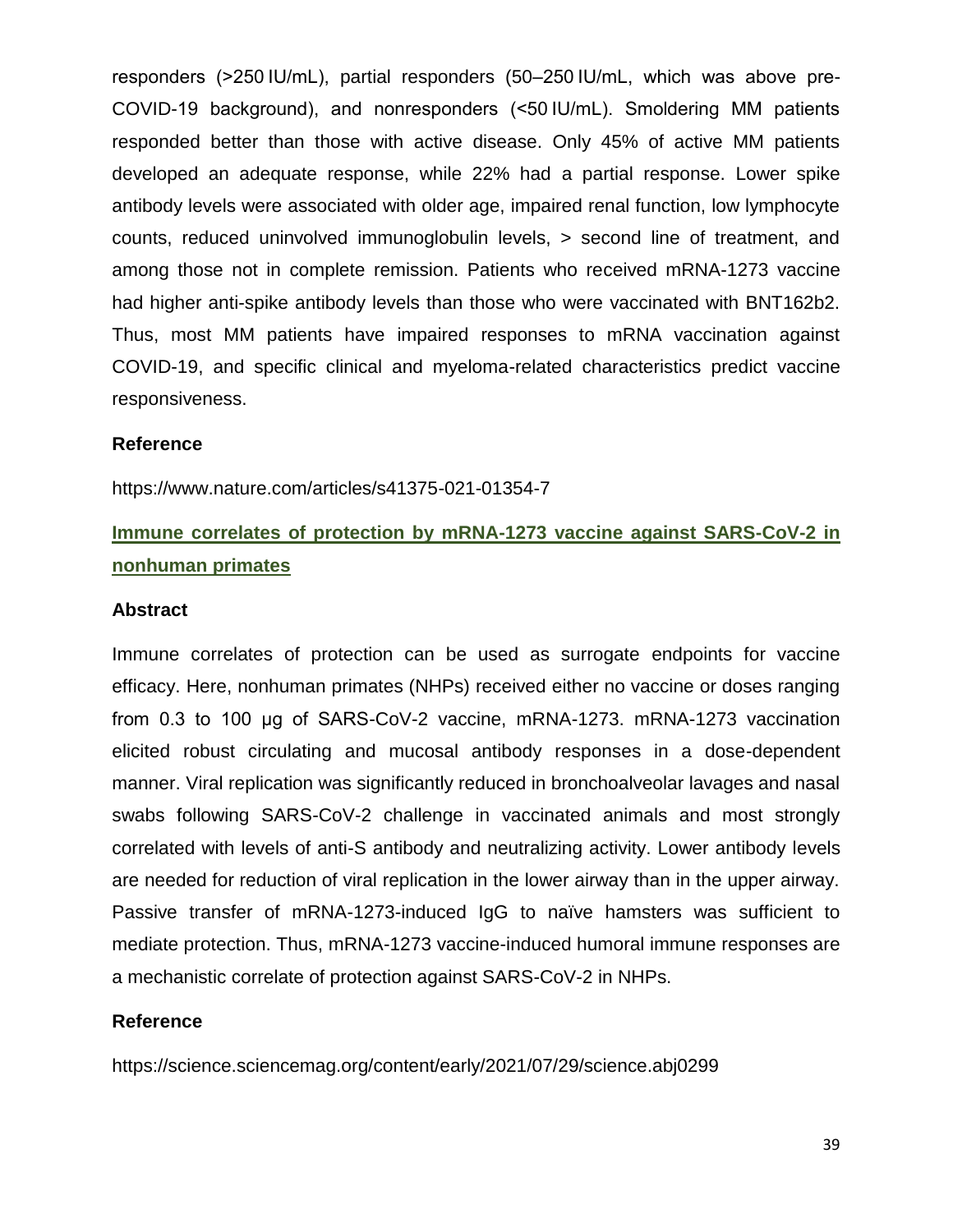# CORRESPONDANCE

### **Publication Date: Jul 29, 2021**

### **Heterologous prime–boost vaccination with ChAdOx1 nCoV-19 and BNT162b2**

The Oxford-AstraZeneca COVID-19 vaccine ChAdOx1 nCoV-19 is associated with a risk for vaccine-induced immune thrombosis with thrombocytopenia syndrome in the range of one to two cases per 100 000 vaccinations, with younger women showing the highest risk. Additional cases have been reported for the Johnson & Johnson adenoviral vector-based Ad26.CoV2.S COVID-19 vaccine. Vaccine-induced antibodies against platelet factor 4 have been implicated in the pathogenesis. These antibodies might be amplified by booster vaccination with an adenoviral vector, which prompted recommendations to boost with an mRNA-based vaccine instead, although data on safety and efficacy of heterologous prime–boost regimens are sparse.

The vaccine-induced antibody response was quantified in vaccinees in Germany who received a heterologous COVID-19 vaccination scheme using ChAdOx1 nCoV-19 as prime and BNT162b2 mRNA (BioNTech-Pfizer) as boost vaccination. The results were compared with those of cohorts of health-care workers or volunteers who received homologous BNT162b2 or ChAdOx1 nCoV-19 vaccination regimens, respectively. For more details, read the link given below.

#### **Reference**

https://www.thelancet.com/journals/laninf/article/PIIS1473-3099(21)00420-5/fulltext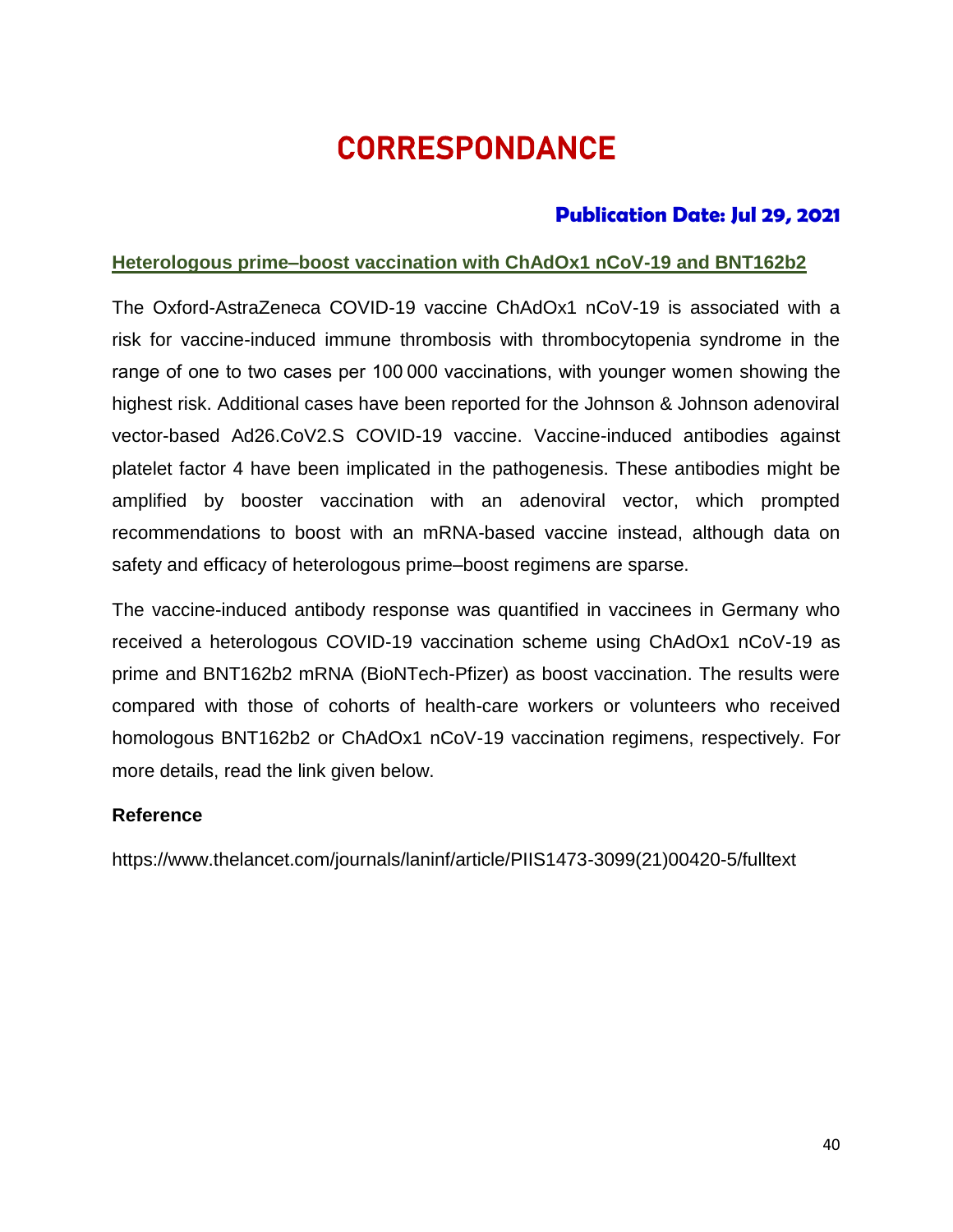# REPORT

### **Publication Date: Aug 03, 2021**

# **Differential effects of the second SARS-CoV-2 mRNA vaccine dose on T cell immunity in naïve and COVID-19 recovered individuals**

The rapid development of mRNA-based vaccines against the severe acute respiratory syndrome coronavirus-2 (SARS-CoV-2) led to the design of accelerated vaccination schedules that have been extremely effective in naïve individuals. While a two-dose immunization regimen with the BNT162b2 vaccine has been demonstrated to provide a 95% efficacy in naïve individuals, the effects of the second vaccine dose in individuals who have previously recovered from natural SARS-CoV-2 infection has not been investigated in detail. Here, SARS-CoV-2 spike-specific humoral and cellular immunity was characterized in naïve and previously infected individuals during and after twodoses of BNT162b2 vaccination. The results demonstrate that, while the second dose increases both the humoral and cellular immunity in naïve individuals, COVID-19 recovered individuals reach their peak of immunity after the first dose. These results suggested that a second dose, according to the current standard regimen of vaccination, may be not necessary in individuals previously infected with SARS-CoV-2.

### **Reference**

https://www.cell.com/cell-reports/fulltext/S2211-1247(21)01004-4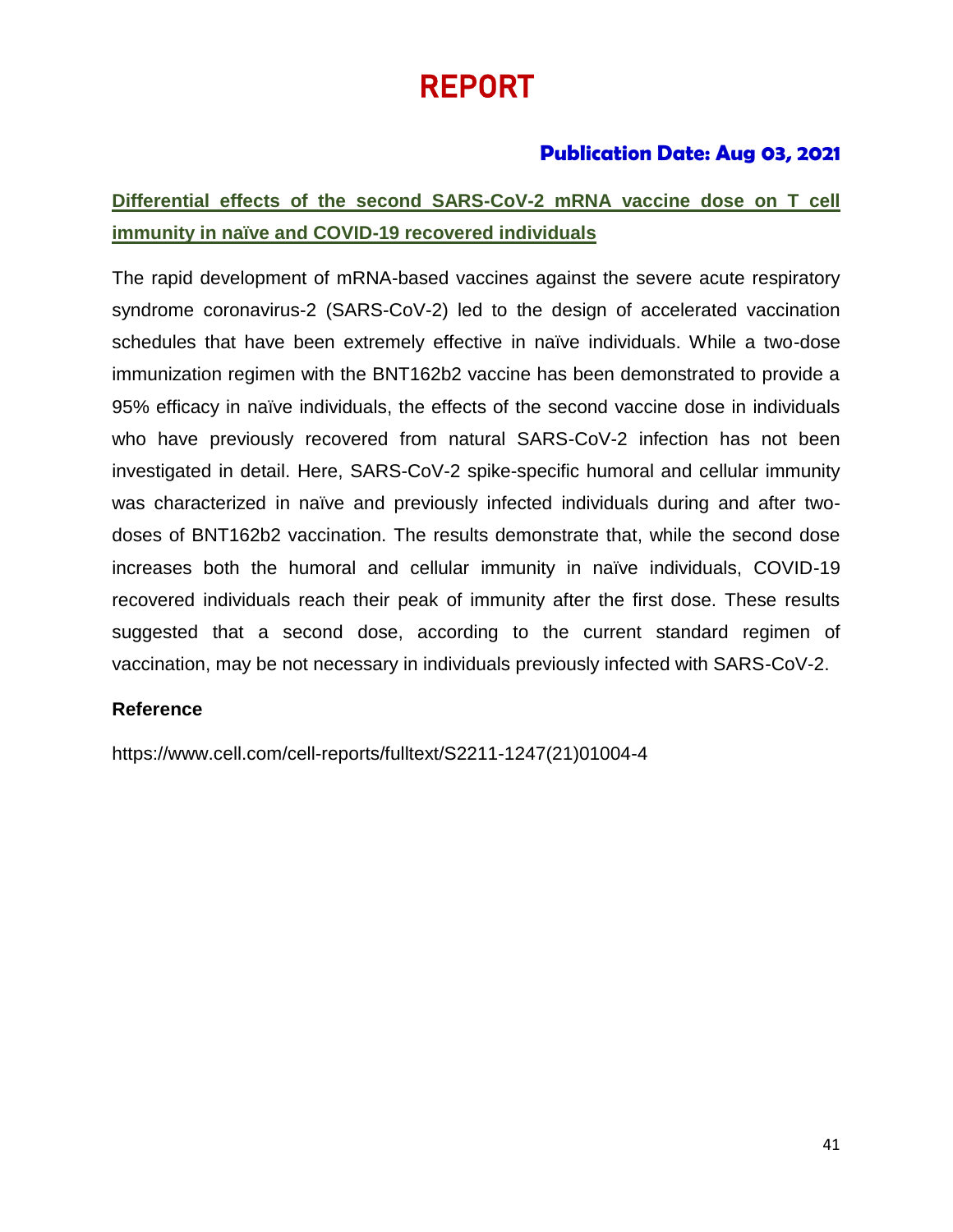# PERSPECTIVE

### **Publication Date: Aug 02, 2021**

# **Accelerated COVID-19 vaccine development: Mmilestones, lessons, and prospects**

The development of effective vaccines to combat infectious diseases is a complex multiyear and multi-stakeholder process. To accelerate the development of vaccines for coronavirus disease 2019 (COVID-19), a novel pathogen emerging in late 2019 and spreading globally by early 2020, the United States government (USG) mounted an operation bridging public and private sector expertise and infrastructure. The success of the endeavor can be seen in the rapid advanced development of multiple vaccine candidates, with several demonstrating efficacy and now being administered around the globe. Here, the milestones were reviewed enabling the USG-led effort, the methods utilized, and ensuing outcomes. The current status of COVID-19 vaccine development was discussed and a perspective was provided for how partnership and preparedness can be better utilized in response to future public-health pandemic emergencies.

#### **Reference**

https://www.cell.com/immunity/fulltext/S1074-7613(21)00303-4

### **Publication Date: Jul 30, 2021**

#### **The road to addressing Long Covid**

The risk of COVID-19 has been largely communicated only in terms of deaths and hospital capacity, with recovery and survival conflated with each other. Around one in three people with symptomatic COVID-19 still experience symptoms 12 weeks after onset. Long Covid can be experienced by all age groups and not only those with acute severe disease. The debilitating symptoms are wide-ranging, multisystemic, and predominantly fluctuating or relapsing. There is still much to understand about Long Covid, but what is not well understood should not be ignored.

Long Covid is likely the first illness in history that has been defined by patients through social media platforms such as Twitter and Facebook. People with Long Covid formed a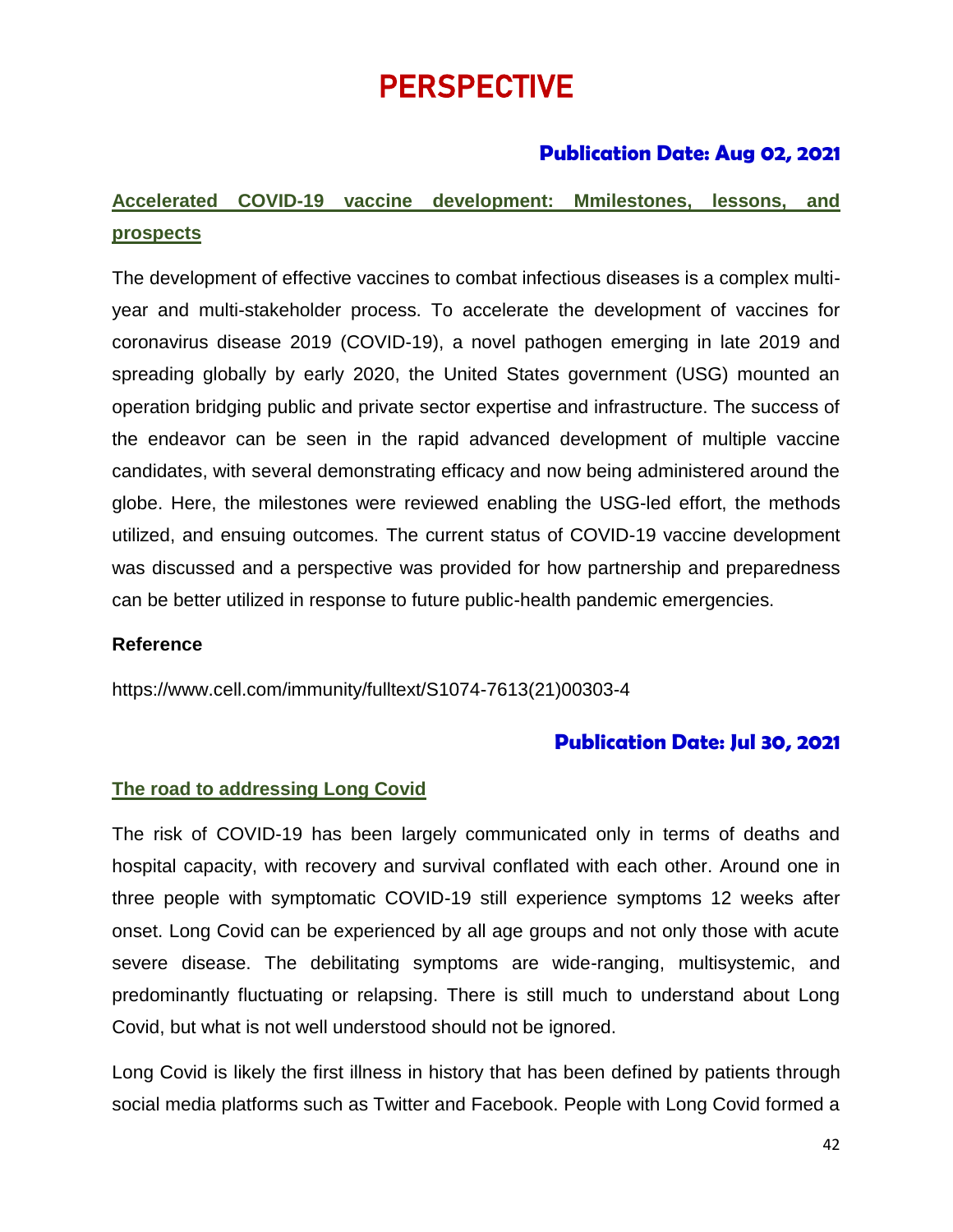movement that demanded recognition of what was happening to them. During the first wave of the pandemic in 2020, online testimonials of prolonged symptoms following severe acute respiratory syndrome coronavirus 2 (SARS-CoV-2) infection, were the only source of reassurance to others with a similar experience, including this author. In the absence of any guidance or recognition about the possibility of a persistent illness, peer support is all that people with Long Covid had. Many previously healthy and active people described persistent symptoms of the acute illness that fluctuated, with new symptoms appearing weeks later. In many countries, most nonhospitalized people did not have lab confirmation of SARS-CoV-2 infection owing to lack of access to community testing, so their symptoms remained without a diagnosis.

By summer 2020, thousands were joining social media support groups. A common theme started to emerge: lack of recognition by the medical profession. Patients, including doctors, with Long Covid were consulting their health care providers, and their symptoms were commonly minimized, dismissed, or labeled as anxiety. A narrative emerged of people struggling to make sense of their symptoms and forming their own groups to understand and research what was happening to them in an international citizen science movement. The testimonials of people living with Long Covid demonstrated themes of stigma and discrimination. For more details, read the link given below.

#### **Reference**

https://science.sciencemag.org/content/373/6554/491

#### **No shortcuts to SARS-CoV-2 antivirals**

When the COVID-19 pandemic hit, there was massive investment into the discovery of new treatments. Given the urgent need, repurposing of approved or clinically pretested drugs appeared especially attractive because that strategy promised fast initiation of antiviral clinical studies. On page 541 of this issue, the study by Tummino *et al.* raises concerns that many drug candidates that showed antiviral activity in hypothesis-free cellular screens and were then repurposed to treat severe acute respiratory syndrome coronavirus 2 (SARS-CoV-2) infections may be scientific dead ends. Their study is a warning that even amid the pressure of a pandemic, scientific diligence is still essential.